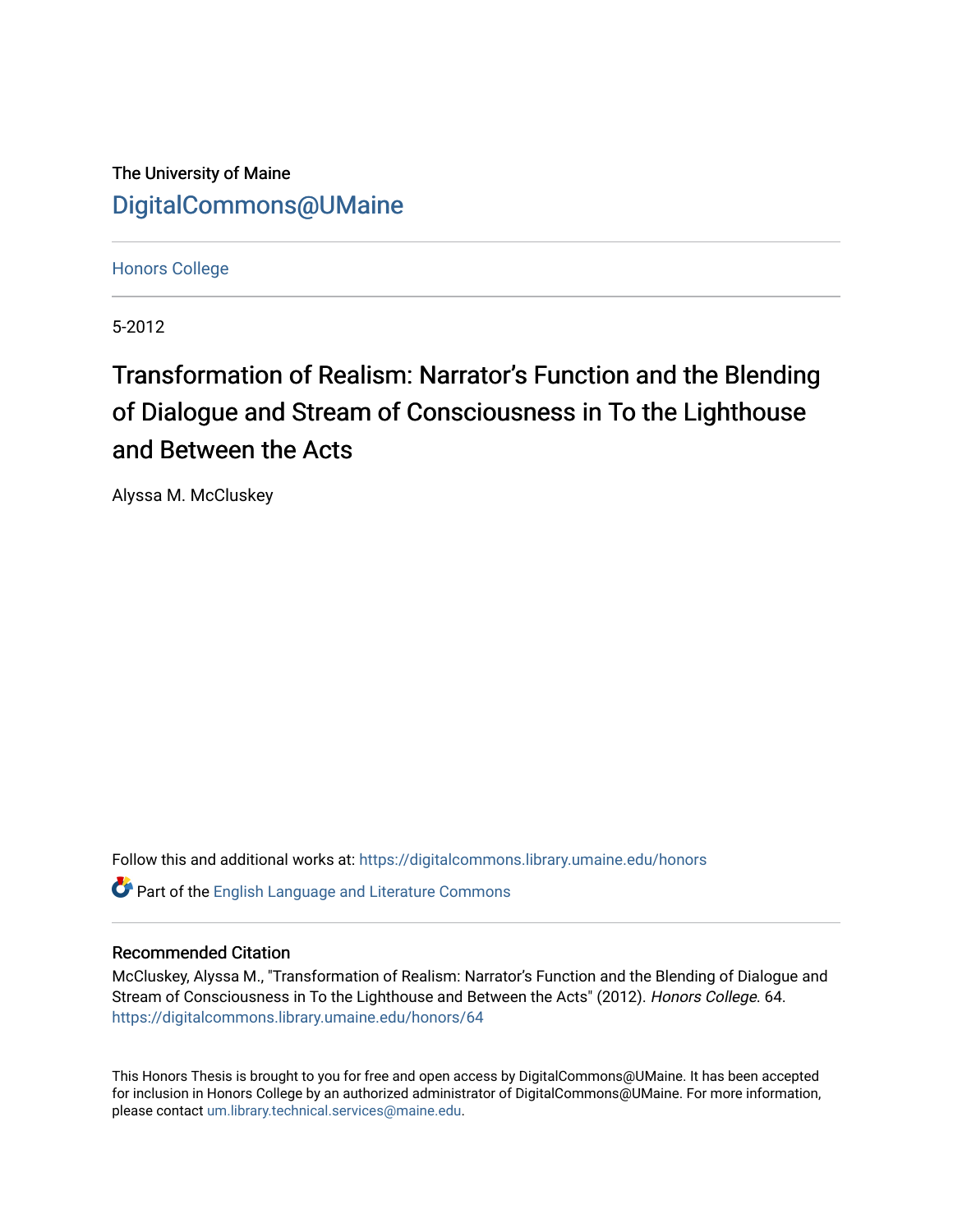## TRANSFORMATION OF REALISM: NARRATOR'S FUNCTION AND THE

## BLENDING OF DIALOGUE AND STREAM OF CONSCIOUSNESS

# IN TO THE LIGHTHOUSE AND BETWEEN THE ACTS

by

Alyssa M. McCluskey

## A Thesis Submitted in Partial Fulfillment of the Requirements for a Degree with Honors (English)

The Honors College

University of Maine

May 2012

Advisory Committee:

Carla Billitteri, Associate Professor of English, Advisor Robert Brinkley, Professor of English Edith Elwood, Adjunct Faculty in the Honors College Margery Irvine, Lecturer of English Mary Mahoney-O'Neil, Assistant Dean of Education and Human Development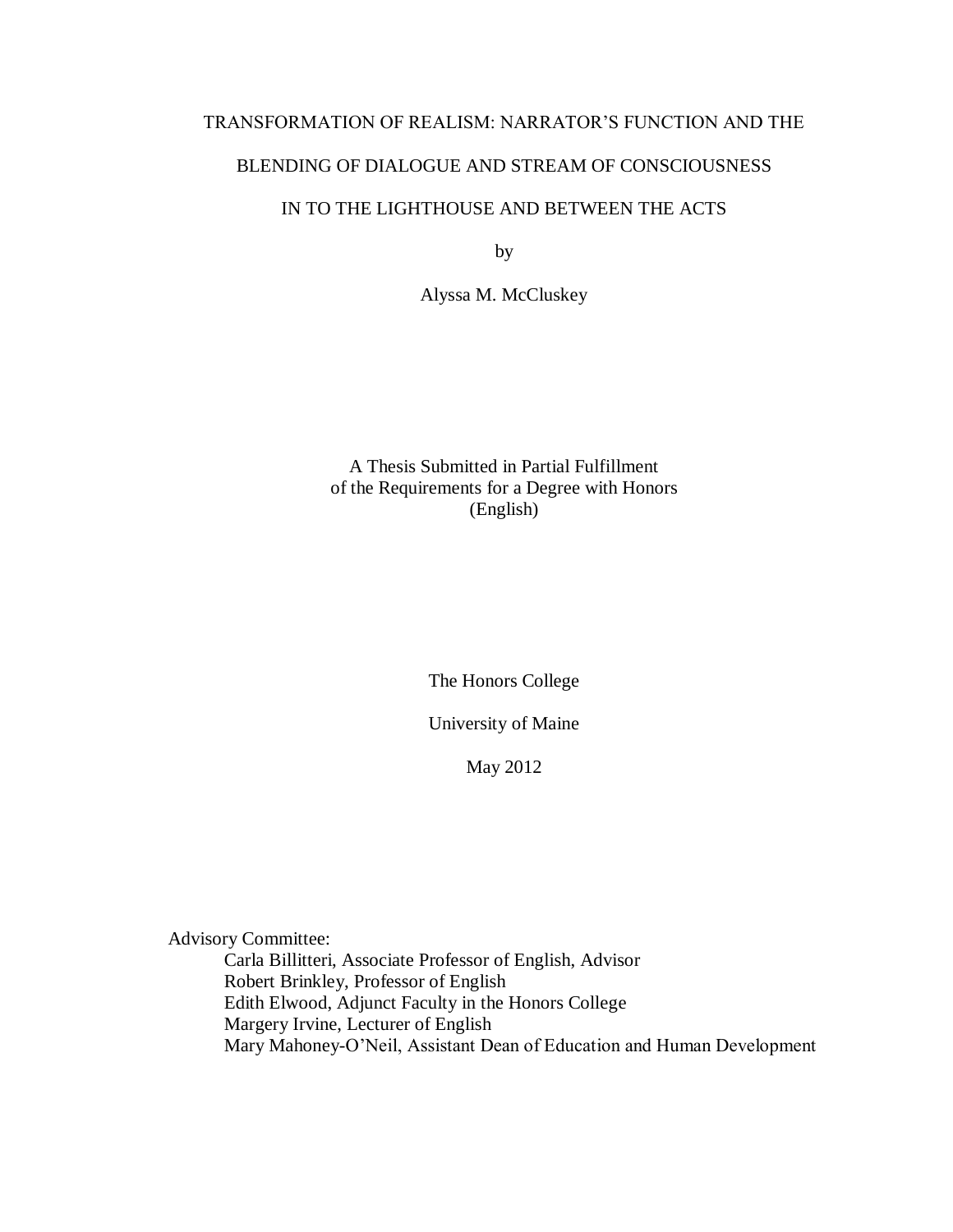## ABSTRACT

This Honors thesis analyzes two narrative works by Virginia Woolf: her seventh novel, *To the Lighthouse,* and her final novel, *Between the Acts.* My analysis consists of two major components: I look at Woolf's post-impressionist poetics and I examine, by way of a critical approach based on narrative theory, the construction of these poetics. Throughout, my interest is that of showing the transformation of classic realist representation of reality in these two novels. This transformation, I argue, is very subtly constructed through the narrator's function, and the blending of dialogue and stream of consciousness.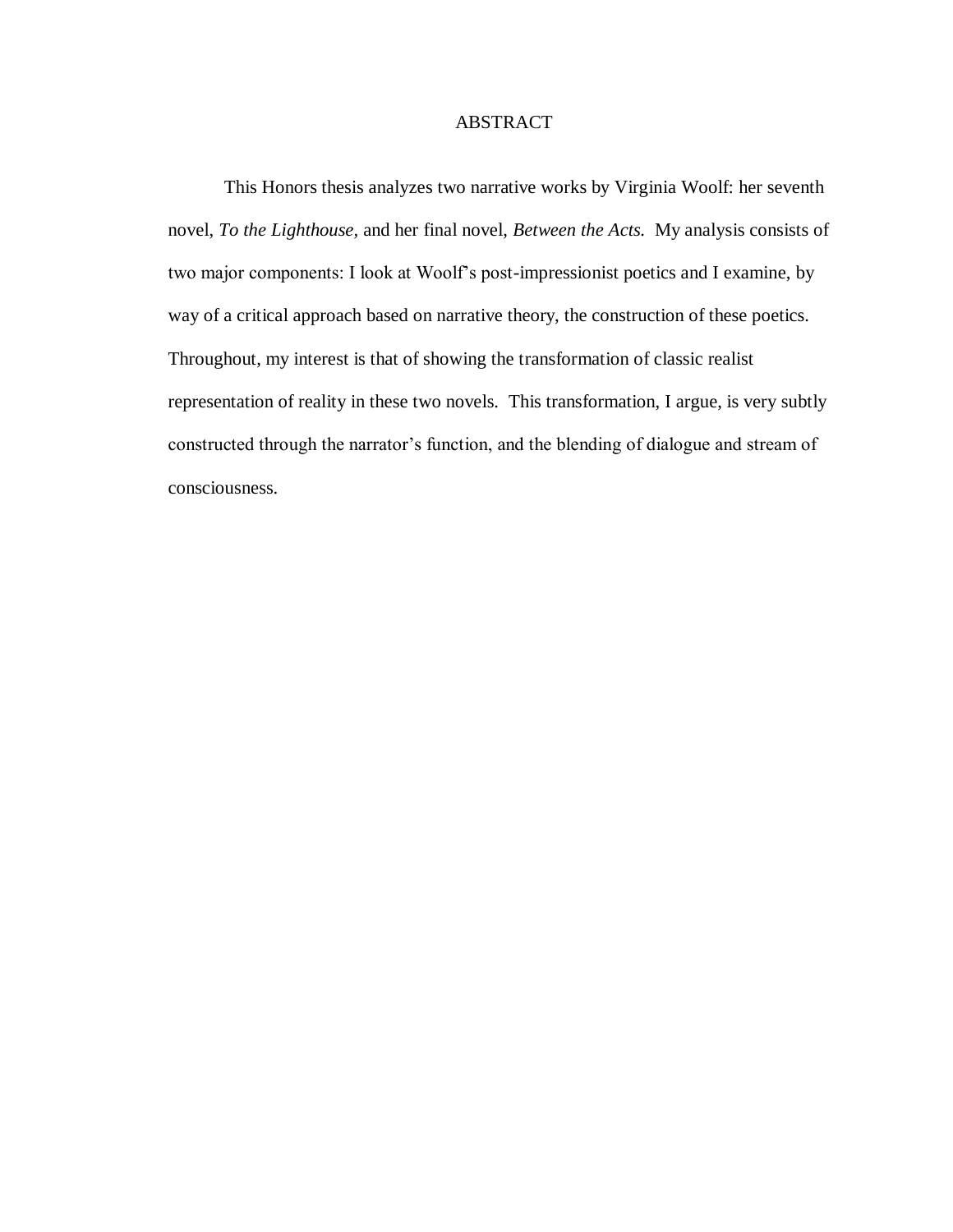## ACKNOWLEDGEMENTS

I would first and foremost like to thank God for his strength and guidance through this process. Next I would like to thank my advisor, Carla Billitteri, for pushing me to put forth my best work and for helping me to hone my thesis into a work that I am proud of. I would also like to thank my family and Calvin for their support throughout these last few months. I owe each and every one of you a great deal, and I am so grateful to have you all in my life.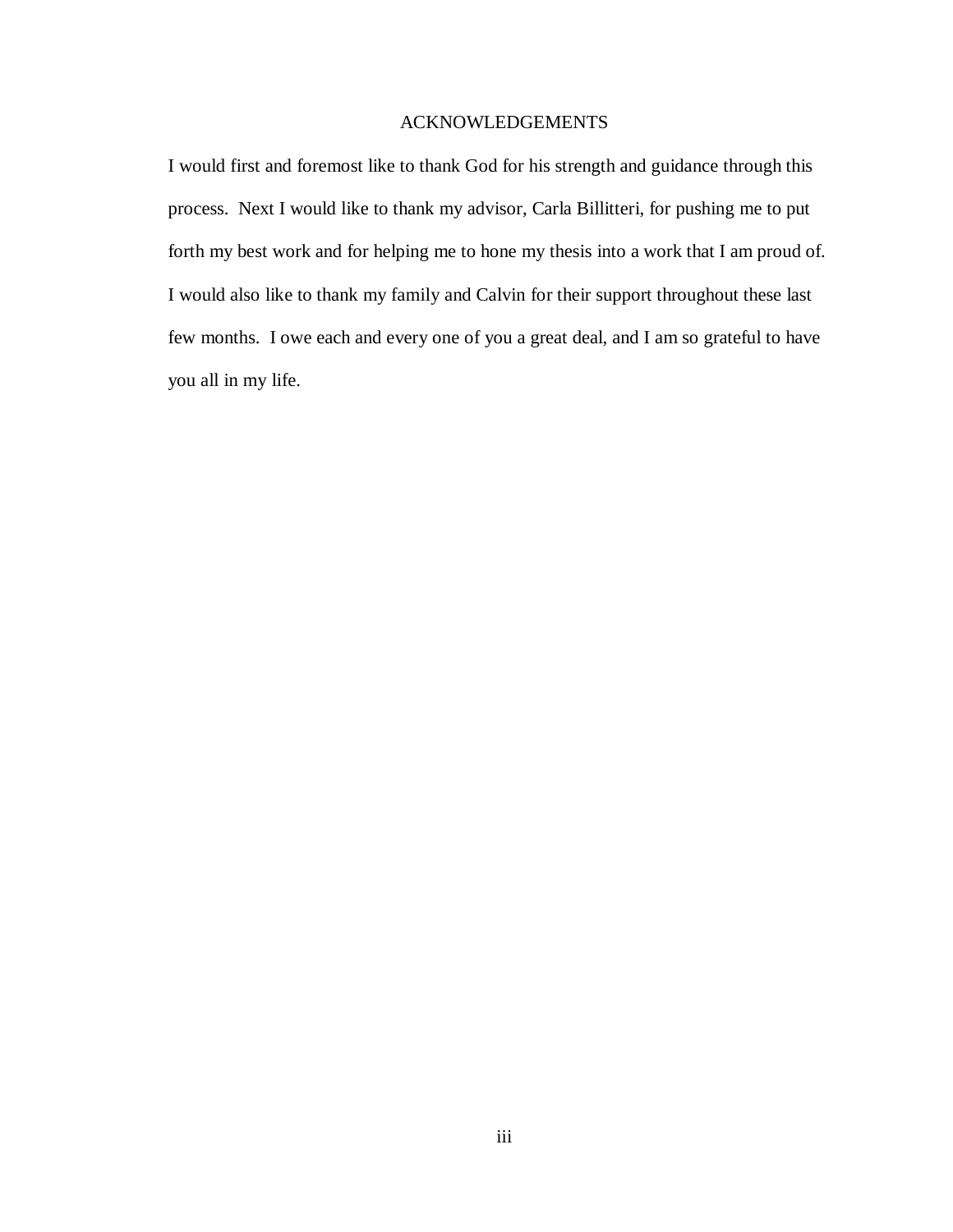# TABLE OF CONTENTS

| Introduction $\frac{1}{1}$                                                        |    |
|-----------------------------------------------------------------------------------|----|
|                                                                                   |    |
| II. The Spirit-Like Narrator in To the Lighthouse________________________________ | 25 |
| III. Experimentations with "We" in Between the Acts______________________________ | 50 |
| Conclusion<br><u>Conclusion</u>                                                   | 71 |
|                                                                                   | 73 |
|                                                                                   |    |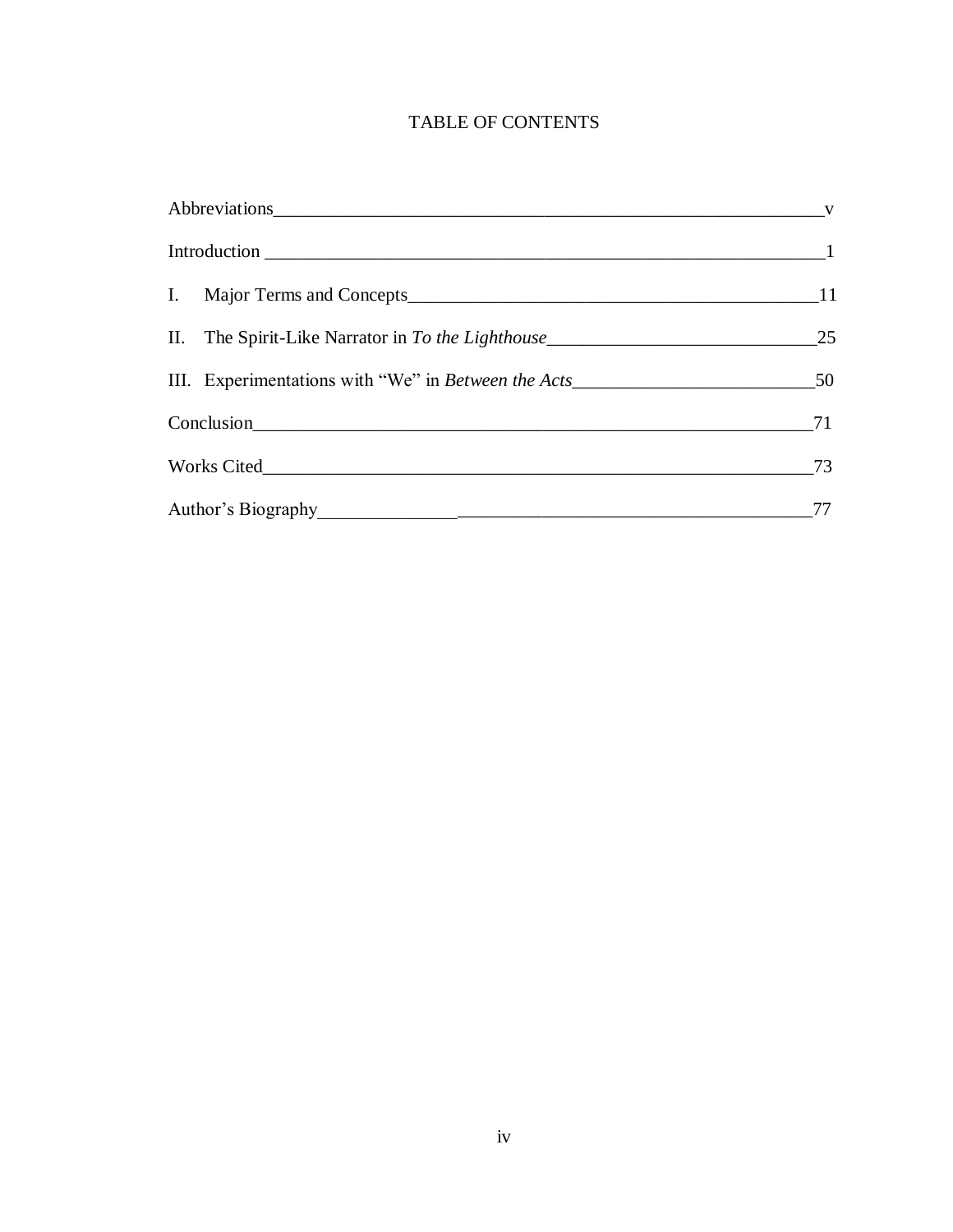# ABBREVIATIONS

|                                                                                   | <b>BTA</b>    |
|-----------------------------------------------------------------------------------|---------------|
|                                                                                   | <b>LRF</b>    |
|                                                                                   | <b>MOB</b>    |
| "Post Impressionism" (Roger Fry)                                                  | PI            |
|                                                                                   |               |
| To the Lighthouse (Virginia Woolf)                                                | <b>TTL</b>    |
| The Diaries of Virginia Woolf (ed. Anne Olivier Bell)____________________________ | <b>TDVW</b>   |
|                                                                                   | <b>TSOTRW</b> |
|                                                                                   | VW A-Z        |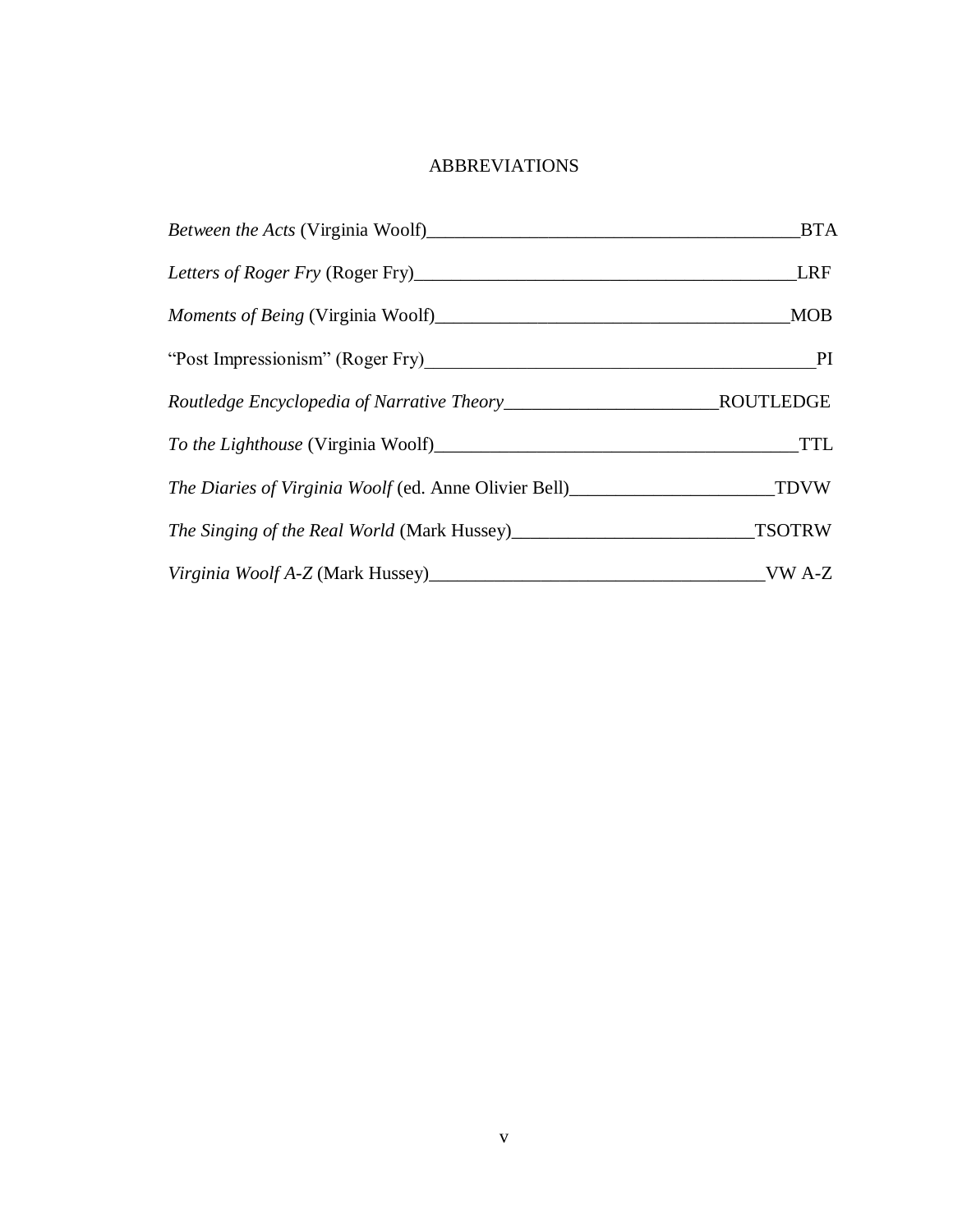#### INTRODUCTION

When I began to seriously think about writing my Honors thesis, my initial idea was to write about something that concentrated on Virginia Woolf's novels. *Mrs. Dalloway* was, by far, my favorite text in the Honors sequence, and it was my first introduction to the stream of consciousness form of writing. I loved that the Honors sequence included a narrative, especially after spending a semester reading the works of John Locke, Sir Francis Bacon, and Karl Marx. A narrative was refreshing, and as an English major, I truly enjoyed reading this work. I was therefore interested in discovering more about Woolf as a writer. However, I began having doubts during the summer before my senior year. I became caught up in a desire to write a creative work of my own that I could present as my Honors thesis. After reading Elizabeth Strout's Olive Kitteridge in Deborah Rogers' "American Short Fiction" course during the spring semester of my third year at the University of Maine, I felt inspired to write a book of short stories. Like Strout, I hoped to create a character that would connect all of my stories together. Her main character, Olive, appears in all of Strout's stories and I found this strategy interesting. However, I eventually discovered that I knew very little about creative writing. Though I took Margery Irvine's "Creative Non-fiction" course at the same time that I began trying to write my thesis, I still struggled with creating a narrative flow.

The first story I wrote was taken from an experience that my mother had when she was pregnant with my younger brother. I had submitted a similar non-fiction story as a writing project in the Creative Non-fiction course, but wanted to elaborate on the experience and create a similar story from a fictional perspective. I therefore gave the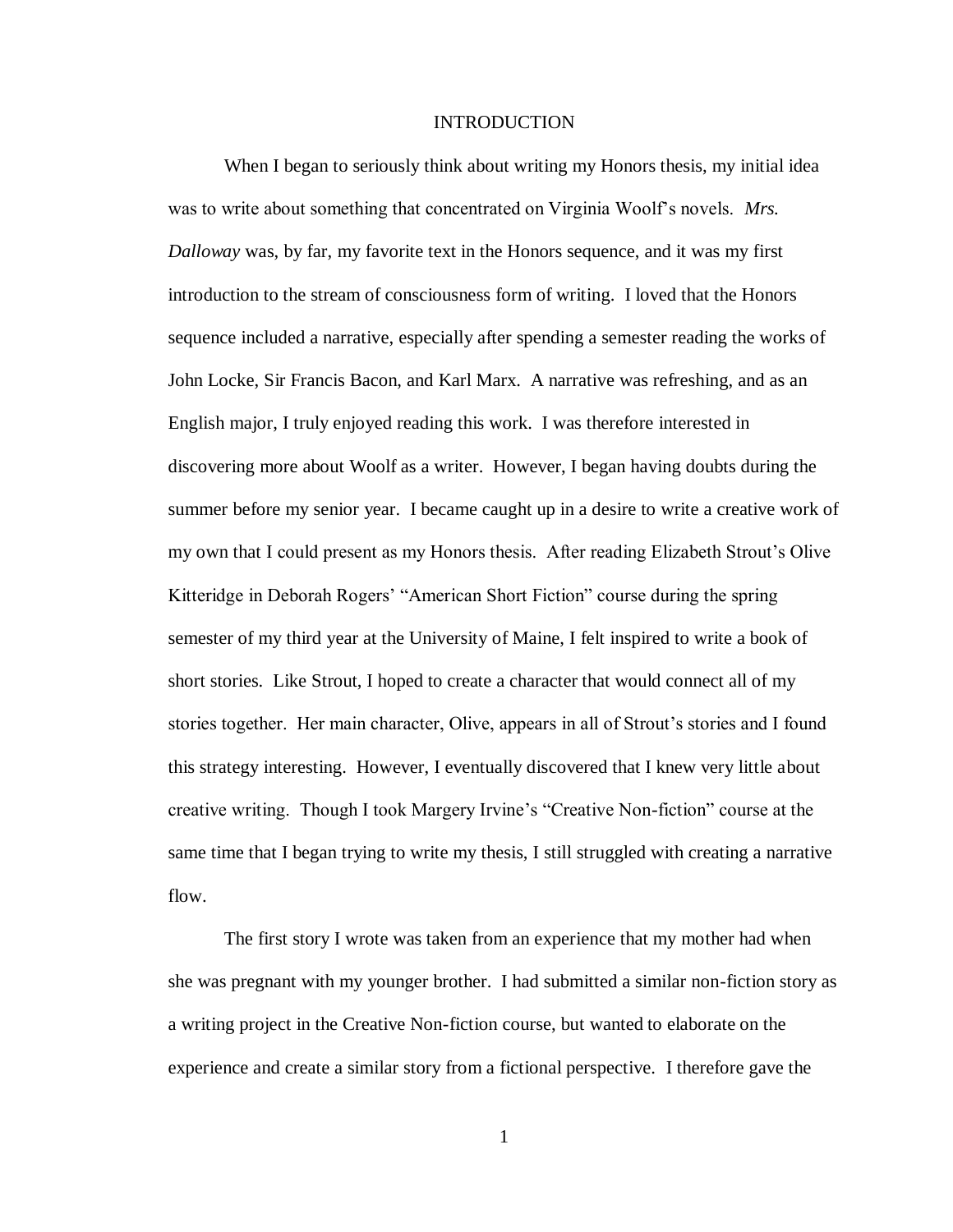characters different names and tried to add in aspects of the story that I did not know. I attempted to create a peripheral character, a woman who meets the character that represented my mother in the doctor's waiting room, but I came to realize that this character was unconvincing. I also found it difficult to create dialogue for this character, as well as dialogue that my mother's character could use in her response. Similarly, my attempt at the narrative rhythm left me dissatisfied with the story. I did not think that it flowed in a way that would incite readers to enjoy it. In order to pursue an attempt at creative writing, I needed to learn more about the aspects of writing in the short story genre.

I therefore decided that trying to write a book of short stories for the first time was not suitable for an Honors thesis; I gave in to the fact that my abilities as an analytical writer were stronger than my abilities as a creative writer, and went back to my initial idea of researching Virginia Woolf and writing about her novels. In discussing this topic with my thesis advisor, Carla Billitteri, I decided to focus on dialogue and stream of consciousness in two of Woolf's novels: *To the Lighthouse* and *Between the Acts*. I planned to work with The Waves as well, which is a novel driven by the soliloquies of the characters. I eventually decided to focus on two novels instead of three for the sake of my thesis' focus. At the very beginning of this new project, my goal was to examine the ways the blending of dialogue and stream of consciousness led Woolf to establish her own unique writing style. This initial idea evolved as I conducted research and began writing. It eventually developed into a more complex research project that consisted of not only analyzing Woolf's writing style, but also discussing Woolf's views on realism, or post-impressionism as her poetics ought to be defined (and I will use this key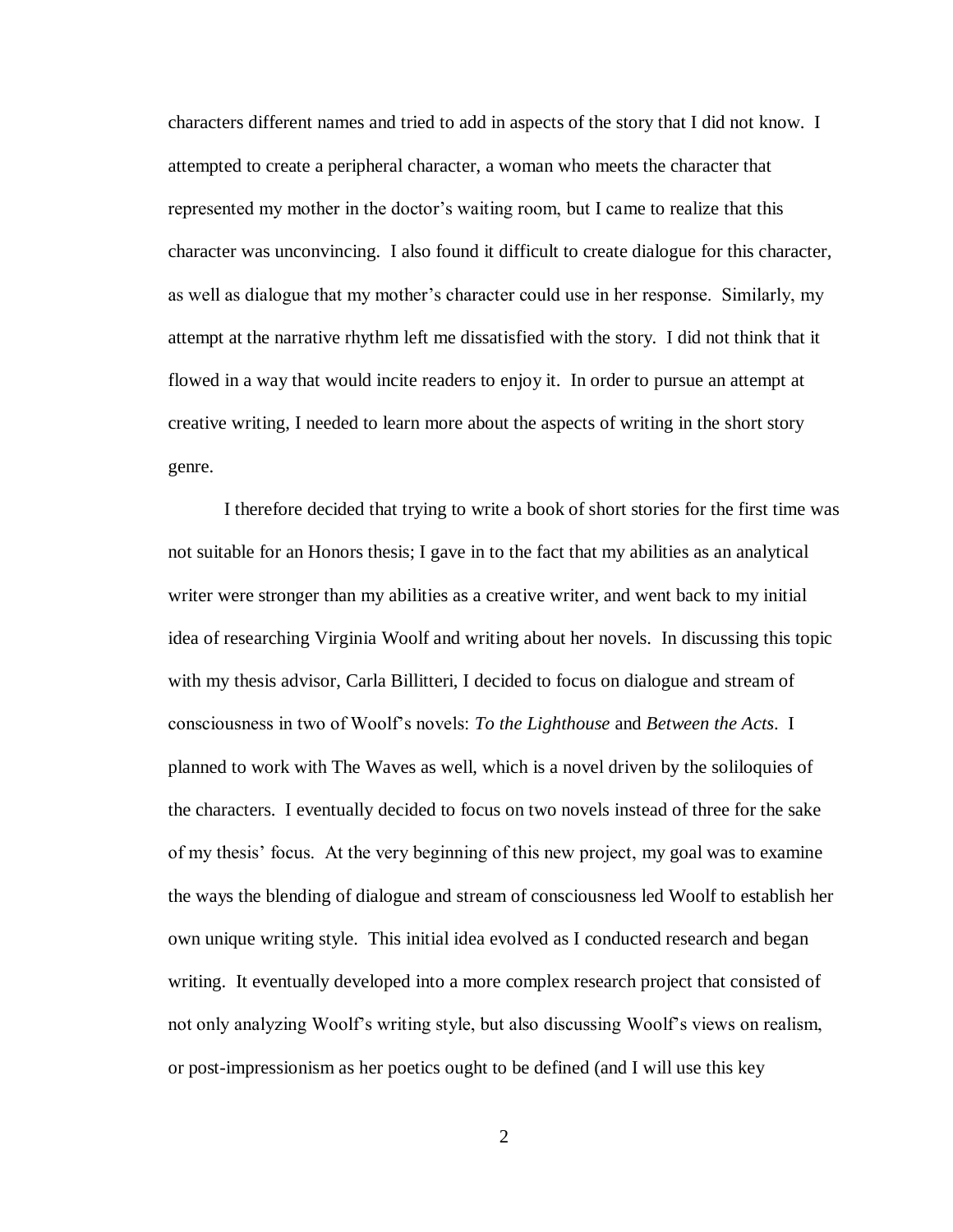definition throughout my work). Thus, by expanding my project, I came back to my root interest in realism, that is to say, the presentation of reality in fiction. However, my awareness of the possibilities of realism as a literary mode had by now evolved for it had been enriched by my close reading of Virginia Woolf's work and her very precise departure from traditional modalities of realist narrative. Looking back, I realized I've come to full circle, although I had also modified the circle, because my first attempt at short story writing was influenced by Strout, who is herself a classical realist. Since my earlier desire was to write in the mode of Strout's realist dialogue, my research work on Woolf has enlarged my knowledge in the varieties of realism in twentieth-century fiction and enhanced my understanding of both the novel as a genre and realism as a mode.

In writing this thesis, I have called upon the classic scholarship of Erich Auerbach, Mark Hussey, Gillian Beer, and Rachel Blau DuPlessis. These are the most prominent Woolf scholars to date. Auerbach's work, *Mimesis*, is one of the earliest works to examine *To the Lighthouse*. It closely analyzes the narrator's function and the concept of time in the chapter "The Brown Stocking." He specifically looks at the scene where Mrs. Ramsay is measuring a stocking against her son, James. Hussey offers insight into Woolf's concept of realism in his work *The Singing of the Real World*. According to Hussey, Woolf's understanding of reality was multi-facetted and as a consequence, her approach to the mode of realism was not traditional but innovative. In other words, in her novels she strove to represent an existing reality not immediately apparent or consciously understood. In her text entitled Virginia Woolf: The Common Ground, Beer looks closely at a number of Woolf's works, offering insight into Woolf thinking and her view on modes of representation. She focuses on the definition of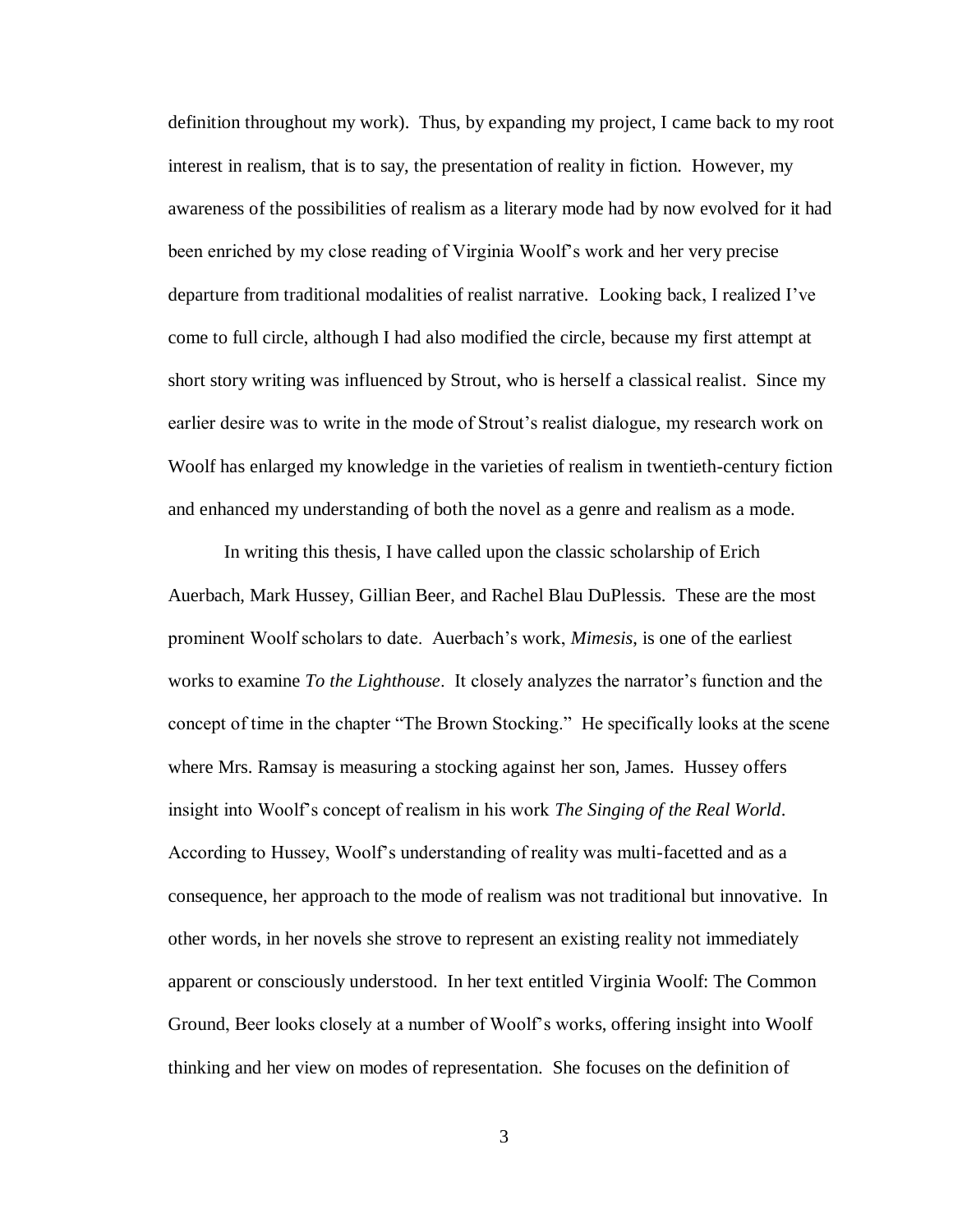Woolf's poetics in *To the Lighthouse*, specifically analyzing Woolf's definition of this novel as a form of elegy, rather than a novel. "In elegy there is a repetition of mourning and an allaying of mourning. Elegy lets go of the past, formally transferring it into language, laying ghosts by confining them to a text and giving them its freedom" (Beer 31). Beer goes on to note that Woolf's novels "brood on death, and death, indeed, is essential to their organization as well as their meaning" (31). The loss of Woolf's mother Julia, her sister Stella, and her brother Thoby led to her preoccupation with death, and it resonates in her works. Such an attempt was helpful in identifying where further influence of Woolf's view can be found in *To the Lighthouse*. DuPlessis, in Writing beyond the Ending, offers a fantastic explanation of Woolf's strategy in creating a group consciousness, or a "group protagonist" as she refers to this concept. This is specific to *Between the Acts*, in which Woolf experiments with a collective group of individuals and the consciousness created by all of them together. DuPlessis' work also focuses on modernist women writers and looks into the ways women writers began to steer toward this concept of a group protagonist; the social changes that began to arise at this point, for example, might explain why the protagonist takes this form. Finally, I researched Woolf's poetics from the standpoint of the cultural and intellectual influences surrounding her writing. Jonathan R. Quick's article "Virginia Woolf, Roger Fry and Post-Impressionism" was particularly useful in this context. Quick offers an explanation of how Woolf was influenced by the post-impressionist aesthetics that gained prominence by way of the art critic Roger Fry who first coined the term "post-impressionism" in his review of the exhibition of modern French art in 1910. These scholars offer insight into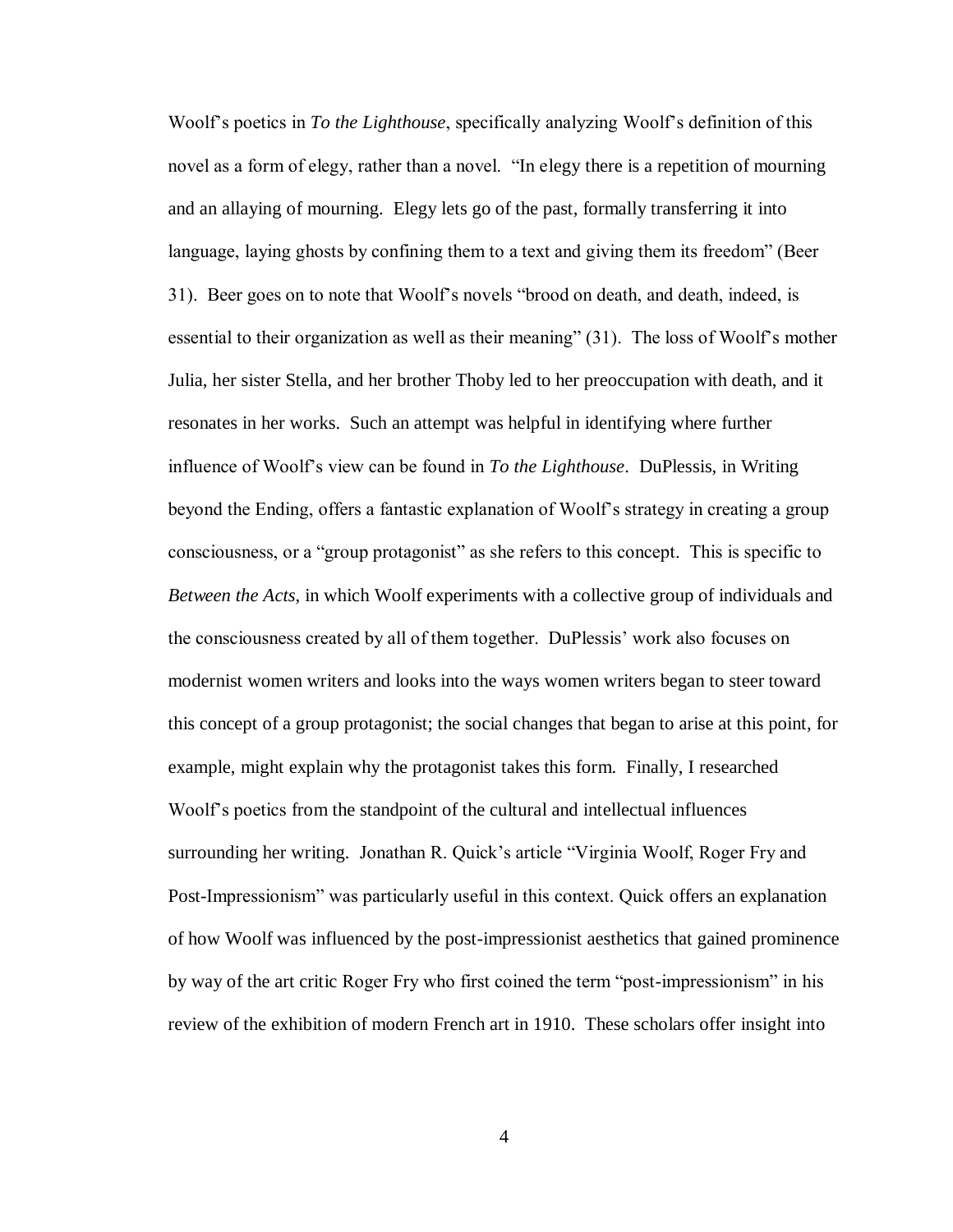Woolf's writing that are beneficial for a further understanding of her poetics, as well as her understanding of the representation of reality in fiction.

I also took a close look at narrative theory for the benefit of understanding Woolf's style as a writer. My main fields of interest included the narrator's function, dialogue, and stream of consciousness. I have studied a number of different texts such as the *Routledge Encyclopedia of Narrative Theory*, in which I found key definitions and explanations of the terminology and the conceptual apparatus I use throughout my work. Roger Fowler's work Linguistic Criticism and Robbert-Jan Beun and Roger M. van Eijk's article "Dialogue Coherence: A Generation Framework" were helpful in explaining dialogue in narratives and through speech acts. Both works are beneficial in understanding dialogue in order to fully understand the strategies Woolf uses in her novels. Similarly, I came to understand the stream of consciousness in the novel through works like Robert Humphrey's Stream of Consciousness in the Modern Novel and Evander Bradley McGilvary's article "The Stream of Consciousness." Since this is a work that examines these various aspects of narrative theory, I felt that it was of the utmost importance to gather a basic understanding of these modes in order to better understand Woolf's poetics.

My main interest in narrative theory, as the title of my thesis indicates, was the blending of dialogue and stream of consciousness. I therefore began researching these two terms and looking at the ways in which Woolf uses these two aspects of narrative discourse. I closely examined the blending of dialogue and stream of consciousness in each novel. Through this close analysis, I discovered a transformation of Woolf's writing style regarding this blending; while *To the Lighthouse* showed less blending of dialogue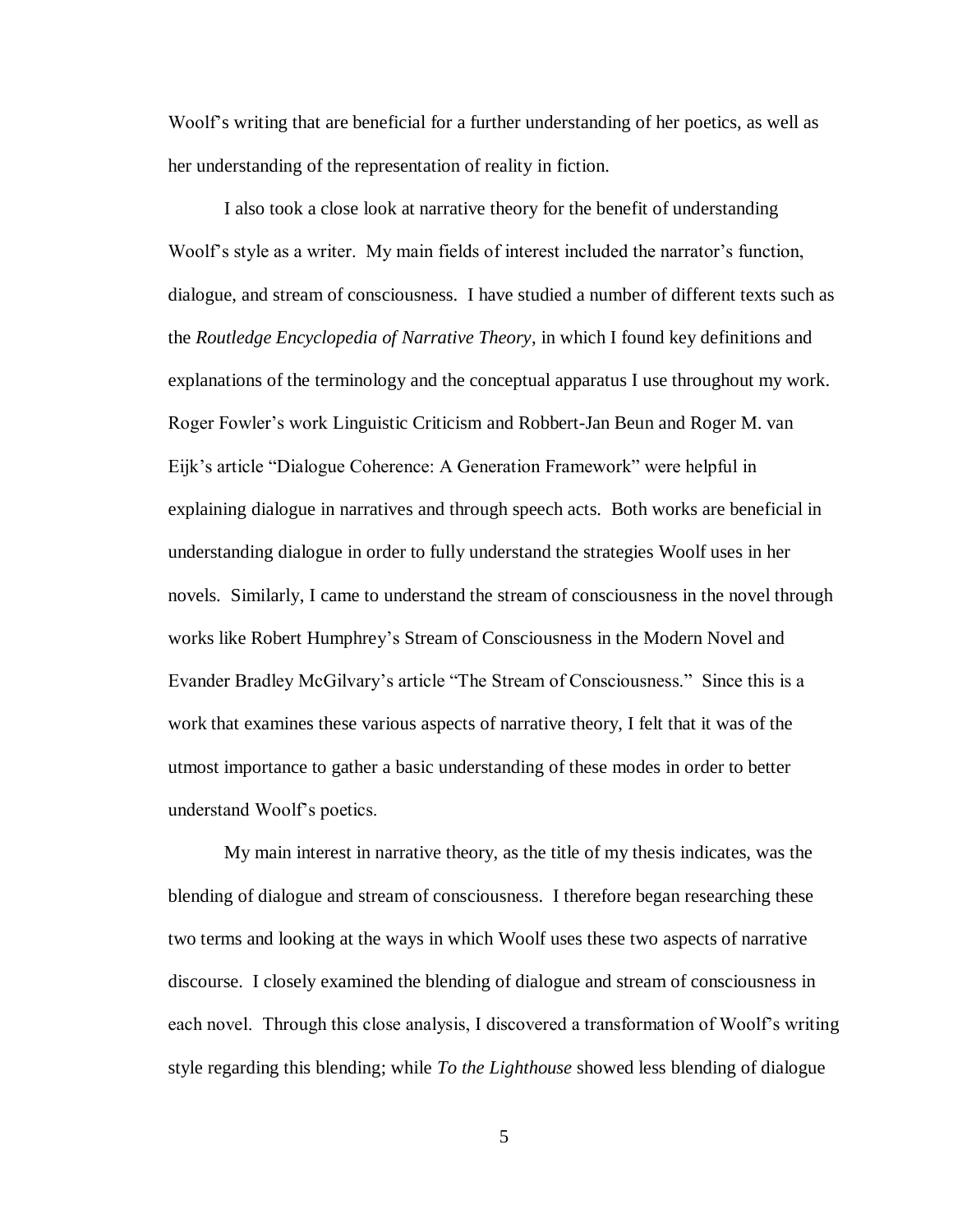and stream of consciousness due to the greater amount of stream of consciousness that takes place, *Between the Acts* incorporated more of this blending by granting the characters more opportunities to explain their own thoughts through dialogue; this creates a more modern writing style that Woolf works with for her final novel. One sees a poetic dialogue, for example, through Isa Giles Oliver's character that would have been equally affective through the use of the stream of consciousness. However, I also noticed that it was the narrator's intervention that allowed her the opportunity to convey her own thoughts in this poetic style, rather than taking it upon itself to convey these thoughts to readers. In fact, the stream of consciousness in *Between the Acts* is best described as a "group consciousness," in which the characters' consciousnesses, as well as the narrator's consciousness, are considered one. Rather than focusing on each consciousness individually as she does in *To the Lighthouse*, Woolf uses a collaborative consciousness throughout *Between the Acts*. From the start, this was Woolf's plan in developing her final novel. Her diary entry on April 26th, 1938 says, "'We' . . . composed of many different things  $\dots$  we all life, all art, all waifs & strays—a rambling capricious but somehow unified whole—the present state of mind?" (135; vol. 5). Woolf's intention for this novel was to use the group consciousness to represent the entire body of characters. As I discuss in my third chapter, Virginia Woolf elaborated on this initial plan. This is the way she envisioned the singularity of narrative discourse in *Between the Acts*.

The more I worked on questions of narrative discourse, the more it became apparent that I needed to pay close attention to the narrator's function. This was particularly important when working on *To the Lighthouse*, where the narrator can be studied in its varying degrees of proximity to the characters. At times, when reading this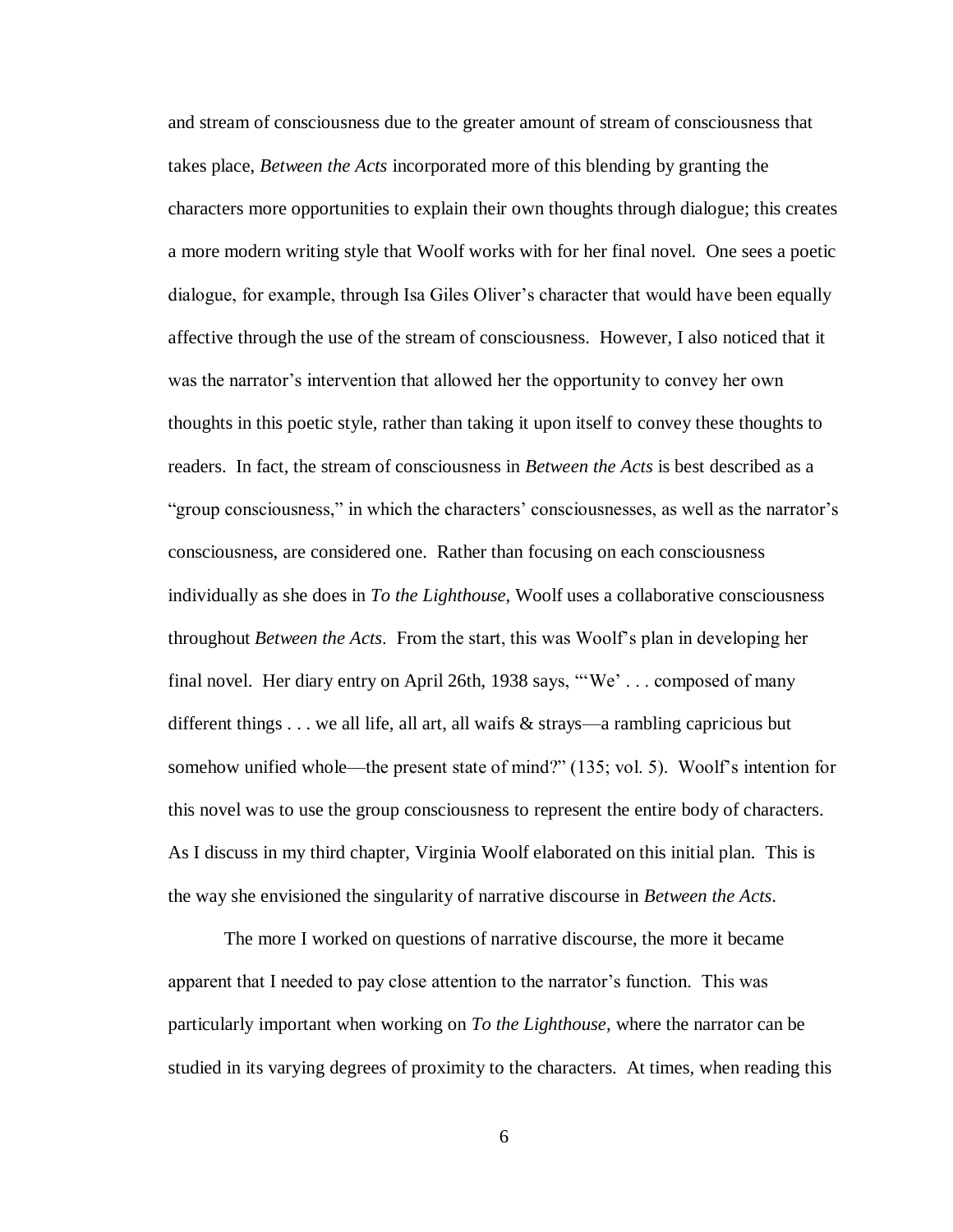novel, it seems that the narrator is close enough to the characters so as to be able to understand their innermost thoughts and consciousnesses (this, in other terms, is manifested by Virginia Woolf's use of free indirect discourse). Yet at other times, the narrator simply observes the characters as if it was an invisible, spirit-like character. This invisible presence of the narrator, almost like a character of its own, developed my research and allowed me to focus on yet another aspect of narrative theory in addition to dialogue and the stream of consciousness. I also found that the narrator played the role of a similar presence in *Between the Acts*. The narrator is present both as an entity intimately connected to the characters and as an invisible character in its own right. Here I found that the narrator is far more complex and developed as a function/presence than in *To the Lighthouse*. This difference between the two novels I studied, is related to the fact that there is more blending of dialogue and stream of consciousness in *Between the Acts* than in *To the Lighthouse*. Similarly, there is more frequent use of dialogue in *Between the Acts* than in *To the Lighthouse*. All of this accounts for the different manifestation of the narrator in Woolf's last novel.

In the course of my analysis of narrative discourse, I also used the terms, "mind time" and "speaking time" to refer to Woolf's use of stream of consciousness (mind time) and use of dialogue (speaking time). My terminology echoes Erich Auerbach's analysis of Virginia Woolf's presentation of the "inner processes" of the character's minds. I want to emphasize with my use of "mind time," the amount of time that is taken by the exploration and presentation of the characters' "inner processes." Auerbach also uses the phrase "external occurrences" regarding Virginia Woolf's use of dialogue. By using "speaking time," I want to place a special emphasis on the amount of time that is taken by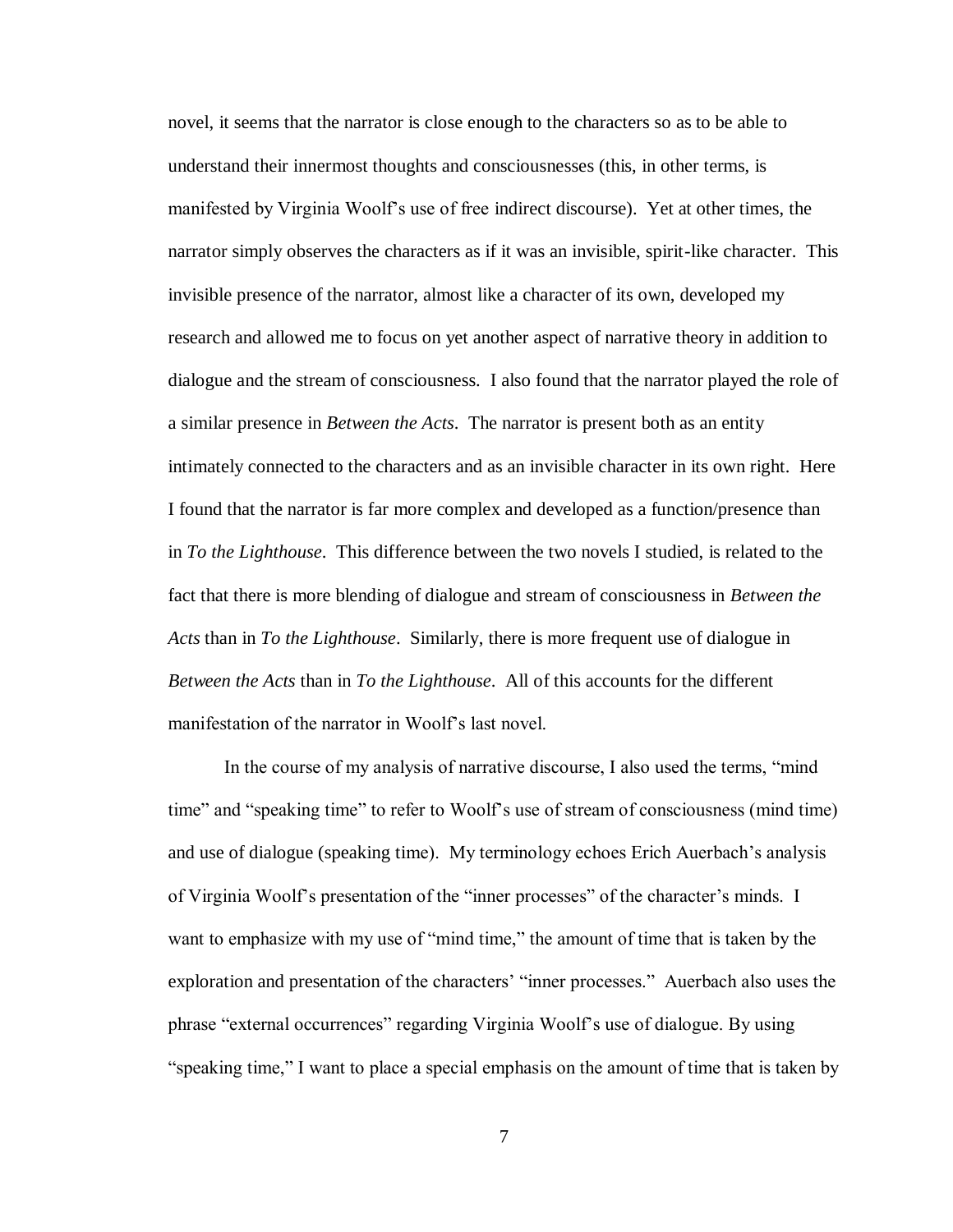the appearance of live speech in the form of dialogue. It is in these moments that the characters are given opportunities to communicate their own thoughts to other characters as well as to readers. I should, however, note that Auerbach includes in "external occurrences" the concept of "object time," which Renée Watkins mentions in her work "Survival in Discontinuity: Virginia Woolf's '*Between the Acts*.'" Object time, according to Watkins, refers to moments that occur outside of the mind. In other words, actions that take place in the physical world.

Much of my research was dedicated to Woolf's own writing. Along with *To the Lighthouse* and *Between the Acts*, I read her book of essays, *Moments of Being* and a number of her entries in The Diaries of Virginia Woolf*,* volumes three and five. I found it important to read these other works by Woolf in order to further my knowledge about Virginia Woolf as a person, not simply as a writer. Through her diaries, I learned about the events that inspired her to write her novels and what her influences were. *To the Lighthouse*, for example, was strongly influenced by the summers she and her family spent at St. Ives, just off the Scottish coast. She also indicates how she went about developing her characters, who were based on her own mother and father. *Moments of Being* played a significant role in my understanding of Woolf's concept of reality. Of all this text, the most important to me was "A Sketch of the Past." Reading Woolf's writing convinced me that it is, perhaps, not precise to talk about realism when it comes to her poetics. The term that more accurately describes her attention to the possibilities of representing "reality" in fiction is post-impressionism. As I have already mentioned and will discuss more in depth in my next chapter, post-impressionism was a term first used by the art critic Roger Fry to discuss a new school in painting; however, the aesthetic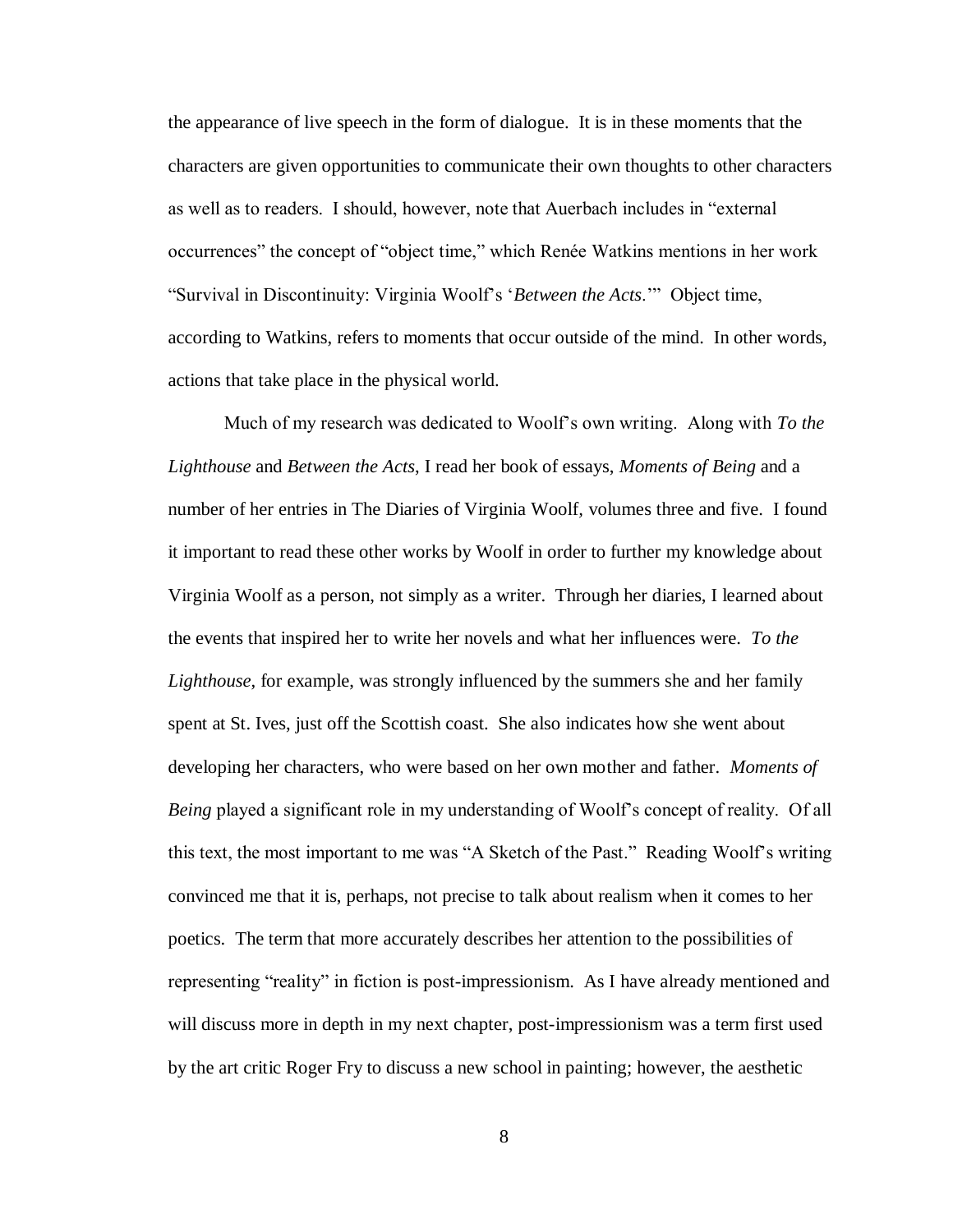qualities that Fry saw in post-impressionist painting can also be attributed to Woolf's writing.

My work consists of three chapters. The first chapter, "Major Terms and Concepts," is dedicated to explaining the concepts and the main terminology that I use throughout this work. The second chapter, "The Spirit-Like Narrator in *To the Lighthouse*," looks closely at *To the Lighthouse*. In this chapter, I give an overview of the novel so that readers can become familiar with the specific details of Woolf's narrative (events, characters, setting, plot lines). I will then look deeper into the work to find evidence of Woolf's post-impressionist poetics and examine in particular Woolf's use of a narrator that is able to both observe the story from the outside and, at the same time, know the characters' inner thoughts. Finally, I explain the uses of dialogue and stream of consciousness and how they complement each other and create a writing style unique to Virginia Woolf. This is similar to the third chapter, "Experimentations with 'We' in *Between the Acts*." In my third chapter I give an overview of the novel and analyze it as a form of post-impressionism. However, I also point out the qualities of *Between the Acts* that distinguish it from Woolf's earlier writing in *To the Lighthouse*. I examine Woolf's use of a particular construction of the stream of consciousness as (the group consciousness) and how she came to experiment with this innovative narrative strategy.

Working on this thesis has been a long, arduous journey. There were many challenges that I encountered with my research and my composition, but there were also moments when I found myself very satisfied with my work and when I realized that this was a huge undertaking that I should be proud of. Whenever I found the perfect passage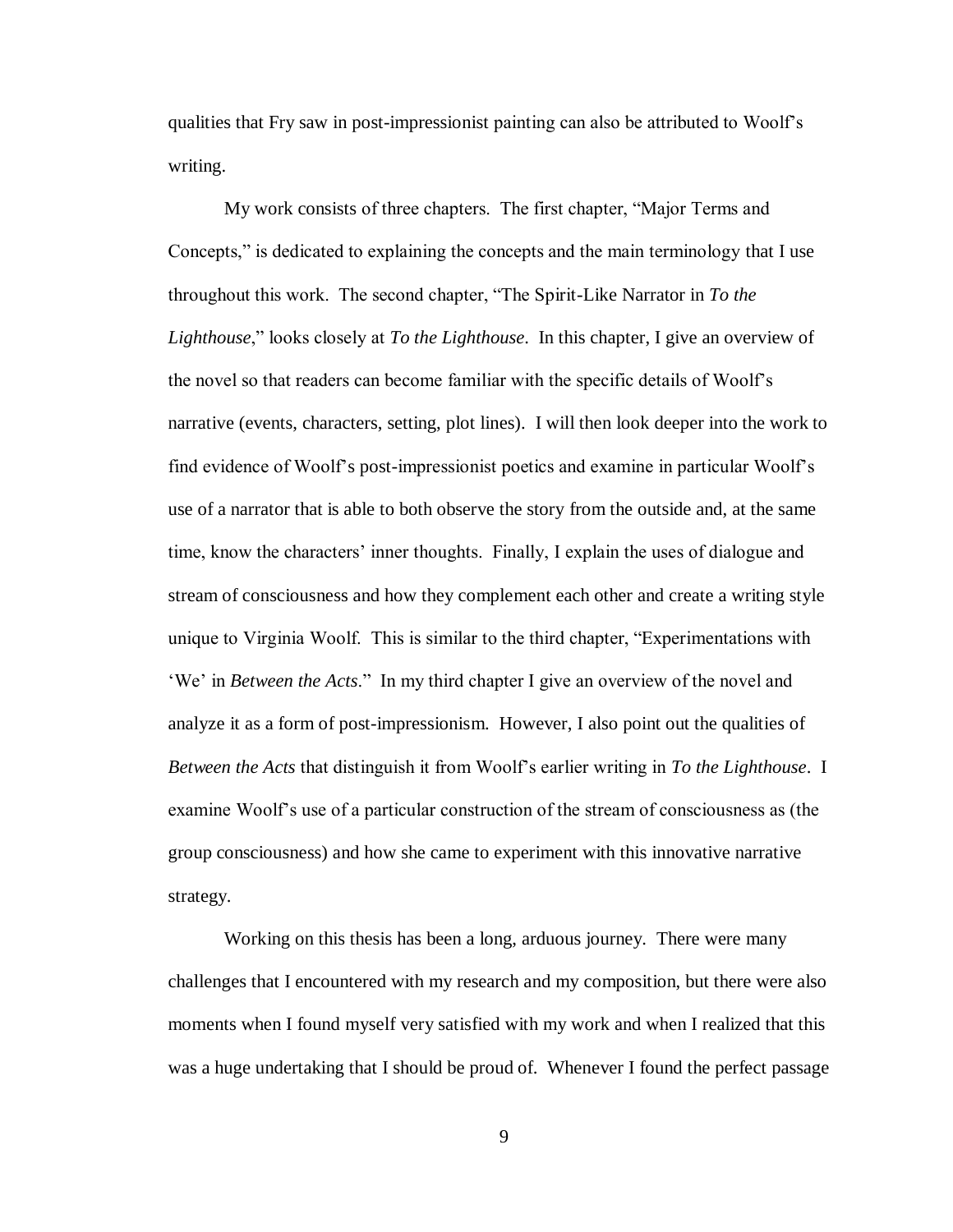in Virginia Woolf's diary that supported my argument, I was elated. Whenever I found a great article that helped me understand one of the key terms that I was studying, I felt ecstatic. And when I completed a chapter after staying up until three o'clock in the morning, I felt that I had made a huge accomplishment. Overall, I look back on this work with the satisfaction that I put a great amount of time and effort into the biggest project that I have ever done, knowing that this work has allowed me to further my knowledge about poetics, analytical writing, and Virginia Woolf.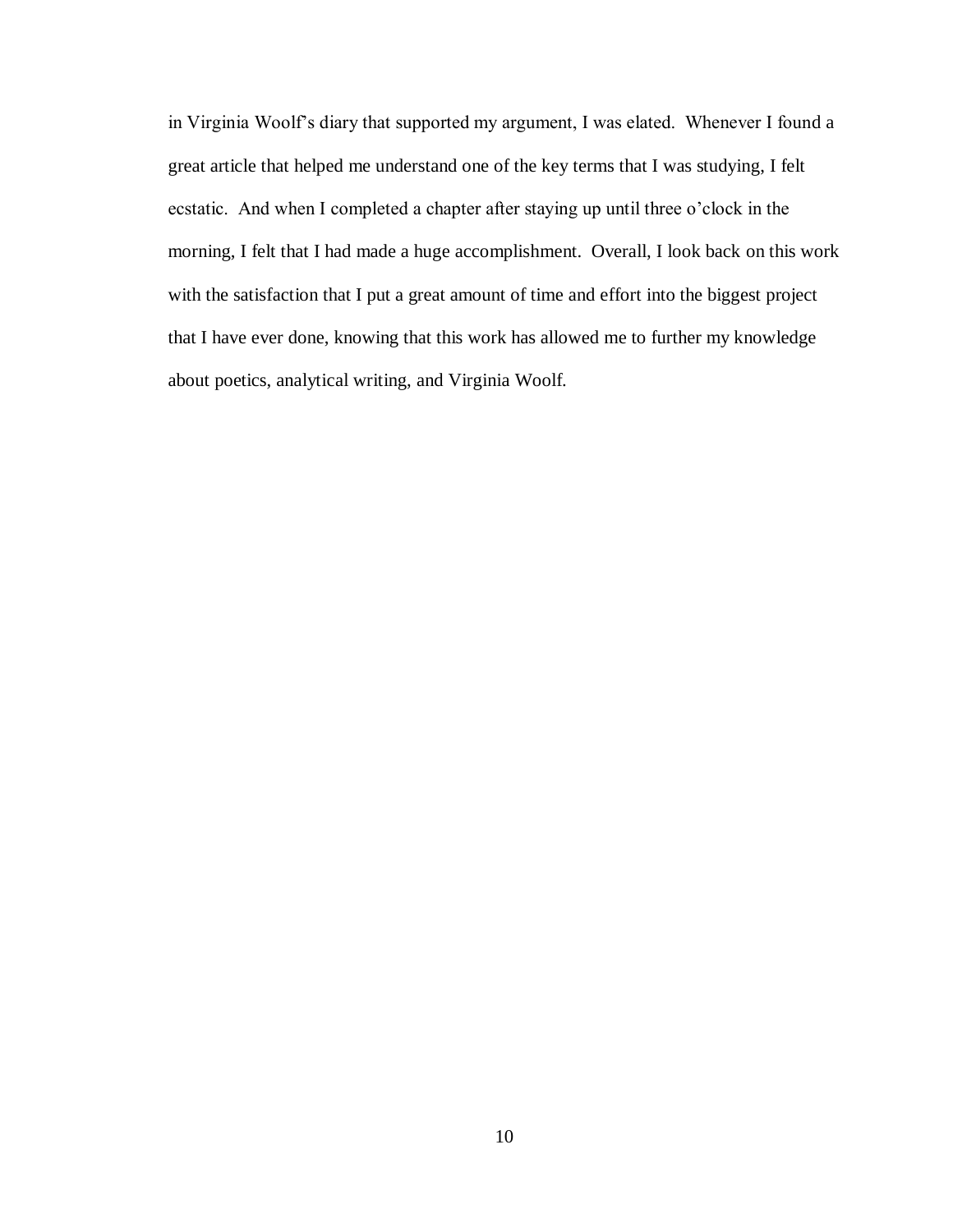## CHAPTER ONE

## Major Terms and Concepts

This chapter discusses the terms that I will use throughout my analysis of Virginia Woolf's novels. I will introduce scholarship that will be used to support my claims in each chapter that specifically focus on *To the Lighthouse* and *Between the Acts*. I will also offer scholarship that helped further my understanding of narrative modes and strategies used throughout the two novels: realism, post-impressionism, the narrator's function, dialogue, and stream of consciousness are the key phrases that are essential to my work. Woolf manipulates these narrative strategies in both *To the Lighthouse* and *Between the Acts*, thus creating her unique approach to fictional discourse. In the course of my discussion, I will use the terms "mind time," "speaking time," and "object time" to describe Woolf's writing style. These will also be explained in this chapter. These terms are essential in understanding Woolf's poetics of narrating and will be repeated frequently throughout my work.

Ruth Ronen offers this definition of realism: "Realism in narrative contexts refers to the capacity of narrative to portray people engaged in action-oriented situations" (ROUTLEDGE 486). With this definition in mind, Woolf's novels appear to belong to the dominant mode of realism. Indeed, her novels are about "real" people who live in a world very similar to the one she herself lived in. In reading Woolf's work, one is exposed to the upper- and middle-class world that Woolf herself hails from; one sees average people going about their daily lives and learns about these characters from an inside perspective. Through the narrative strategies in Woolf's work, one sees a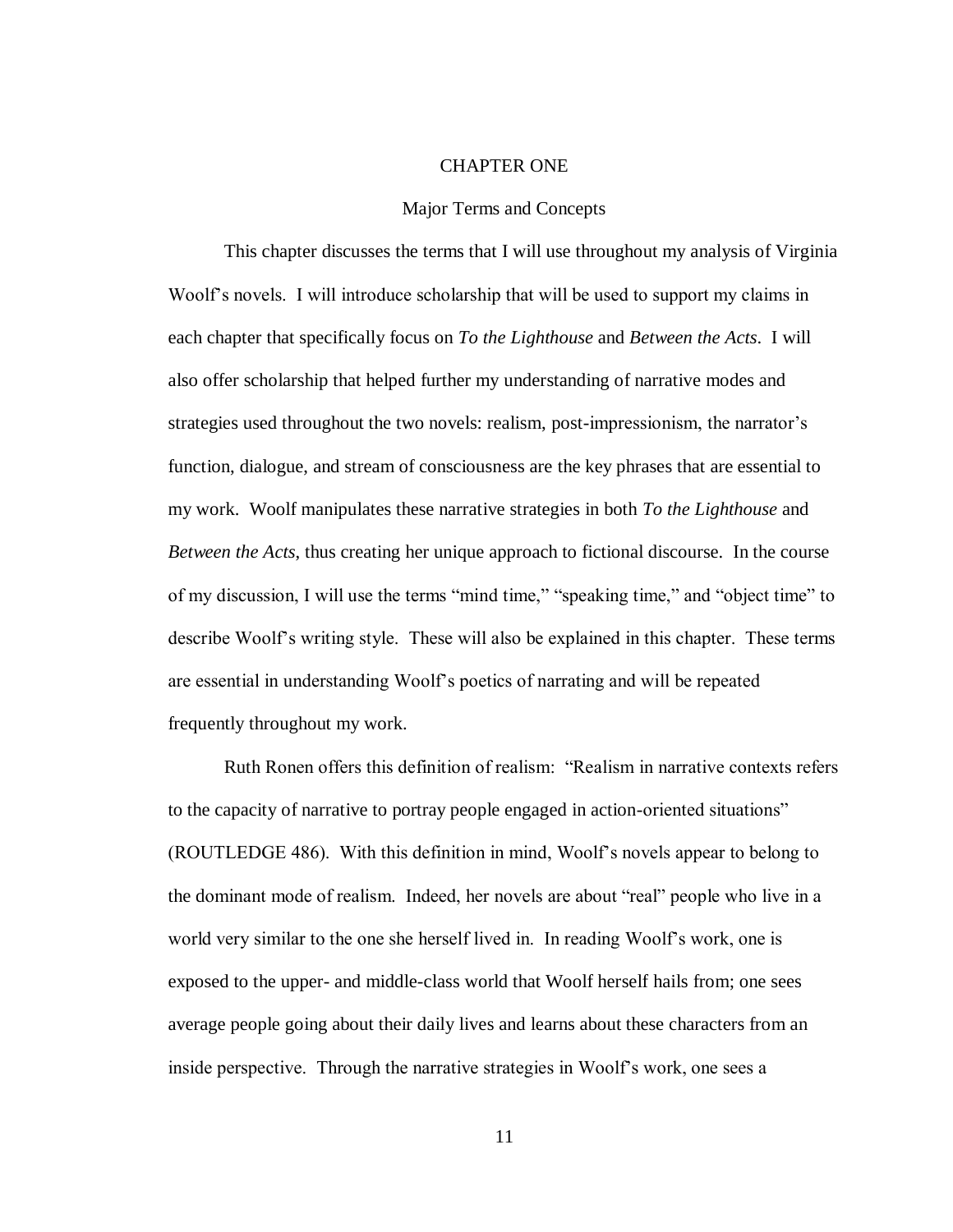departure from this traditional mode of realism. The characters in her novels act as they normally would in everyday life, but the way the narrator expresses their inner perspectives on the world is a concept that is unique to Woolf's aesthetics. She shows her characters' vivid thoughts and imaginations with such poetry that she should not be considered a realist, but post-impressionist.

Post-impressionism is a term that was first used to describe a new mode in painting. The phrase was coined by Roger Fry, an English art critic, in 1910. Fry used this phrase in a title of his exhibition of modern French art that included the works of Paul Gauguin, Vincent van Gogh, and Paul Cézanne as the three principal artists (Bowness 11). Since then, the definition of this term has widened; it "has gained general acceptance as a useful description of the phase in French painting which occurred between 1880 and 1906 and of this phase's immediate impact on the art of other countries" (11). In a letter to Woolf's sister, Vanessa Bell, Fry says, "I had never really studied that before, at least not with enlightened eyes, and find that what I thought before were weaknesses of early incapacity are really the results of a sensitivity one had never understood" (LRF 408). The "enlightened eyes" here refers to Fry's concept of aesthetic expression prior to his study and development of post-impressionism. When he initially attempted to clarify his term to an audience of doubters, Fry stated that postimpressionism helped the audience "to discover the visual language of the imagination. To discover, that is, what arrangements of form and colour are calculated to stir the imagination most deeply through the stimulus given to the sense of sight" (PI 857). With regard to literature, this stimulus takes the form of imaginary, "fantastic", dream-like, and therefore non-realist material that emerges from within the mode of realist narration.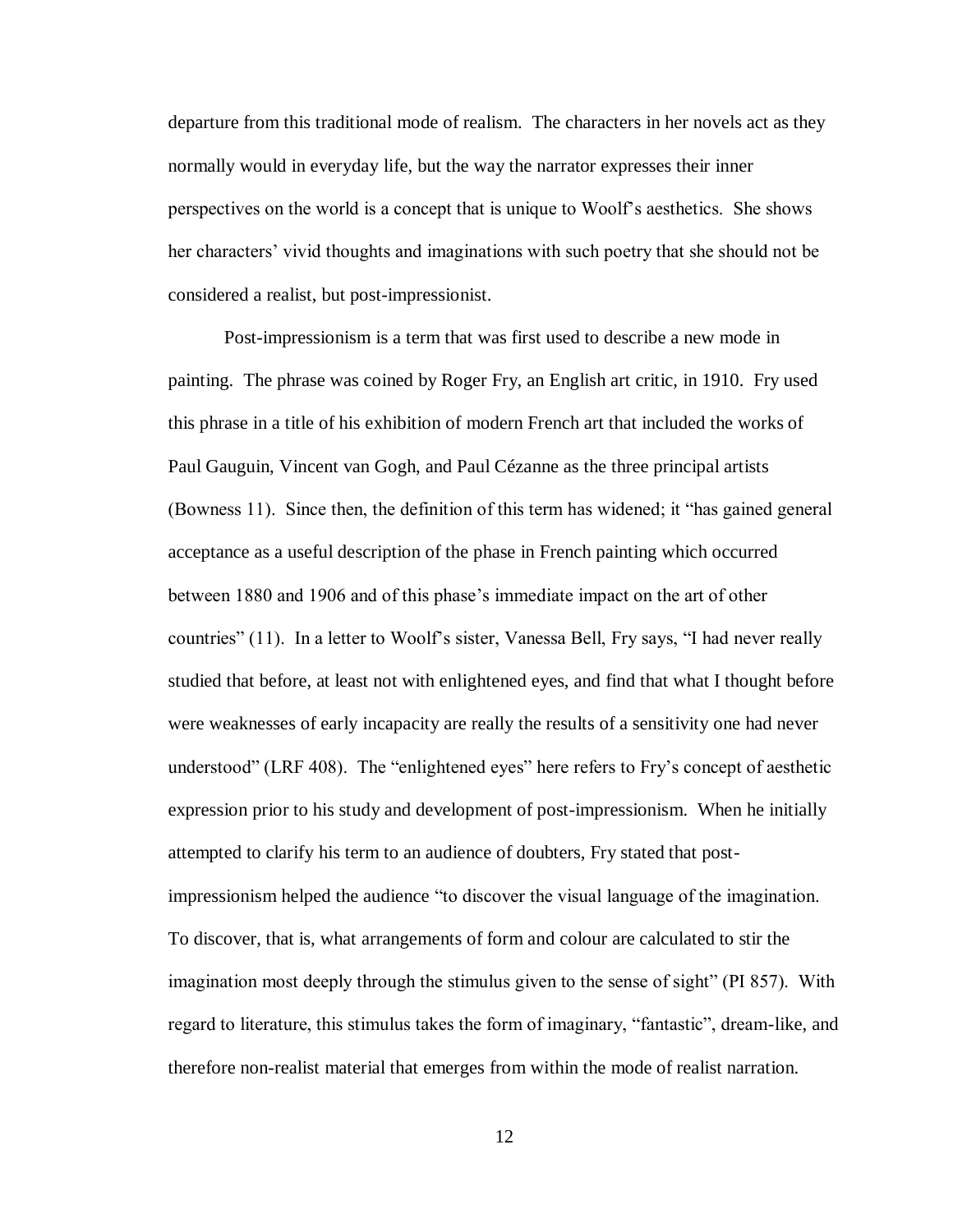This inclusion of non-realist material changes the realist novel, placing it in another category; that of post-impressionist fiction. As it was with the paintings Fry discussed, so is it too with the novels of Virginia Woolf. They "stir the imagination" of the reader but most importantly, they give expression to the imagination and the fantasies of the characters, and seamlessly intertwine direct realistic observations with the characters' flights of the imagination.

Post-impressionism had a major impact on Virginia Woolf as a writer. She greatly admired her sister, Vanessa Bell, who was a fairly famous post-impressionist painter. Through Bell, Woolf became acquainted with Fry, and the two eventually developed a friendship. As Jonathan R. Quick discusses "Virginia Woolf, Roger Fry and Post-Impressionism," the friendship that developed between Fry and Woolf had a rocky start due to a romance between Fry and Bell. After the romance simmered out, Fry and Woolf strengthened their friendship. Quick explains how Woolf's friendship with Fry came to influence her writing; when Woolf wrote her work *Monday or Tuesday,* a compilation of stories and essays, "Fry found much to praise in the new direction taken by these short pieces and frequently employed his skills as impresario in their behalf" (556). Fry was not only a friend to Woolf, but was also an individual who offered a reservoir of knowledge regarding aesthetics that shaped Woolf's poetics. According to Quick, what Fry found in Woolf's short pieces was an indication that Woolf had begun to use the new aesthetic sensibility that Fry himself was trying to promote in his writing on contemporary post-impressionist painting. Fry, therefore, was the first person to identify Virginia Woolf's writing style as post-impressionist.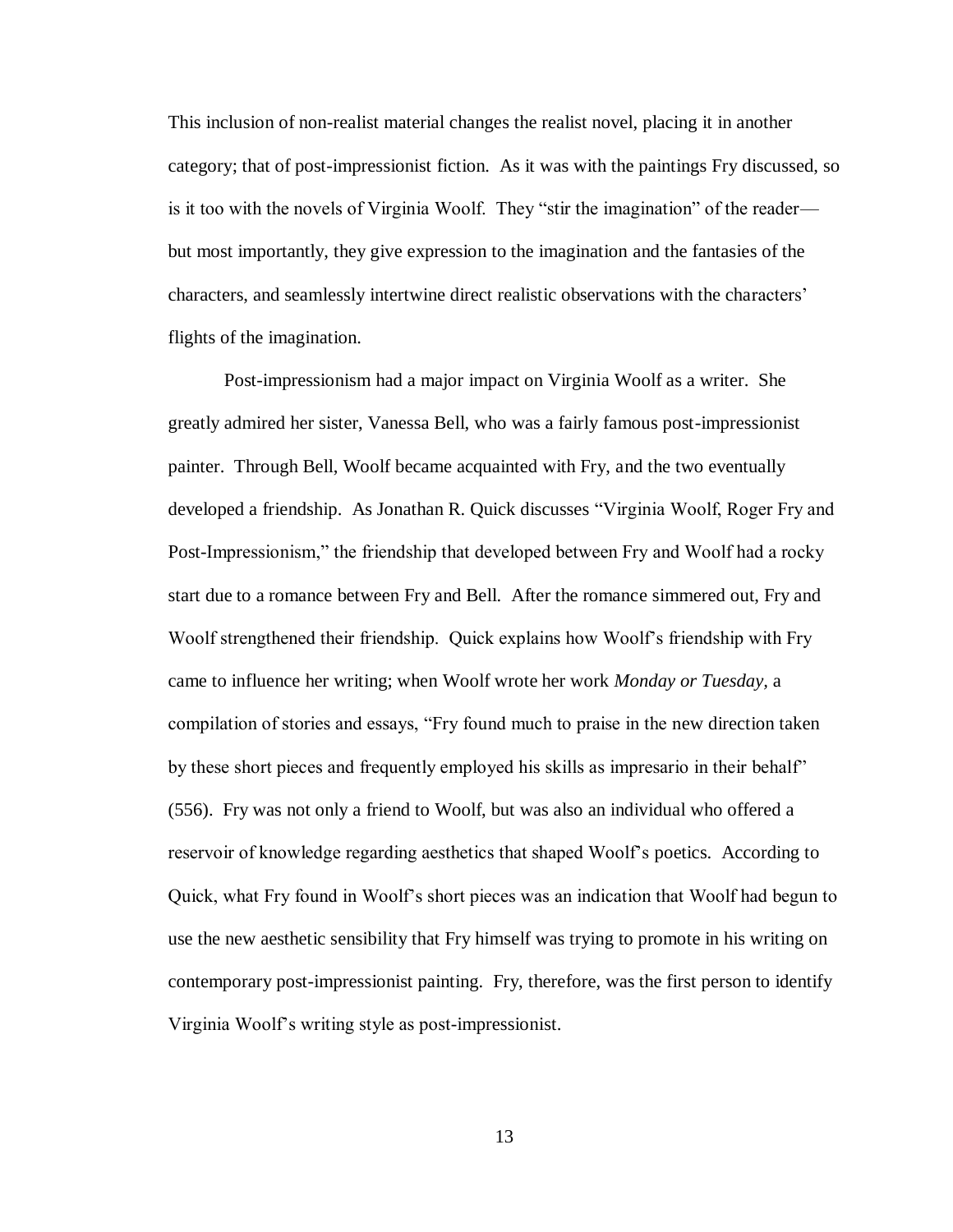Post-impressionism manifests itself in Woolf's writing in her merging of realist and non-realist views, meant to achieve a more complex, if somewhat strange vision of reality. Woolf actualized the core characteristic of post-impressionism, defined by Fry as a movement toward a "purposeful distortion" of reality. Writing in 1917, Fry noted that "when one begins to study the forms in detail, one finds just the same kind of purposeful distortion and pulling of planes that you get in Greco or Cézanne and the same kind of sequence in the contours" (LRF 408). Vivid descriptions of scenery and in-depth analyses of various states of consciousness contribute to post-impressionist style. We will see these aspects throughout Woolf's two novels in the following chapters. The point of view of post-impressionism, therefore, seems to have greatly influenced Woolf's poetics and determined her writing style.

A familiar literary device to readers of fiction is the narrator. According to James Phelan and Wayne C. Booth, "The narrator is the agent or, in less anthropomorphic terms, the agency or 'instance' that tells or transmits everything . . . in a narrative to a narratee" (ROUTLEDGE 388). Insofar as the narrator is an "agent," I will use the pronoun "it" whenever I refer to the narrator in this thesis. The narrator tells the story to the reader. This is the basic understanding of the narrator's role. Phelan and Booth clarify the role of the narrator in a narrative is much more complicated than this. They write:

> The narrator's centrality to narrative is reflected in the concept's important position in the standard communication model of narrative . . . which posits that the transmission of narrative begins with a real author who creates an implied author who constructs a narrator who addresses a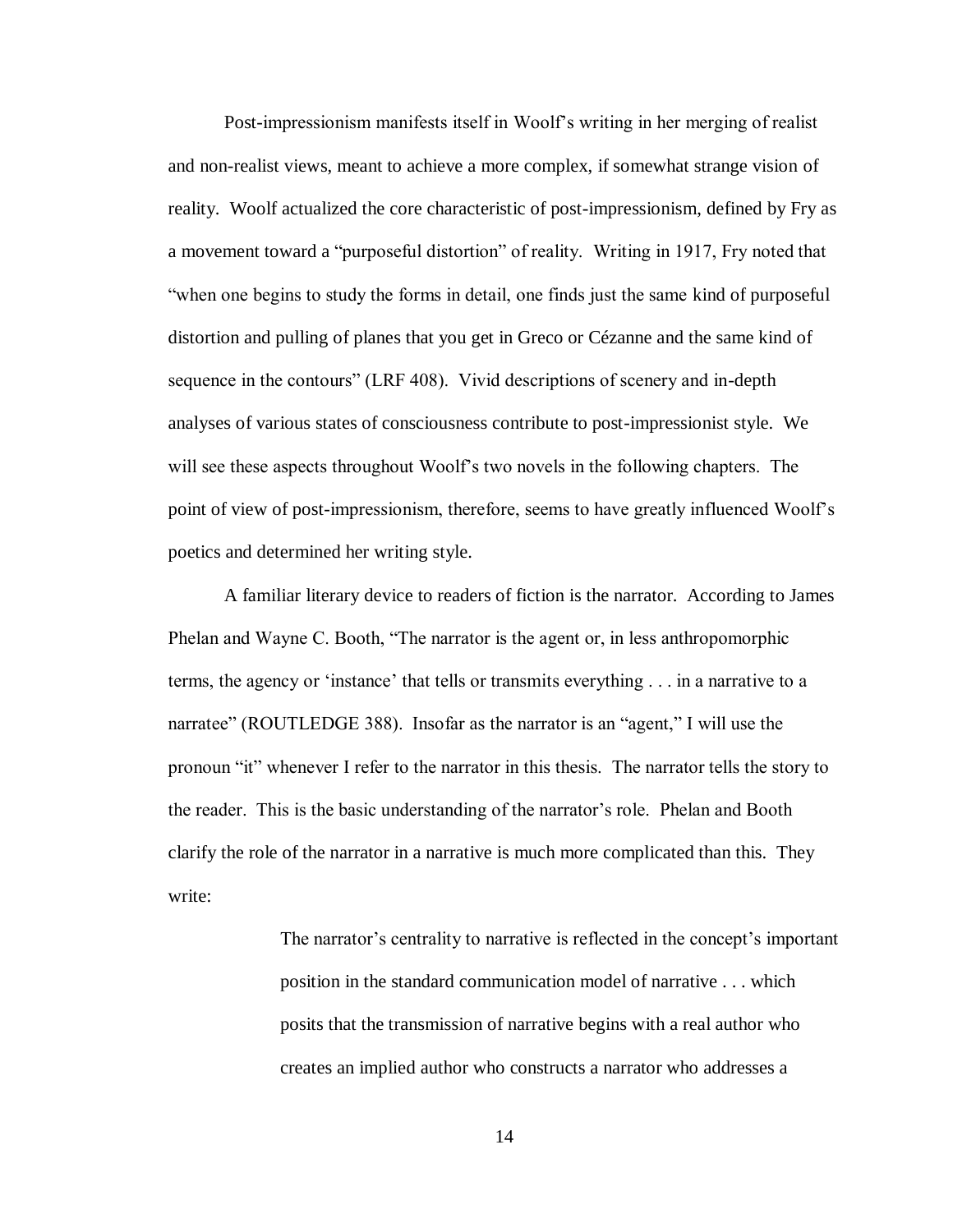narratee; the implied author, through this construction and address, communicates with an implied reader; and the real author, through all of that, communicates with a real reader. (ROUTLEDGE 388)

It is a common assumption that the author acts as the narrator of his or her own narrative. This, however, is not so. Instead, the narrator is constructed by the author and tells the story from the perspective that the author created. In a way, the narrator is very much like a character within the narrative, though it is privy to certain information that the author decides it should know. The author develops a construct that has a personality and characteristics distinctive unto itself, setting the narrator on a different level than the characters in the novels. The implied author and implied reader referred to in this entry do not have a direct presence in my analysis; my primary point of reference in discussing Woolf's narrative strategies is the function of the narrator because in Woolf's novels the narrator and the narrator's point of view play a very significant role. As Erich Auerbach notes in his work *Mimesis*, the perspective and function of the narrator in Virginia Woolf's work is unique in that it maintains a "spirit-like" quality. I will explore this quality of the narrator more fully in the next chapter.

Throughout Woolf's work, the blending of dialogue and stream of consciousness is the most important means of manifestation of her post-impressionist aesthetics. When taken separately, however, stream of consciousness appears more frequently (or is more frequently used) than dialogue. I believe this is the direct consequence of Woolf's lack of interest in a straightforward or traditional realist mode of narration. Throughout her novels, dialogue is a mode that she uses in varying degrees. Dialogue, Bronwen Thomas explains, generally conveys a direct (and "realistic") representation of characters' speech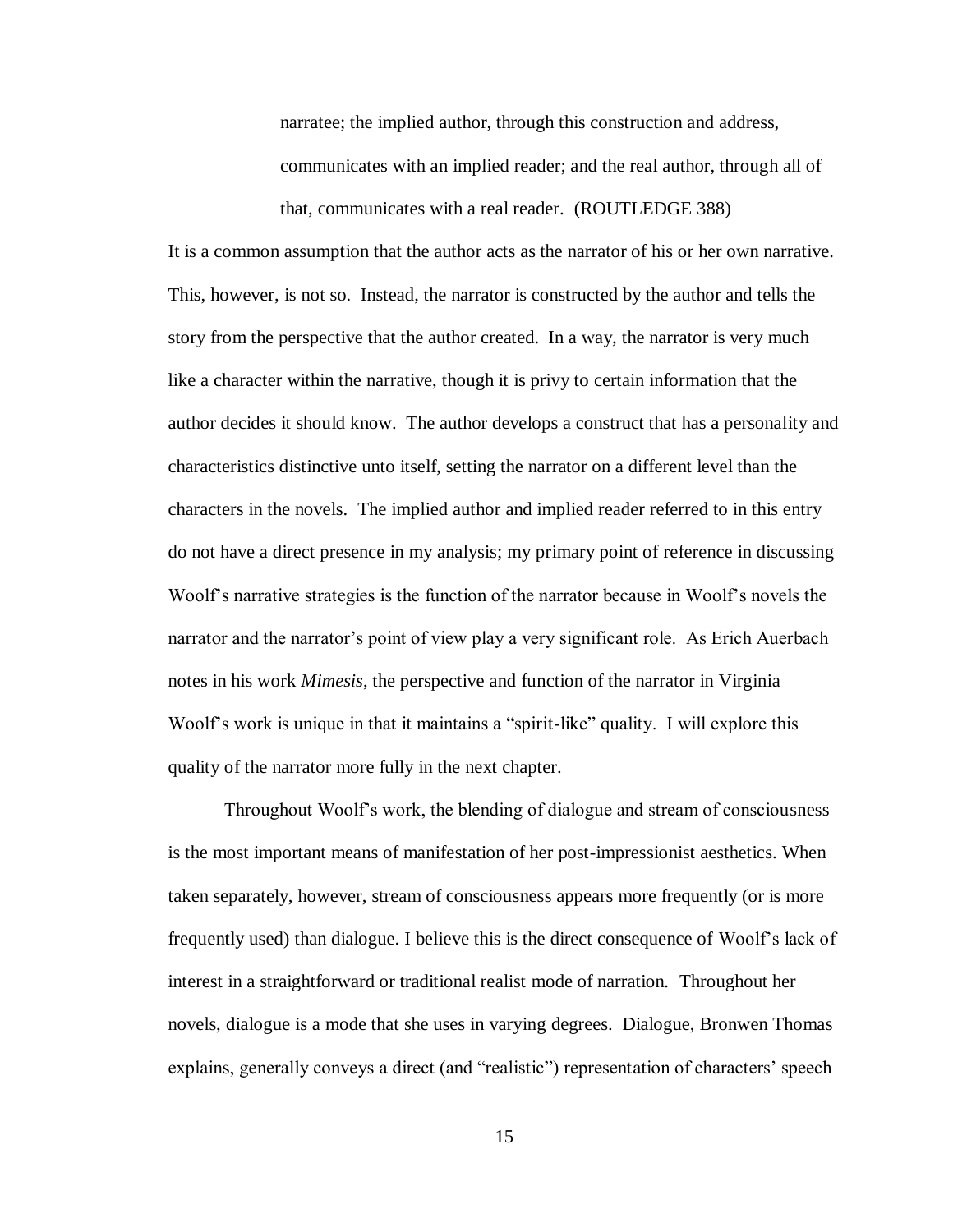and personality, whenever some form of interaction or exchange of views is needed to further the narrative line of the story. "Dialogue fulfills the important narrative functions of characterisation and advancing the plot" (ROUTLEDGE 105). Thomas also points out that "notions of what constitutes effective dialogue change over time, and that literary representations play a crucial role in defining prevailing ideas and ideals"

(ROUTLEDGE 105). This may, perhaps, be a result of the constant changes in our forms of linguistic and cultural interaction. In his book *Linguistic Criticism,* Roger Fowler offers insight on aspects of linguistic structure, specifically concerning interaction. Here, one learns a great deal about dialogue and the way it functions in speech acts. Interaction between characters is particularly important in the study of dialogue in Woolf's novels, and Fowler's work is helpful in further understanding the linguistic structure of dialogue in which interaction occurs. Chapter eight of his work, entitled "Some Aspects of Dialogue," focuses on the concept of dialogic structures, the structures through which fictional characters appear to interact and structures which determine the author's or narrator's relationships with his or her readers and his or her characters. Fowler discusses three conversational features in his discussion on dialogic structures: sequencing, speech acts, and implicature.

"Sequencing" refers to the ordering of contributions to conversations. The ways in which a section of dialogue is structured (who speaks first, for example) influences the way that the entire dialogue will occur. "Given A's first remark, what possibilities are open to B?" is one example that Fowler gives us (102). A small interchange can use structure to determine what happens, how much is said, and who says it. Fowler presents a real personal phone conversation as an example of dialogue. In this conversation, the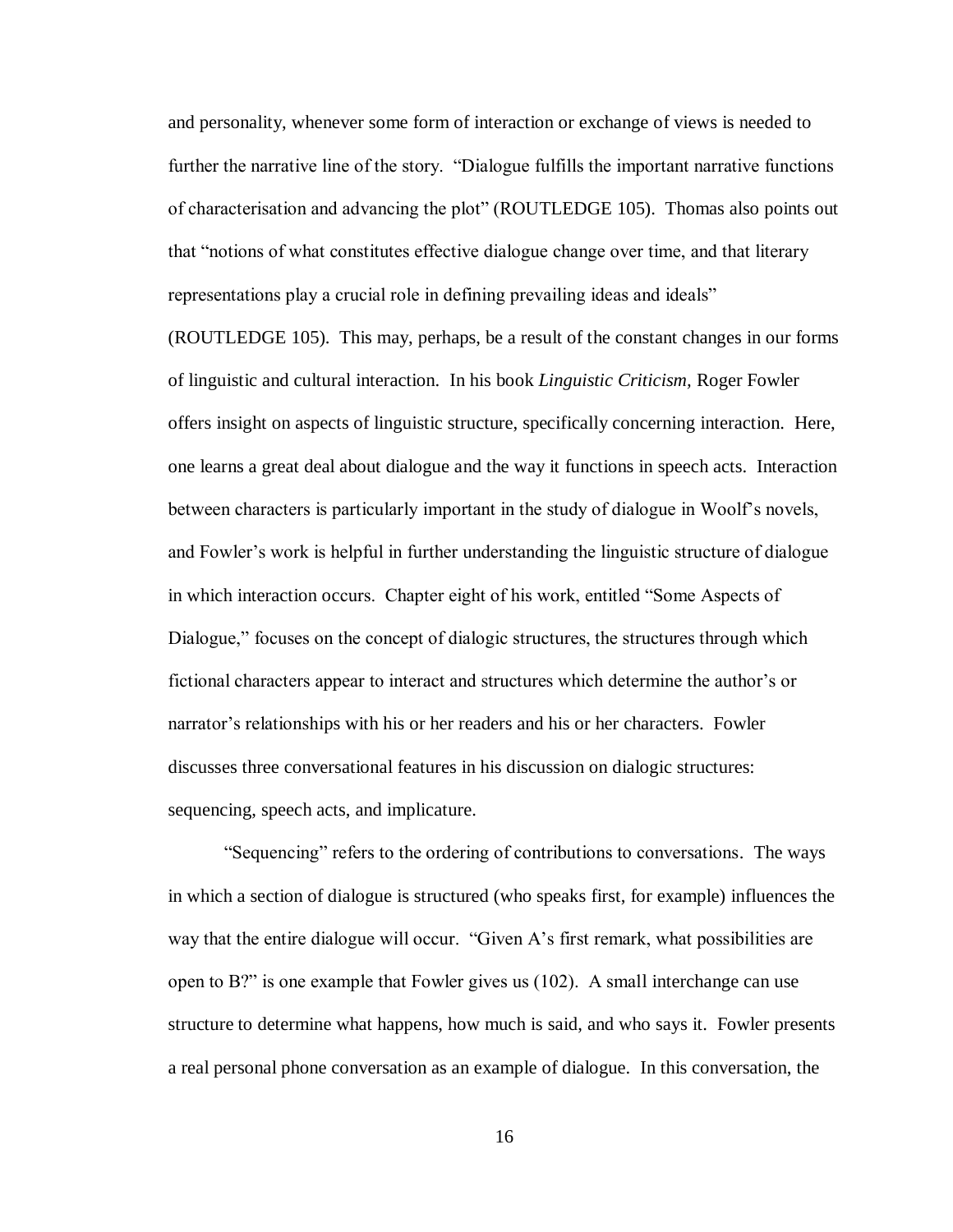participant on the other side of the telephone often restricts Fowler to yes/no questions, limiting his ability to create a reply that has substance. Fowler also notes that the efficiency of a conversation is the result of an unconscious plan; abstract blueprints of the conversation, like that of the phone conversation, are known unconsciously (103). With phone calls, there is usually a general procedure in conducting the conversation. The sequencing of a conversation between Lily Briscoe and William Bankes in *To the Lighthouse* shows how a topic broached by one character leads to a discussion:

> Had Miss Briscoe never been to Rome? Oh, she should—It would be a wonderful experience for her—the Sistine Chapel; Michael Angelo; and Padua, with its Giottos . . . She had been to Brussels; she had been to Paris, but only for a flying visit to see an aunt who was ill. (TTL 74)

Lily's response to Mr. Bankes' question is not given; it is assumed by the reader through "Oh, she should" that Lily had never been to Rome. Mr. Bankes' descriptions of Rome leads to a general discussion of travels, in which Lily explains that she has visited both Brussels and Paris. The sequencing that occurs here, beginning with Mr. Bankes' question directed toward Lily, set off the topics discussed in their conversation.

"Speech acts" refer to the "performative dimension" in language-use. Fowler explains that language has a pragmatic function, in which utterances are used to perform actions as well as to communicate verbally. This is a concept that is easiest to grasp in the use of performative verbs like "promise" and "order," since these verbs indicate a more descriptive action done by the speaker than simply saying a statement. One example of a speech act would be to say, "I order you to shut the door." Yet speech acts can be based on such an explicit performative phrase: "Shut the door," would also fit the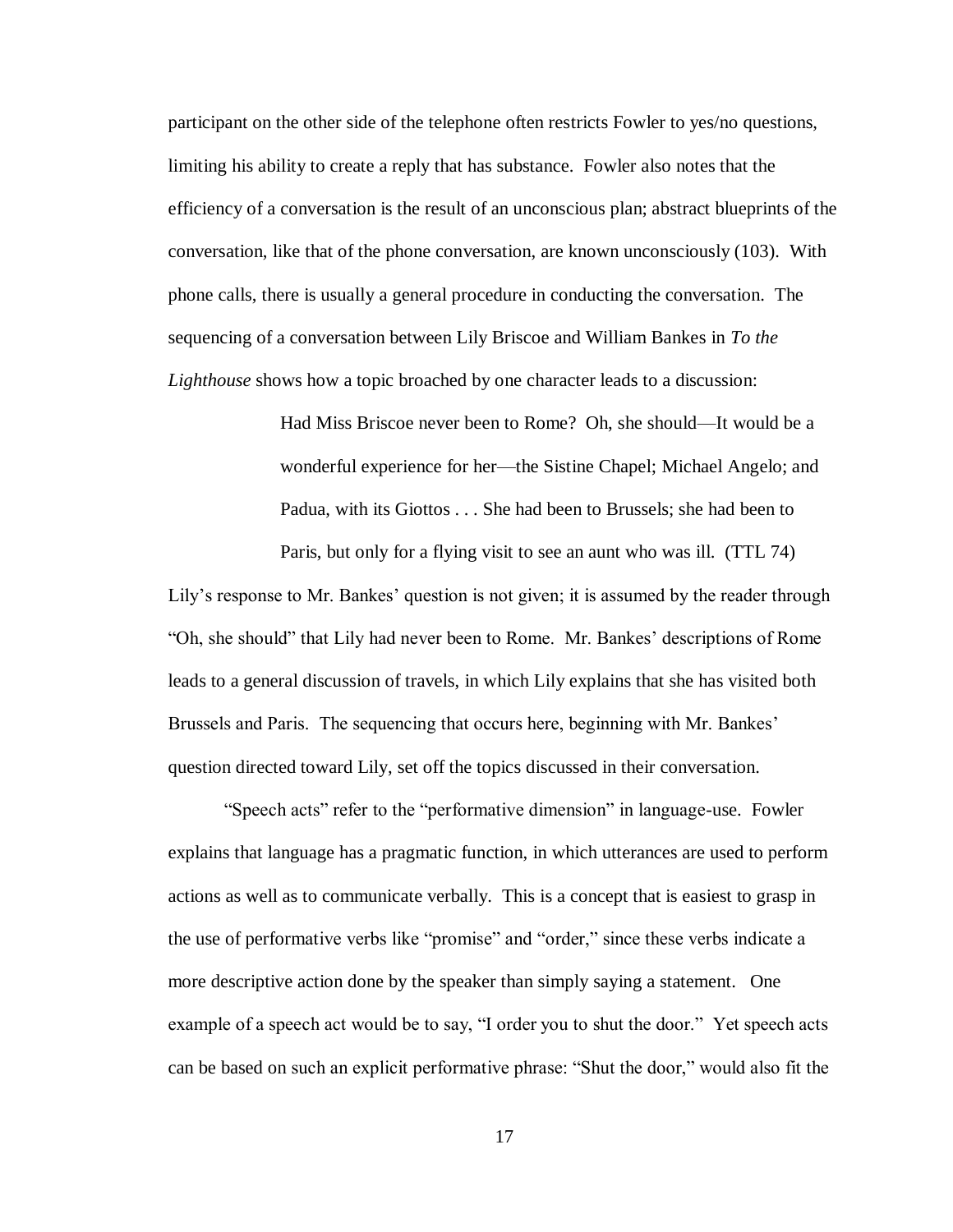description (105). An example of an explicit performative phrase, though one that remains unclear to the receiver of the message, appears during the boat ride *To the Lighthouse*: "'Come now,' said Mr. Ramsay, suddenly shutting his book. Come where? To what extraordinary adventure? She woke with a start. To land somewhere, to climb somewhere? Where was he leading them?" (TTL 207). It is through Cam's consciousness that this performative phrase is analyzed. The speech act indicates a descriptive action in the most basic form. However, the speech act is unsuccessful in relaying the message, since Cam remains unsure of Mr. Ramsay's meaning by "come now"

"Implicatures" may be defined as "what is said 'between the lines'" (Fowler 106). A character in a novel can say one thing, but mean something completely different. A good example of an implicature would be a sarcastic or ironical statement, where the words indicate one thing, but the tone shows that the statement holds a different meaning. This may be seen when Lily asks Charles Tansley to take her *To the Lighthouse*:

> She was telling lies he could see. She was saying what she did not mean to annoy him, for some reason. She was laughing at him. He was in his old flannel trousers. He had no others. He felt very rough and isolated and lonely. He knew that she was trying to tease him for some reason; she didn't want to go *To the Lighthouse* with him; she despised him: so did Prue Ramsay, so did they all. (TTL 89)

Knowing the motives of the speaker and the addressee are important to understand the relationship between utterances and contexts. In regard to novels and short stories, Fowler makes the point that these texts mix dialogue with monologic narrative and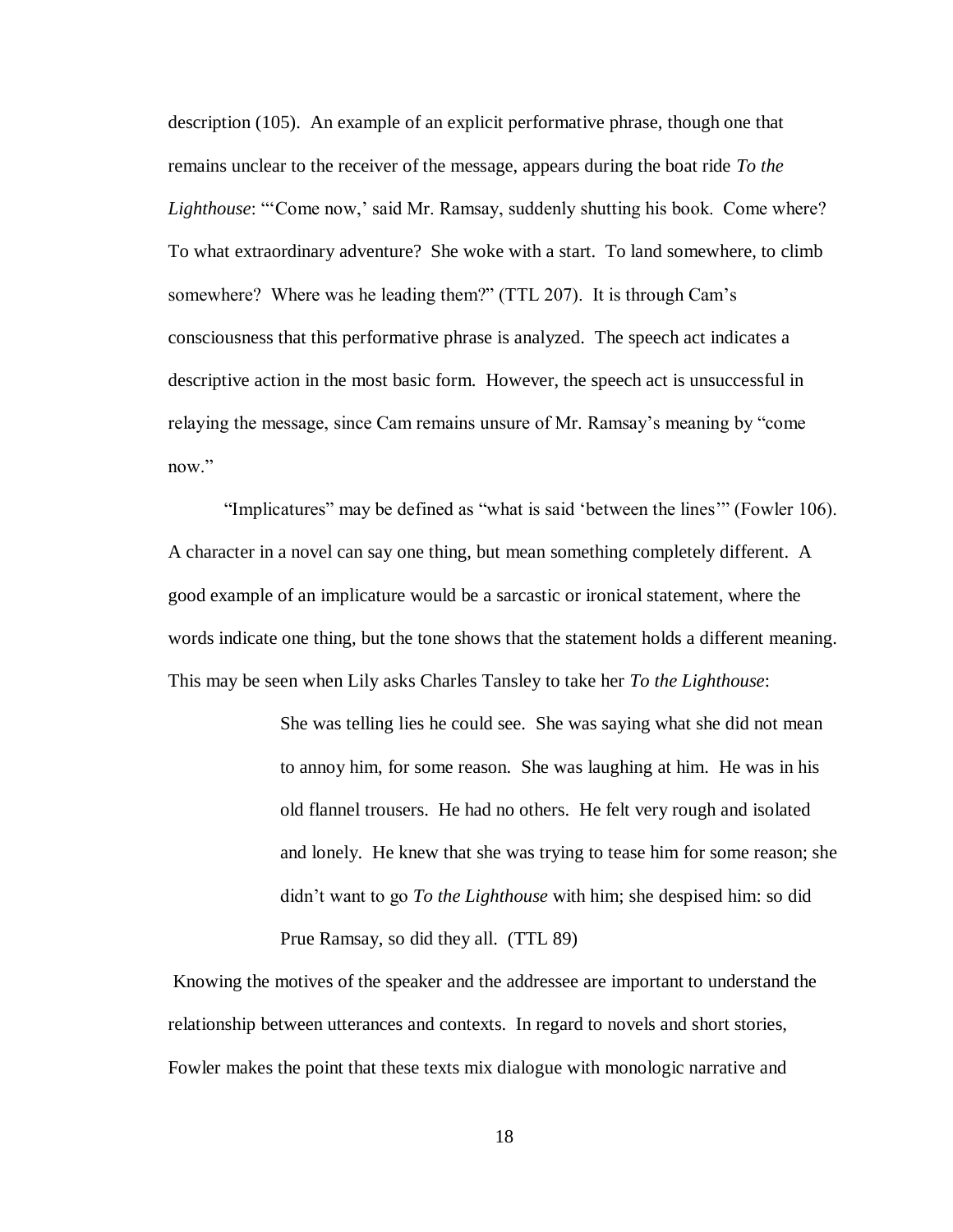commentary on the part of the author or narrator. Though there may appear to be a major contrast between passages of dialogue and passages of prose, Fowler points out that narrative discourse also engages in another area of dialogic interactions: discourse between the narrator and characters, and discourse between the narrator and readers. This point is identifiable in Woolf's writing; where the narrator translates thoughts of the characters through the stream of consciousness style, the reader is able to interact with the narrator. The discourse between the narrator and characters is different, since there is never any direct discourse. Dialogue in Woolf's novels is generally employed for the benefit of the characters' interactions with one another. The use of dialogue is different in each novel, with a stronger emphasis on the blending of dialogue and the stream of consciousness in *Between the Acts* than in *To the Lighthouse*, which will be examined in the chapters to come.

While Fowler's work offers a theoretical understanding of dialogue, an analysis of discourse offered by Robbert-Jan Beun and Roger M. van Eijk in "Dialogue Coherence: A Generation Framework" provides more insight into the narrative device. Coherent representation in dialogue is critical for understanding discourse. This article explains a study performed in order to fully understand dialogue coherence in speech. It "presents a framework for the generation of coherent elementary conversational sequences at the speech act level" (365). Many people will often note a void between science and language, but Beun and van Eijk bridge this divide by analyzing the use of dialogue psychologically and interpreting the act of speech; they focus on a computer-simulated game called the "cooperative *dialogue game* in which two players produce speech acts to transfer relevant information with respect to their commitments" (365). The idea is that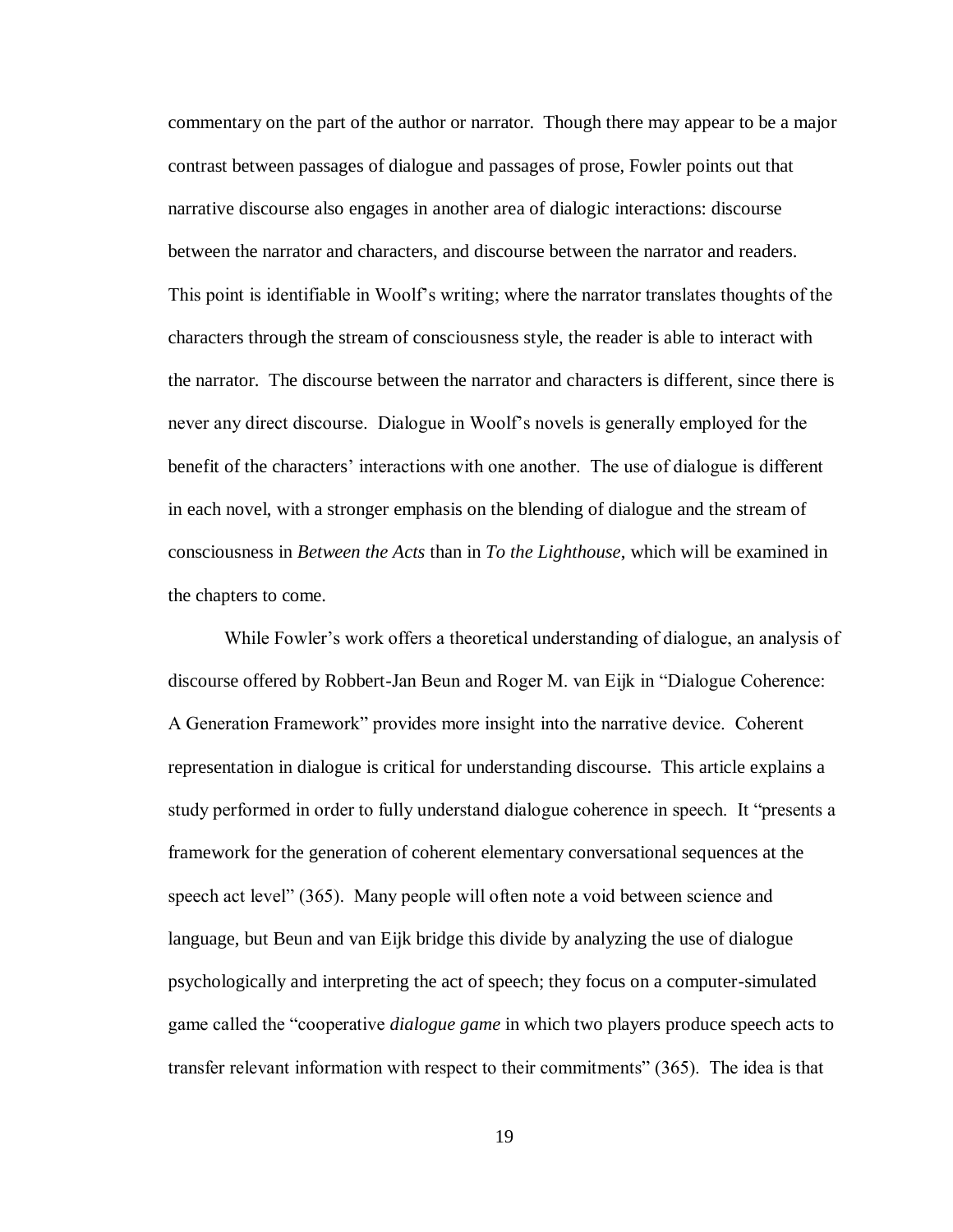the players will attain a balanced cognitive state through the creation of speech acts and their interpretations. The abstract of this analysis further says "Cognitive states of the participants change as a result of the interpretation of speech acts and these changes provoke the production of a subsequent speech act" (365). Beun and van Eijk go on to explain that the mental constructs of the individuals taking part in the speech act, such as their personal beliefs and commitments, are significant to the dialogue game. Furthermore, they state "Informational coherence relations concern a 'believed' relation between the units that corresponds to an existing relation in the world described by the discourse (co-reference, spatio-temporal relations, causality, and the like)" (367). Mr. Ramsay, for example, elicits a strong negative reaction in his son, James, when he states his believed relation regarding James, Mrs. Ramsay, and their planned trip *To the Lighthouse* the following day.

Stream of consciousness is a style of writing that Woolf uses frequently throughout her novels. Of the two novels that I will discuss in my thesis, *To the Lighthouse* is one such novel that is well-known for being written in this style. It is through each characters' mind that one develops an understanding of their personalities and who they are as individuals. In this way, the characters' thoughts are presented to us. "Stream of consciousness" was first used by psychologist William James in Principles of Psychology in 1890 ". . . the techniques of thought and consciousness presentation in discourse . . ." (ROUTLEDGE 571). Since then, a wide variety of theoretical definitions for this technique have taken place, but the most general definition of this concept is "Many illustrative passages contain a dense mixture, often in equal proportions, of surface description of the physical story world and of all three modes of thought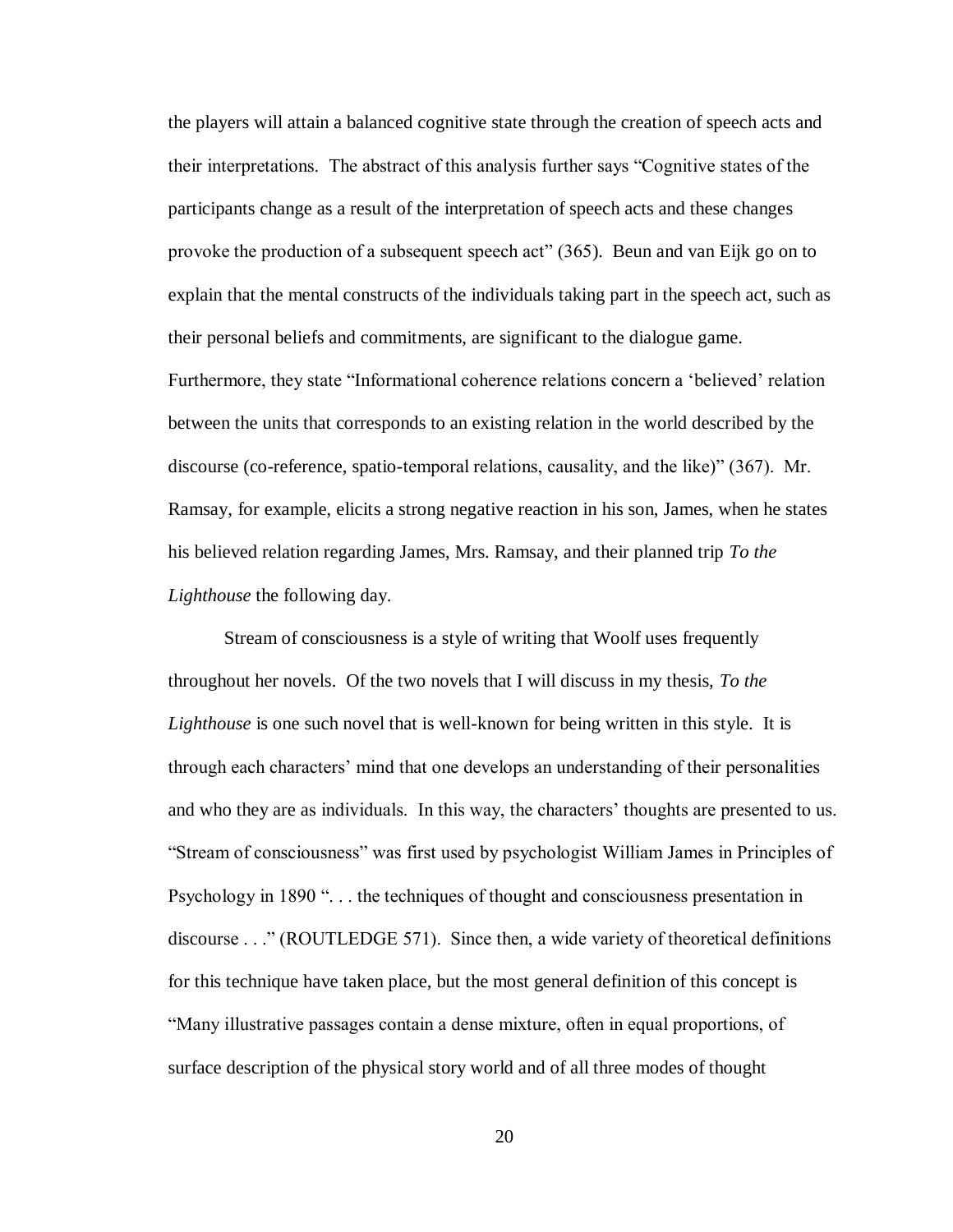presentation: thought report, free indirect thought, and direct thought" (ROUTLEDGE 571). Stream of consciousness should be distinguished from interior monologue. Palmer concedes that there are so many interchangeable definitions for the two concepts, but there is at least one common distinction:

> Stream of consciousness describes the thought itself and/or the presentation of thought in the sort of third-person passage . . . and which is characteristic of Woolf and the early episodes in Ulysses. Interior monologue (or what Cohn terms the "autonomous monologue") describes the long, continuous, first-person passages or whole texts that contain uninterrupted, unmediated free direct thought such as "Penelope" (Molly Bloom's famous monologue in the last episode of Ulysses) or the first three sections of Faulkner's The Sound and the Fury (1929).

#### (ROUTLEDGE 571)

To be clear, my thesis will not be looking at interior monologue because Woolf's novels discussed in this work do not contain first-person accounts of their respective stories. Woolf works with the presentation of thoughts from the third person perspective, thus categorizing both novels as the stream of consciousness style.

In his work on stream of consciousness, Evander Bradley McGilvary discusses the psychological confusion for the reader created by different characters' points-of-view. The text appears erratic due to the thoughts that quickly go through several characters' minds. However, McGilvary makes the point that this confusion, because it jumps from one character to another, is not found within the narrative itself. It is not chaos, but endless complexity in the transitions that occur between thoughts. Thoughts, McGilvary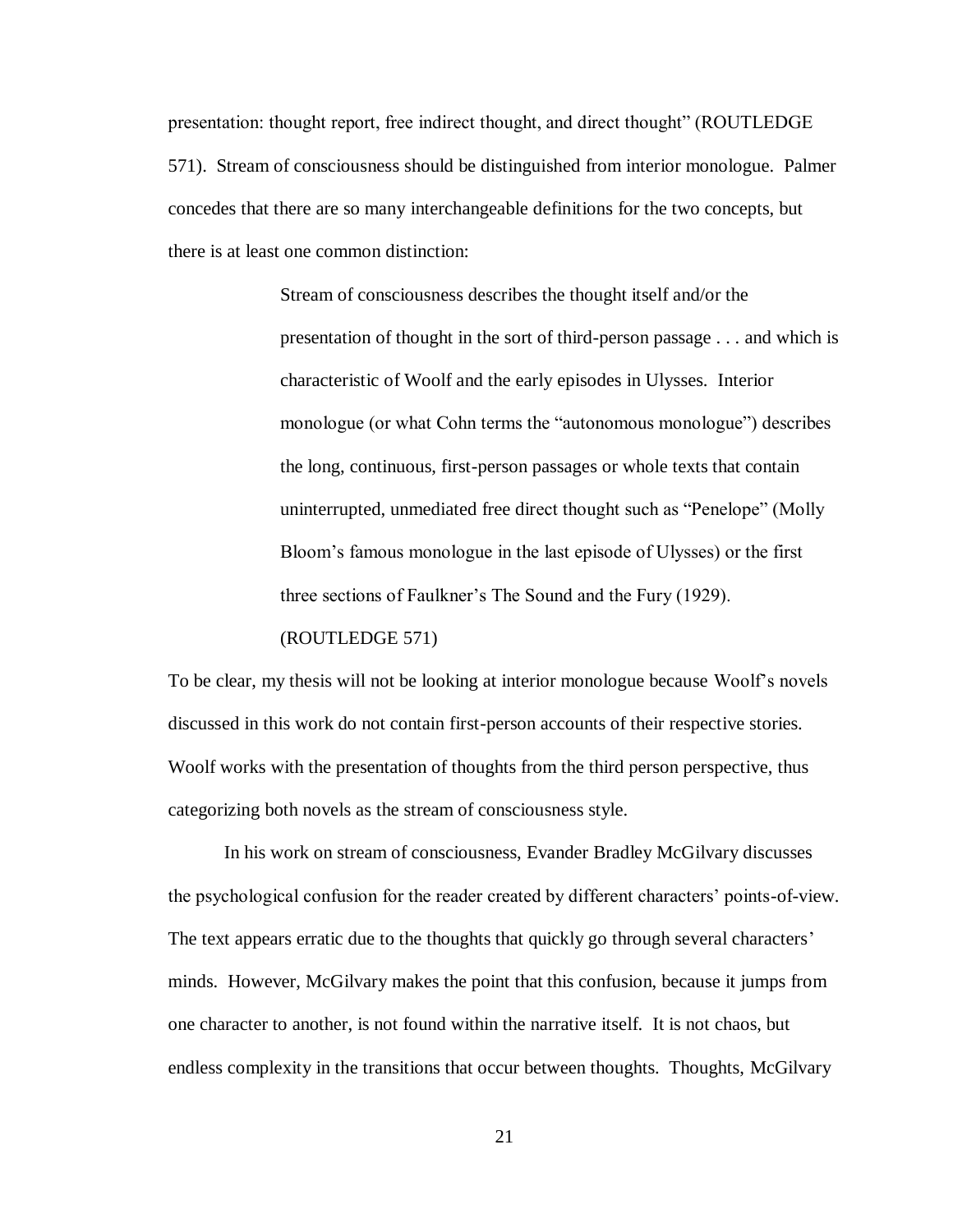also discusses, have objects that are associated with them. Oftentimes, it is easy to confuse these thoughts with objects, though they are very different from one another. "The different parts of thought walk with different pace" (227). For example, when we say a phrase like "parts of thought" what we mean is "parts of thought's objects" because one cannot break up the thought itself. "It is one 'span of consciousness' that bridges over the gap made by the disconnectedness of thoughts" (228). Consciousness, therefore, is one continuous and whole entity; however, there are things that contribute to this consciousness that may be separated from one another. Woolf's work reflects this in some instances, particularly when the consciousness changes from one character to another.

Robert Humphrey, in his work *Stream of Consciousness in the Modern Novel*, indicates there are four basic techniques in stream of consciousness writing: direct interior monologue, indirect interior monologue, omniscient description, and soliloquy. The forms seen in Virginia Woolf's novels fall under the definition of soliloquy, because the narrator always assumes that there is a formal audience present throughout its narrative. Direct interior monologue and indirect interior monologue hold one major difference between them: while direct interior monologue refers to the inner workings of a character's consciousness without interruption from the author, indirect interior monologue shows a certain amount of a writer's authority within the work of fiction. Direct interior monologue is often indicated through the use of the first person. Indirect interior monologue is indicted through the use of the third person. Through the indirect interior monologue, an author refers to the characters and seems to understand what each is thinking.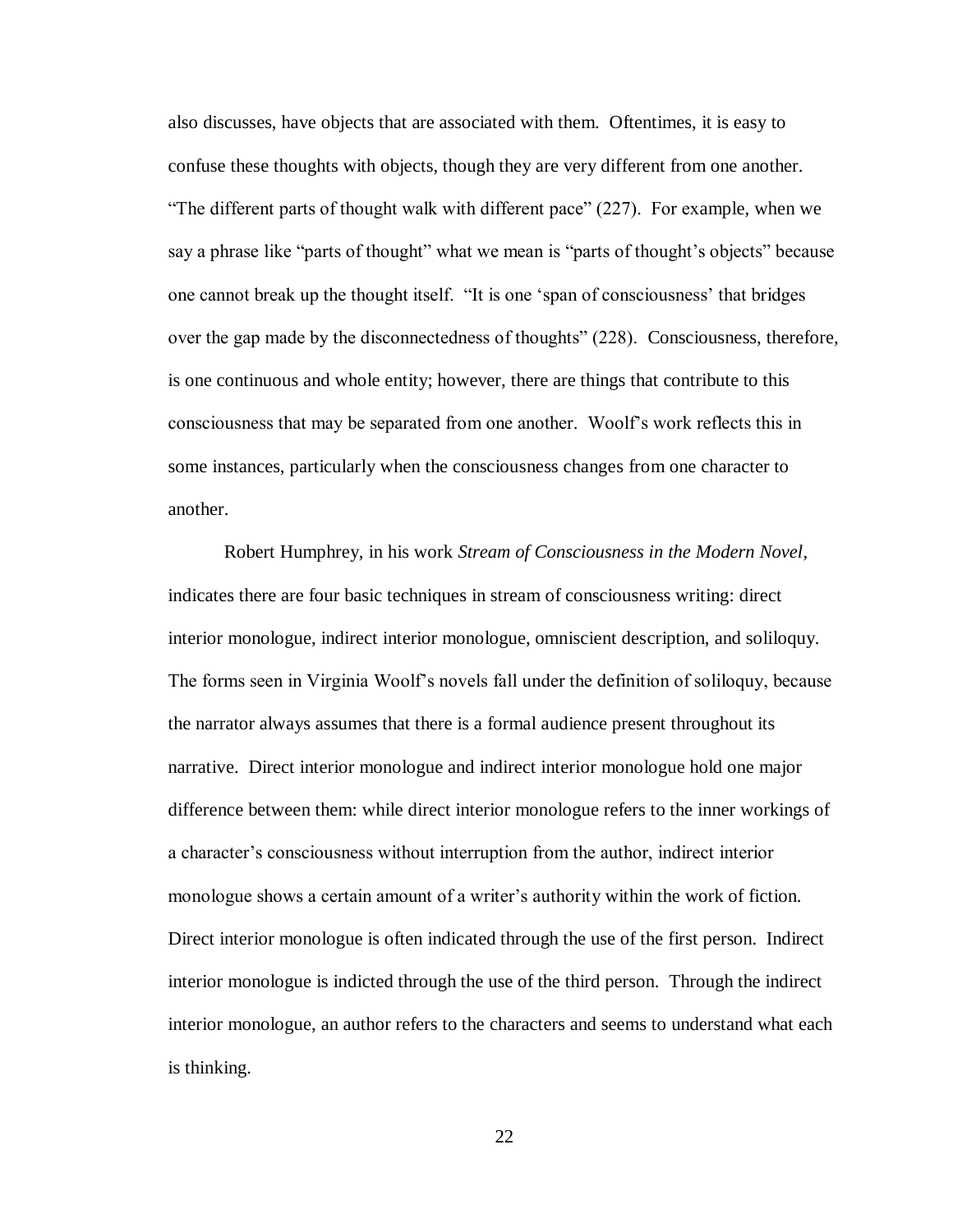Soliloquy, according to Humphrey, must be distinguished from interior monologue because "the purpose of it is to communicate emotions and ideas which are related to a plot and action; whereas the purpose of interior monologue is, first of all, to communicate psychic identity" (36). Though it is apparent that Woolf uses the stream of consciousness style to allow readers insight into the psyches of her characters, the stream of consciousness primarily indicates a writing style that focuses on the telling of the story itself. Though these four basic techniques are important, one form that Humphrey does not mention is one that is significant to *Between the Acts* and distinguishes its style from the rest of Woolf's works and from many other authors' works as well. The form that I refer to is that of the group consciousness, which represents the consciousnesses of all characters in the novel as a whole entity.

The terms "mind time" and "speaking time" are used throughout my work to further distinguish between dialogue and stream of consciousness. In *To the Lighthouse* and *Between the Acts*, the reader sees moments where the characters' thoughts are conveyed through the narrator (mind time) and moments when the characters themselves speak their own thoughts (speaking time). "Mind time" is actually a term that Woolf herself uses in *Between the Acts*; the phrase is used by the narrator to explain a character's slow mental response to an action done by another character. Other terms, introduced by Auerbach, are also used in reference to these moments of mind time and speaking time; "inner processes" is the phrase he uses in describing mind time in Woolf's novel, while "external occurrences" are the instances of speaking time (Auerbach 467). External occurrences also refers to time in which action physically takes place, which is referred to as "object time." In relation to mind time, Renée Watkins developed this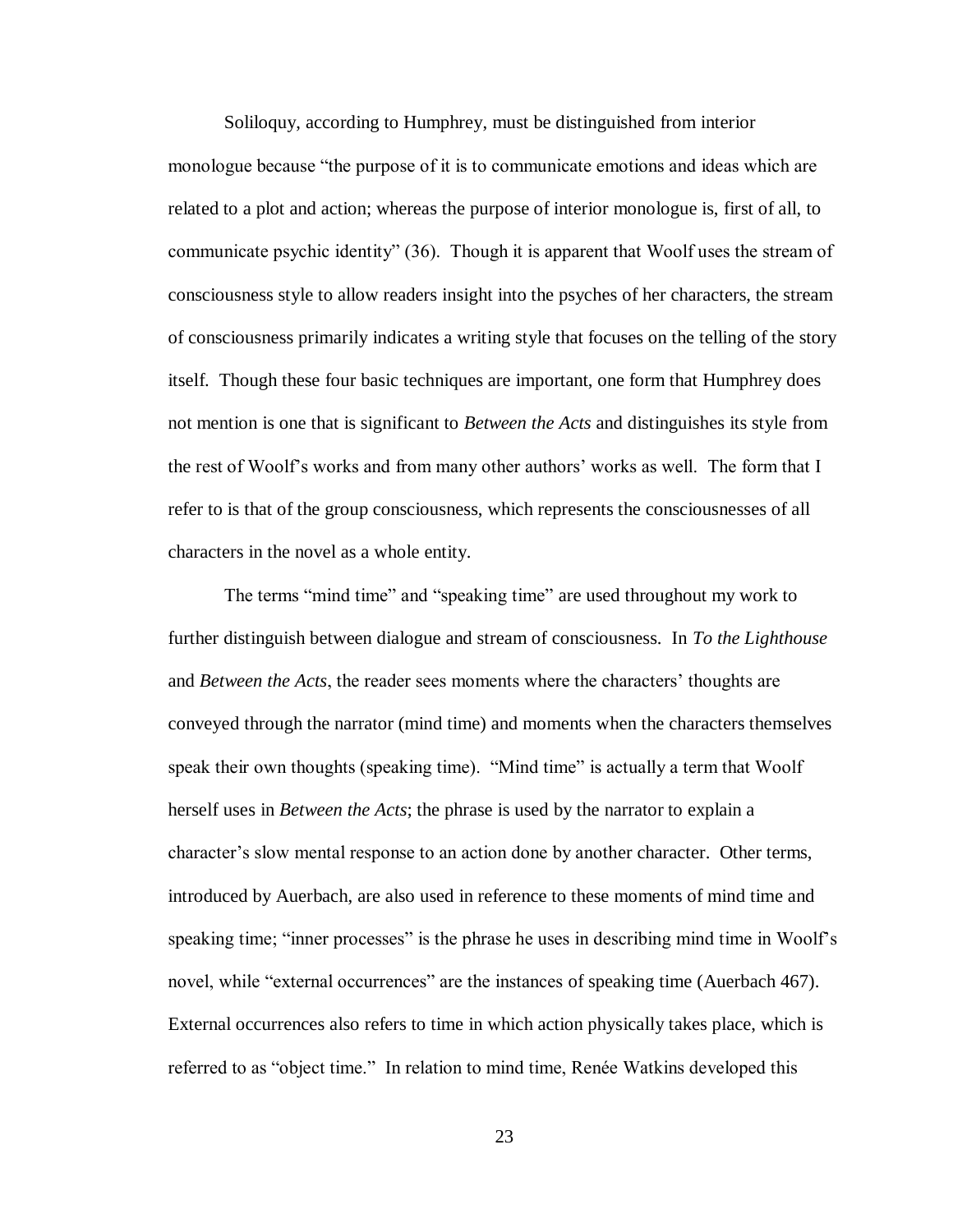phrase in her work to explain the reality which occurs outside of the mind in Woolf's novels. Object time is thus related to mind time, but opposed to it.

All these terms will be frequently referred to throughout my work to analyze Woolf's writing style and to discuss the changes her style undergoes in the fourteen-year period between the composition of *To the Lighthouse* and the composition of *Between the Acts*. Again, I will look particularly at the qualities of the novels that demonstrate how Woolf transforms her understanding of the the limits of "realistic" representation and her attempts to arrive at a different kind of realism influenced by the post-impressionist movement.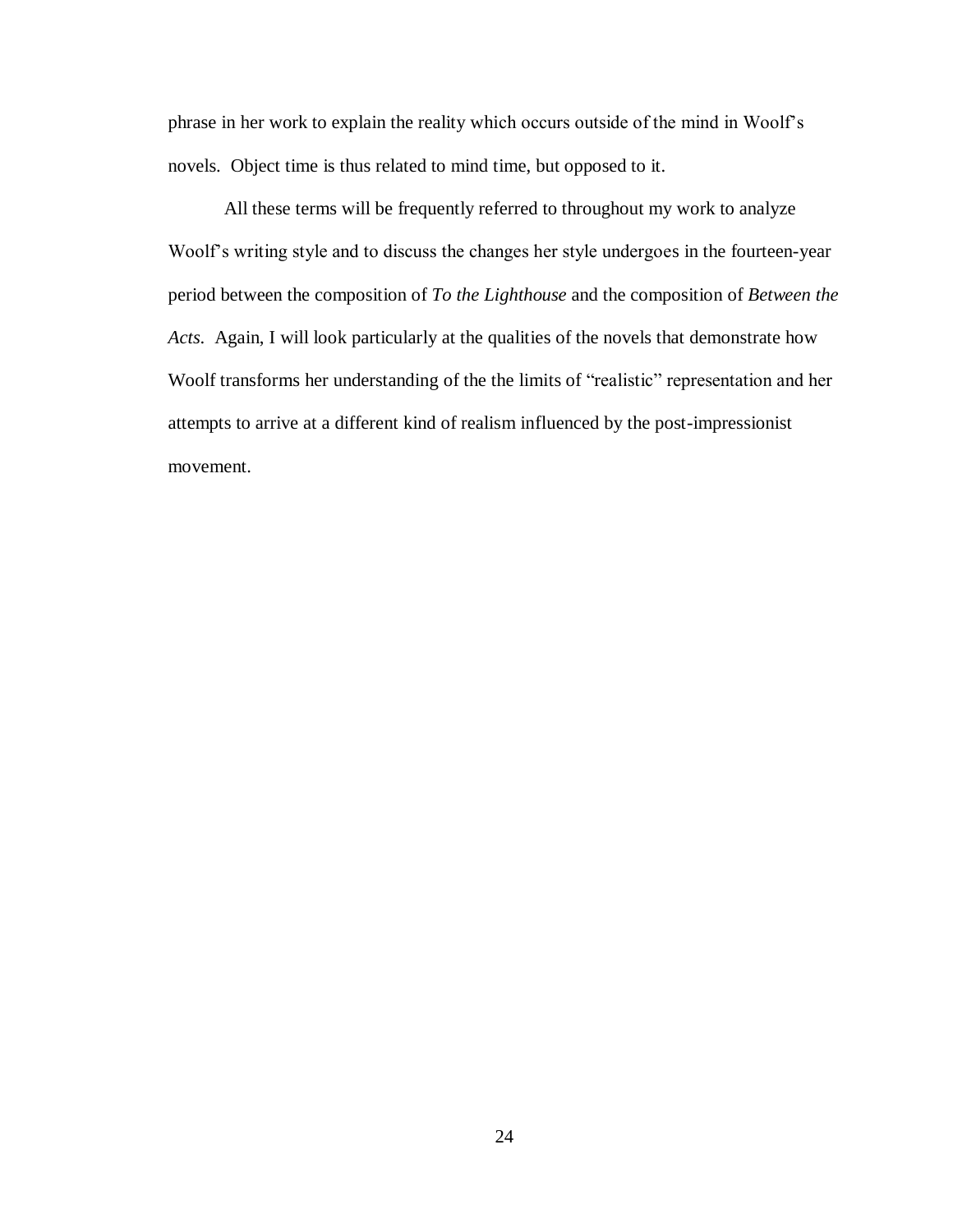## CHAPTER TWO

## The Spirit-Like Narrator in *To the Lighthouse*

*To the Lighthouse* is a novel about two days, set ten years apart from one another, in which the daily processes of life are described through the stream of consciousness style of writing. Virginia Woolf's novel follows the Ramsay family, Mr. and Mrs. Ramsay, and their children James, Andrew, Jasper, Roger, Prue, Rose, Nancy, and Cam, who visit their vacation home on the coast accompanied by a number of guests. The guests staying with the Ramsays include the aspiring artist, Lily Briscoe, the botanist William Bankes, the philosopher Charles Tansley, the poet Augustus Carmichael, the young friends Paul Rayley and Minta Doyle (who ultimately marry over the course of the novel), and the house-keeper Mrs. McNab. In the opening scenes of the novel, readers meet Mrs. Ramsay, the matriarch of the household who seems to care greatly for the well-being of everyone staying under her roof. Upon meeting Mrs. Ramsay, we also meet her son, James, as he cuts pictures out of magazines. Their plan to visit the Lighthouse the following day leaves James content until his father, Mr. Ramsay, interjects: "'But,' said his father, stopping in front of the drawing room window, 'it won't be fine'" (8). Mr. Ramsay is considered a tyrannical presence throughout this novel, his bluntness clashing with his wife's approach as a parent and with his children's emotions.

The trip *To the Lighthouse* becomes a topic the recurs throughout this first section of the novel. As a guest who admires Mr. Ramsay's intelligence greatly, Charles Tansley interjects by reaffirming Mr. Ramsay's statement, reminding James again that there would not be any traveling *To the Lighthouse*, leaving Mrs. Ramsay frustrated that he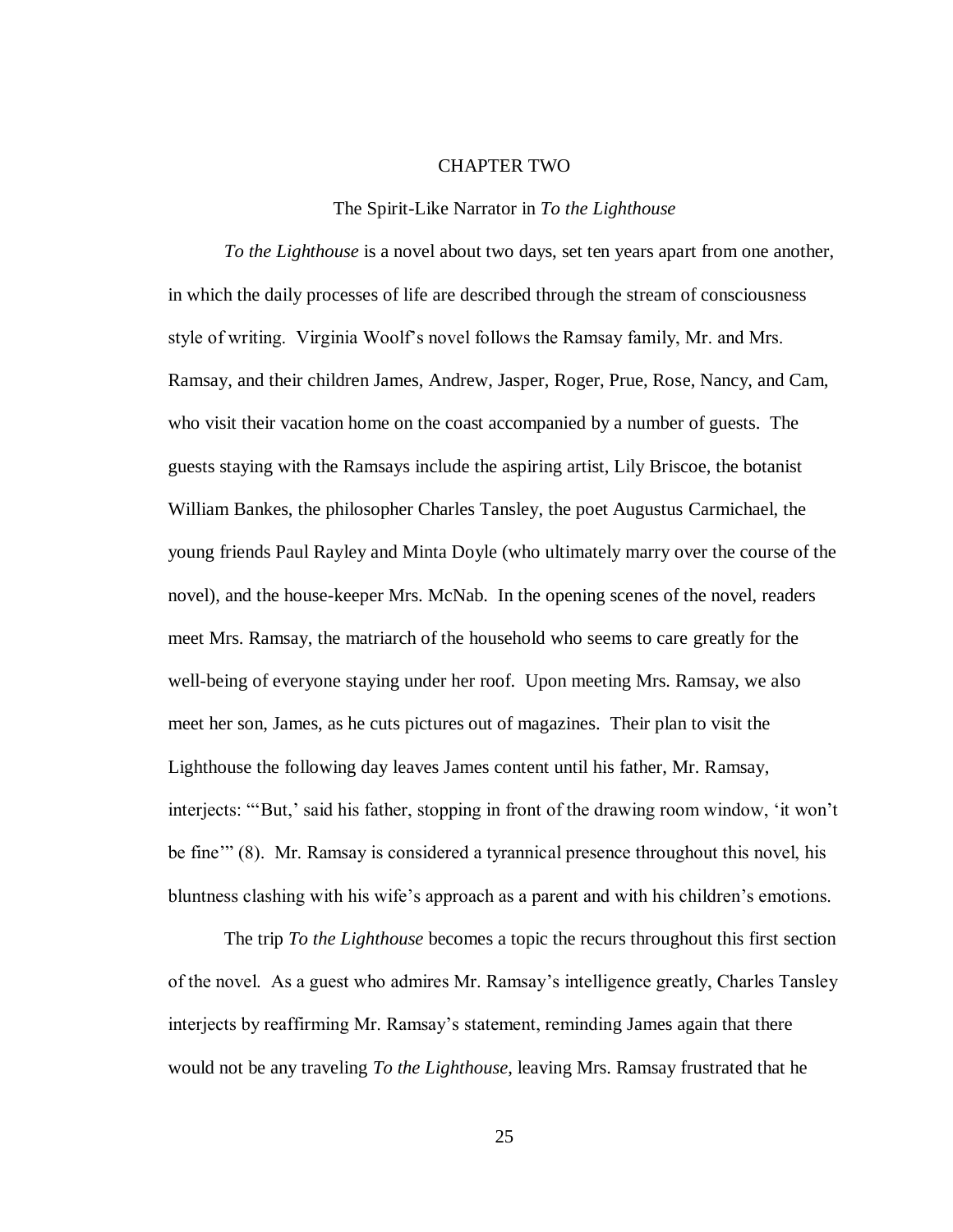would disappoint her son by reminding him. Similarly, Tansley makes a poor impression on Lily Briscoe. While she paints, she imagines Tansley standing over her shoulder, saying "Women can't paint, women can't write," a comment he made earlier in the day (TTL 51). The perception people have of him is related to his difficulty in saying things that are agreeable. Often, the reader finds Tansley searching for the right things to say, only to make statements that irk other characters in the scene.

Bankes, the reader discovers, holds a secret admiration for Mrs. Ramsay that is apparent to Lily. "For [Bankes] to gaze as Lily saw him gazing at Mrs. Ramsay was a rapture, equivalent, Lily felt, to the loves of dozens of young men (and perhaps Mrs. Ramsay had never excited the loves of dozens of young men)" (TTL 50). Yet the reader also finds that Bankes admires Lily, perhaps out of his desire for a family. One finds Bankes occupied by thoughts of the Ramsays' children: "For Cam grazed the easel by an inch; she would not stop for Mr. Bankes and Lily Briscoe; though Mr. Bankes, who would have liked a daughter of his own, held out his hand . . ." (57). Mrs. Ramsay is the quintessential mother in this novel, and Bankes' admiration of her is primarily due to her maternal role.

Though the novel uses stream of consciousness to convey the personalities of the characters, one character in particular does not have his own thoughts conveyed to the reader. Augustus Carmichael does not speak throughout the novel, nor does the narrator go into his mind to learn his thoughts. Carmichael is a poet, and it is common knowledge for all staying at the Ramsays' home that Carmichael takes opium, though Mrs. Ramsay empathizes with him and his unhappiness. "What was obvious to her was that the poor man was unhappy, came to them every year as an escape; and yet every year, she felt the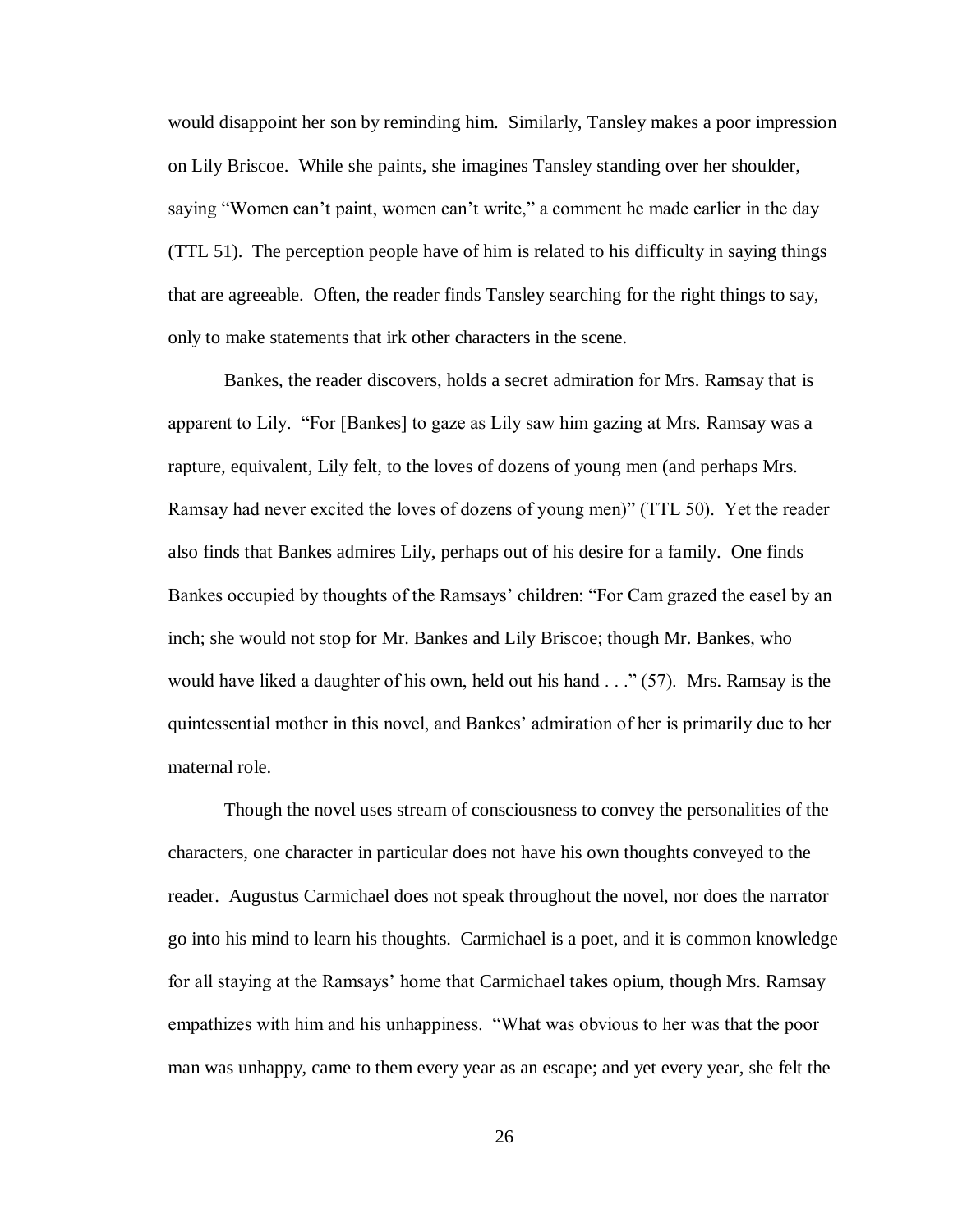same thing; he did not trust her" (TTL 43-44). This distrust stems from Carmichael's intolerable wife, leading him to shy away from all women. Carmichael's character is seen from an observer's perspective; his actions are described through the consciousnesses of either Mrs. Ramsay or Lily, or sometimes through the narrator's point of view.

Paul Rayley and Minta Doyle are two other guests staying with the Ramsays. They are young, and it is clear throughout the novel that Mrs. Ramsay hopes the two will, one day, marry. As she reads a story to James, Mrs. Ramsay wonders, "Was she wrong in this, she asked herself, reviewing her conduct for the past week or two, and wondering if she had indeed put any pressure upon Minta, who was only twenty-four, to make up her mind" about Paul (TTL 63). Paul and Minta seem to be constant companions throughout the first section of this novel, and it is at the end of "The Window" that the reader learns of their engagement. The final section goes into more detail about this match, particularly after Paul and Minta have been married for a number of years.

At the end of this first day, the novel transitions into the evening, when all are asleep, though Carmichael remains awake, reading by candlelight. With this transition, we also see time passing through the years, starting from when the Ramsays are all asleep and through a ten year period. Within this ten years, the reader learns a number of things about the characters: Mrs. Ramsay passes away, leaving her husband distraught. Prue and Andrew Ramsay also pass during this time; Prue dies in childbirth, and Andrew in the war. Lily is still unmarried and focusing on her artwork. Carmichael is the same, though more aged. The passing time takes us to a day ten years into the future, when the Ramsays and their guests are back at the summer home.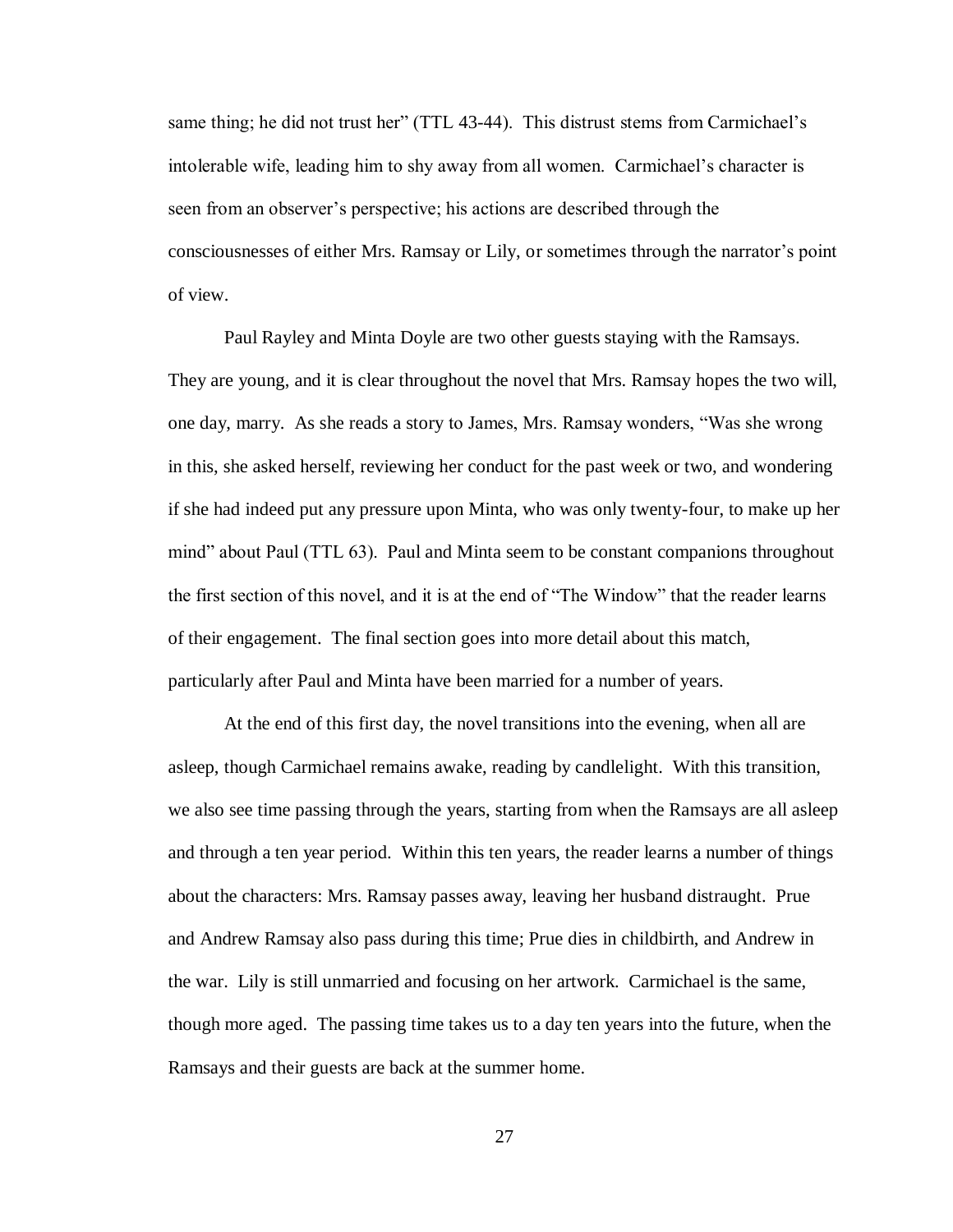After ten years James and Cam are much older, but the influence of their father's tyrannical personality still lingers, leaving both Ramsay children bitter toward their father, particularly when Mr. Ramsay announces that they will, finally, take the trip *To the Lighthouse*. James no longer wishes to go *To the Lighthouse*; this is primarily a result of his father's demand to do so. Without Mrs. Ramsay's consciousness to take precedence in the novel, Lily Briscoe's character is focused on more closely. Lily, like Mr. Ramsay, suffers from the loss of Mrs. Ramsay. As she works to finish her painting, the one she began ten years prior, Lily thinks of the many things she would like to tell Mrs. Ramsay, but ultimately cannot. Her sorrow and longing for Mrs. Ramsay becomes more apparent as the section goes on: "'Mrs. Ramsay!' she said aloud, 'Mrs. Ramsay!' The tears ran down her face" (183). Paul and Minta are still married, though their relationship is not a happy one.

> They were "in love" no longer; no, he had taken up with another woman, a serious woman, with her hair in a plait and a case in her hand (Minta had described her gratefully, almost admiringly), who went to meetings and shared Paul's views (they had got more and more pronounced) about the taxation of land values and a capital levy (TTL 177).

Mrs. Ramsay's desire to see everyone married, and the pressure she put on Minta, ultimately led to an unhappy union between the two young people. As a result of many things happening in the ten years separating these two days with the Ramsays, we find many changes have occurred for the characters in *To the Lighthouse*.

The characters in Woolf's novel are complex, and it is noteworthy to discuss how she came to develop them. *To the Lighthouse* was a novel that Woolf was impatient to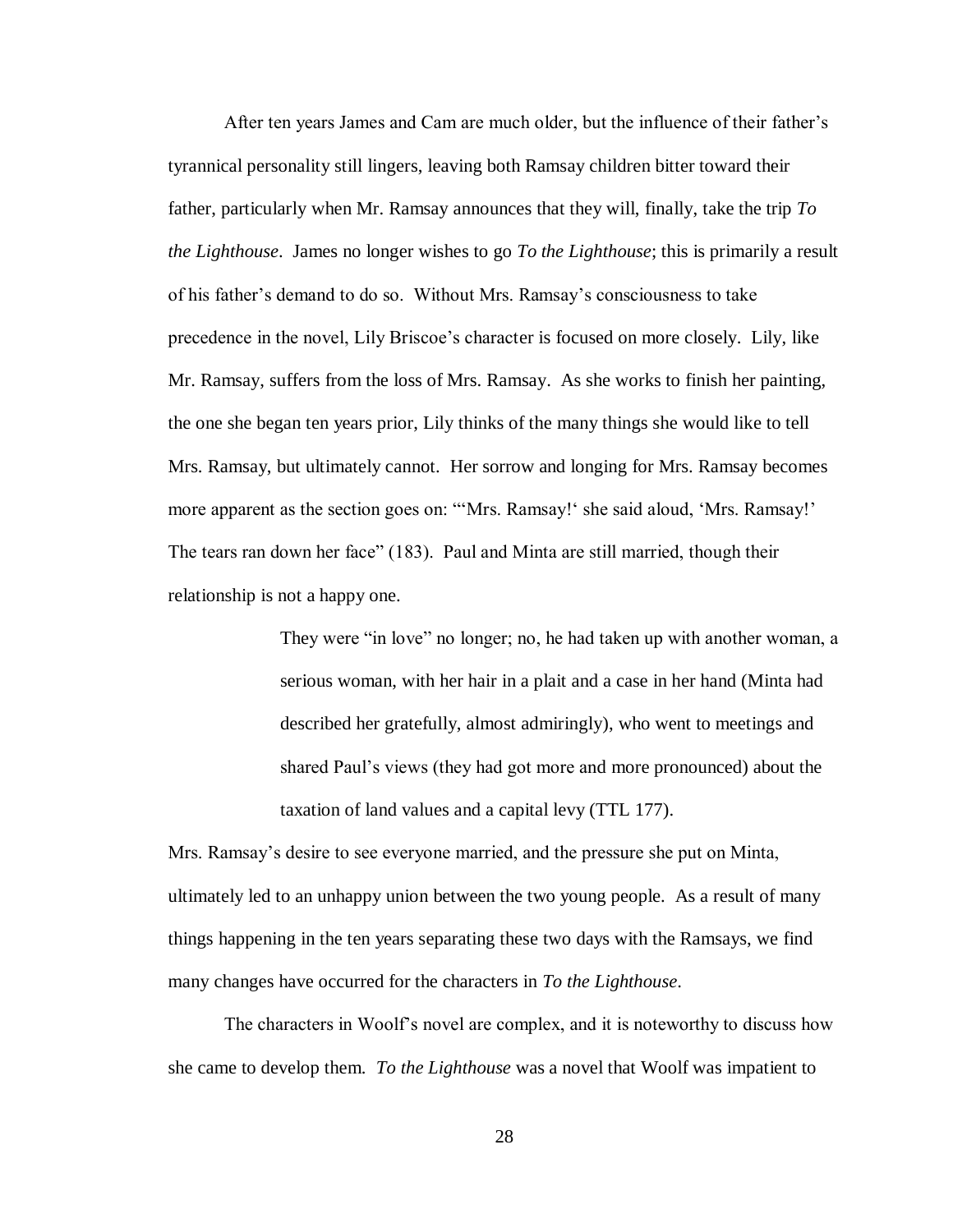begin writing. Inspired by her parents and the summer home the Stephens family vacationed at during her childhood, Woolf began writing her fifth novel in 1925. In fact, her diary entry written on the day that *Mrs. Dalloway* was published suggests that Woolf began thinking about *To the Lighthouse* well before the completion of *Mrs. Dalloway*: "I'm now all on the strain with desire to stop journalism & get on to *To the Lighthouse*. This is going to be fairly short: to have father's character done complete in it;  $\&$  mothers; & St Ives; & childhood; & all the usual things I try to put in—life, death &c" (TDVW 18; vol. 3). Woolf's desire to begin her novel is evident, and it is clear that this idea was on her mind for a long time. However, one of her diary entries suggests that it was somewhat difficult to focus on her new novel after just finishing two books; she finished The Common Reader, a non-fiction work of essays in April, then *Mrs. Dalloway* in May. Woolf also seemed to find it difficult to balance her post-publication responsibilities with finding solitude to write her novel: "I cant settle in, contract, & shut myself off" (TDVW 29; vol. 3). Despite the struggle to find a balance between her social obligations and moments of solitude in order to write, Woolf spent two years writing *To the Lighthouse*, and it was published on May 5, 1927.

In *To the Lighthouse* Woolf develops the stream of consciousness narrative, offering readers a narrator who is privy to certain conscious and unconscious thoughts of the characters in the novel. Woolf also explores other forms of stylistic qualities to assist in the design of her work: there are many aspects of the narrative voice and the level of realism found throughout Woolf's novel, and the blending of dialogue and stream of consciousness which this thesis discusses that are specifically important in this study of *To the Lighthouse*. The characters of Mr. and Mrs. Ramsay were greatly influenced by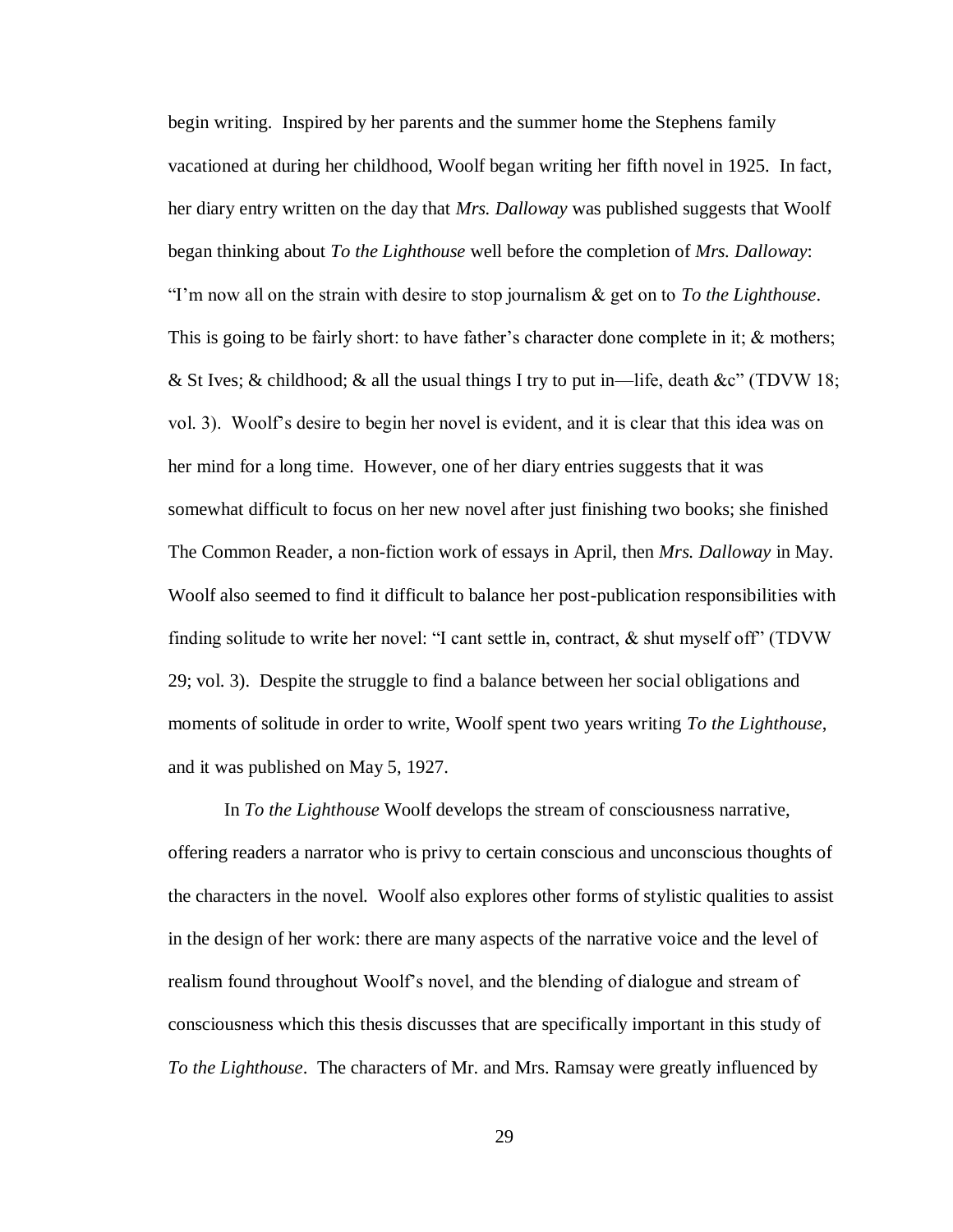Woolf's parents, Leslie and Julia Stephen. As the wife of a demanding writer, Julia Stephen is likened to Mrs. Ramsay, who is similarly the wife of a demanding professor. One thought Woolf notes in her diary entry for July 30, 1925 regards Mr. Ramsay's character: "The thing is I vacillate between a single  $\&$  intense character of father" (TDVW 37; vol. 3). Leslie Stephen was thought to be an individual who was often occupied with his work, must like Mr. Ramsay in *To the Lighthouse*. Similarly, Lily Briscoe's character reflects Woolf's sister, Vanessa Bell. Woolf's admiration for her sister's work as a painter was very great, and she therefore portrays Lily in a way that falls in line with Bell's personality. Using these models for her own work, Woolf develops a story that focuses on the psychological perspectives of each character, primarily using the stream of consciousness technique.

The novel is divided into three sections: "The Window," "Time Passes," and "The Lighthouse." "The Window" is, by far, the most extensive section and it focuses on one entire day at the Ramsays' summer home just off the Scottish coast. This section covers the various events that happen throughout the day: James' disappointment at learning that a trip *To the Lighthouse* will not be possible; Charles Tansley's desire to say the right thing in front of others; Mr. Ramsay's tyrannical and strange behavior; Lily Briscoe's attempt to paint Mrs. Ramsay and James as they stand by the window; Paul Rayley's and Minta Doyle's engagement to one another; William Bankes' silent admiration of Mrs. Ramsay.

The second section, "Time Passes" accounts for the ten years between the first and third sections; it allows "The Window" to come to a close, then explains the goingson during this time period. It begins with nighttime overtaking the household,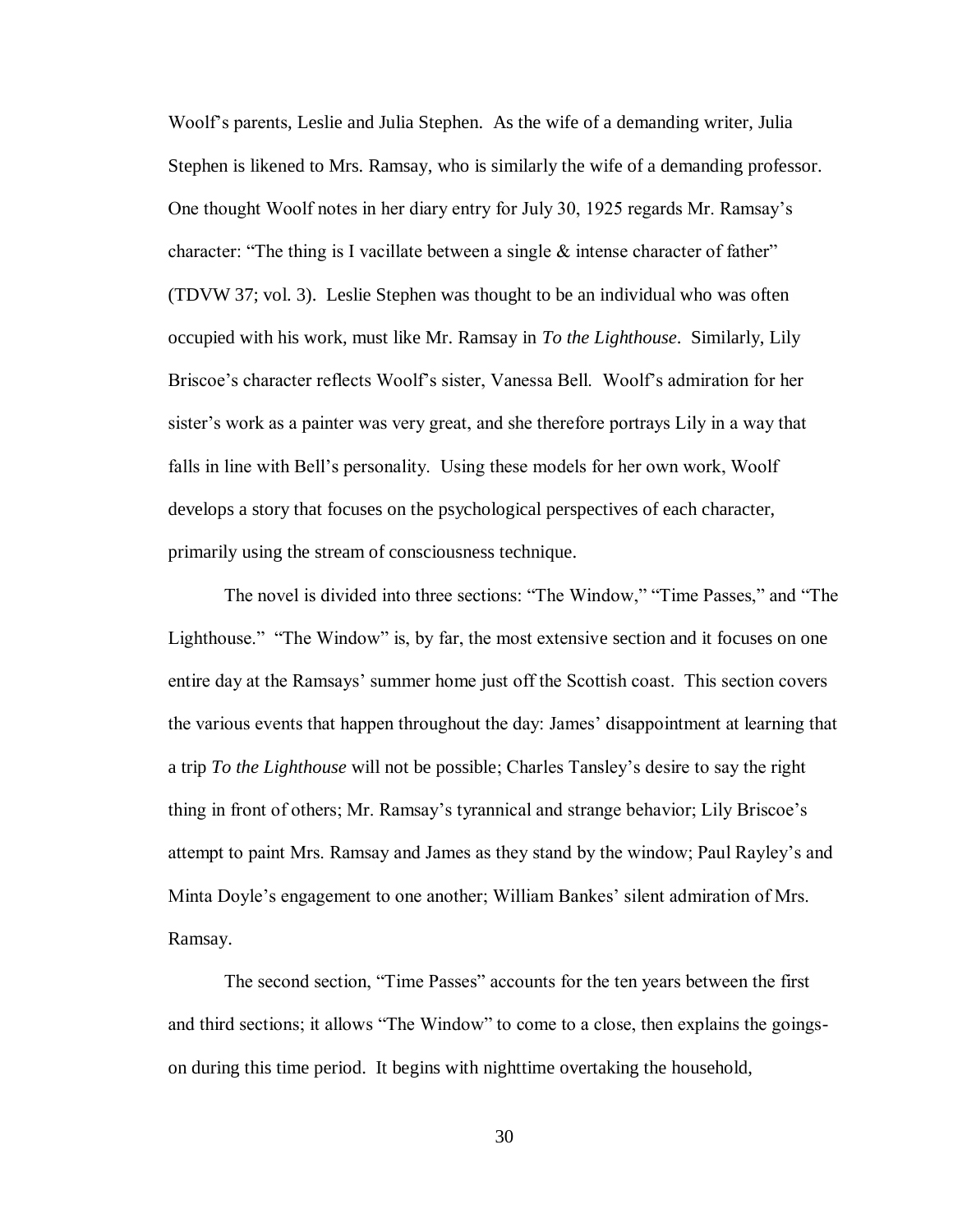transitioning into the ten years where the house remains empty while the Ramsays and their guests return to their permanent homes. In "Time Passes" Woolf uses a "spirit-like" narrator, a phrase I borrowed from Auerbach, to explore the dark rooms of the Ramsays' home. During the time when the house is silent, beginning with the nighttime that comes on at the end of the day and transitioning smoothly into the length of time where the house remains unoccupied, this spirit-like narrator explores the empty rooms, making observations. The narrator's presence then transitions slowly into the mind and consciousness of Mrs. McNab. From here, Mrs. McNab acts as the observer of the empty house as she cleans, noting the clothes that the Ramsays left behind and recalling memories of Mrs. Ramsay.

"Time Passes" is also where one becomes aware of Mr. Ramsay's state of deep sorrow after losing his wife. This sorrow extends into the third section of the novel, where we find that the Ramsays have returned to their summer home and Mr. Ramsay feels compelled to sail *To the Lighthouse* after so many years. We become aware of the huge toll that Mrs. Ramsay's death took on Lily Briscoe as well. Lily attempts to finish the painting that she started ten years earlier, trying desperately to hold onto the memory of Mrs. Ramsay.

This last section of the novel, "The Lighthouse," relies primarily on the stream of consciousness narrative. For the most part of the section, we are deep in the minds of Lily, and then James. Much of the narrative events are channelled through them. For instance, we experience the trip *To the Lighthouse* by way of James' stream of consciousness. James perceives the trip as another demand that his controlling father makes of him and his sister, Cam. James' contempt for his father's demanding and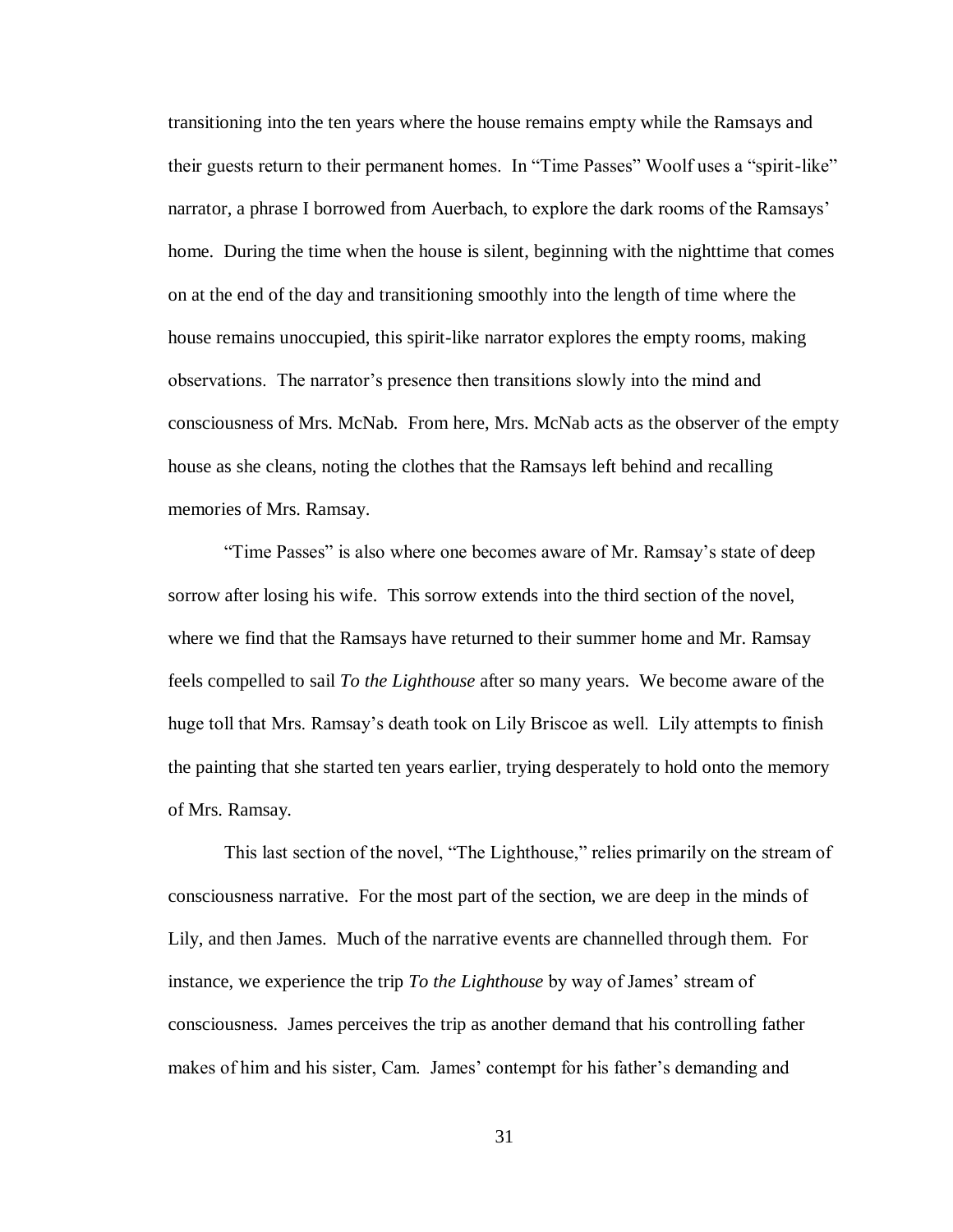seemingly uncaring nature is pervasive throughout the novel, but it becomes clear throughout the novel.

Dialogue is less important than stream of consciousness in this novel and one also finds that there is very little blending of dialogue and stream of consciousness in *To the Lighthouse*. We also see Woolf's unique perspective on realism. Indeed, the very fact that stream of consciousness is so predominant in this novel is that it creates a foundation for distorted realist storytelling. Through stream of consciousness, vivid descriptions of scenes appear more frequently, allowing readers to envision colorful scenes rather than the drab, daily lives depicted through dialogue. The characters' minds offer readers more detailed information than dialogue.

As Gillian Beer has pointed out in her work Virginia Woolf: The Common Ground, this text is a fascinating example of Woolf's belief in the permeability of subject and object, or in other words, person and environment. In her work, Beer writes about "the fictitiousness of the separation between object and subject" in *To the Lighthouse* and she notes that "The separation of the object and the subject, and the drawing of a line less erroneously, less 'fictitious,' than in previous attempts, defines the nature of elegy in this work" (30). The presence of death in this novel is such an example of this concept. Lily's calling out to Mrs. Ramsay in "The Lighthouse" shows the way Lily is physically separated from Mrs. Ramsay. However, the subject of Mrs. Ramsay is still one that can be broached, and may elicit an emotional response as a result.

Woolf herself remarks in her diaries that she may invent a new name to replace "novel" in describing *To the Lighthouse*: "But what? Elegy?" (TDVW 34; vol. 3) "Elegy" is a term one often hears regarding melancholy poetry, yet here Woolf is calling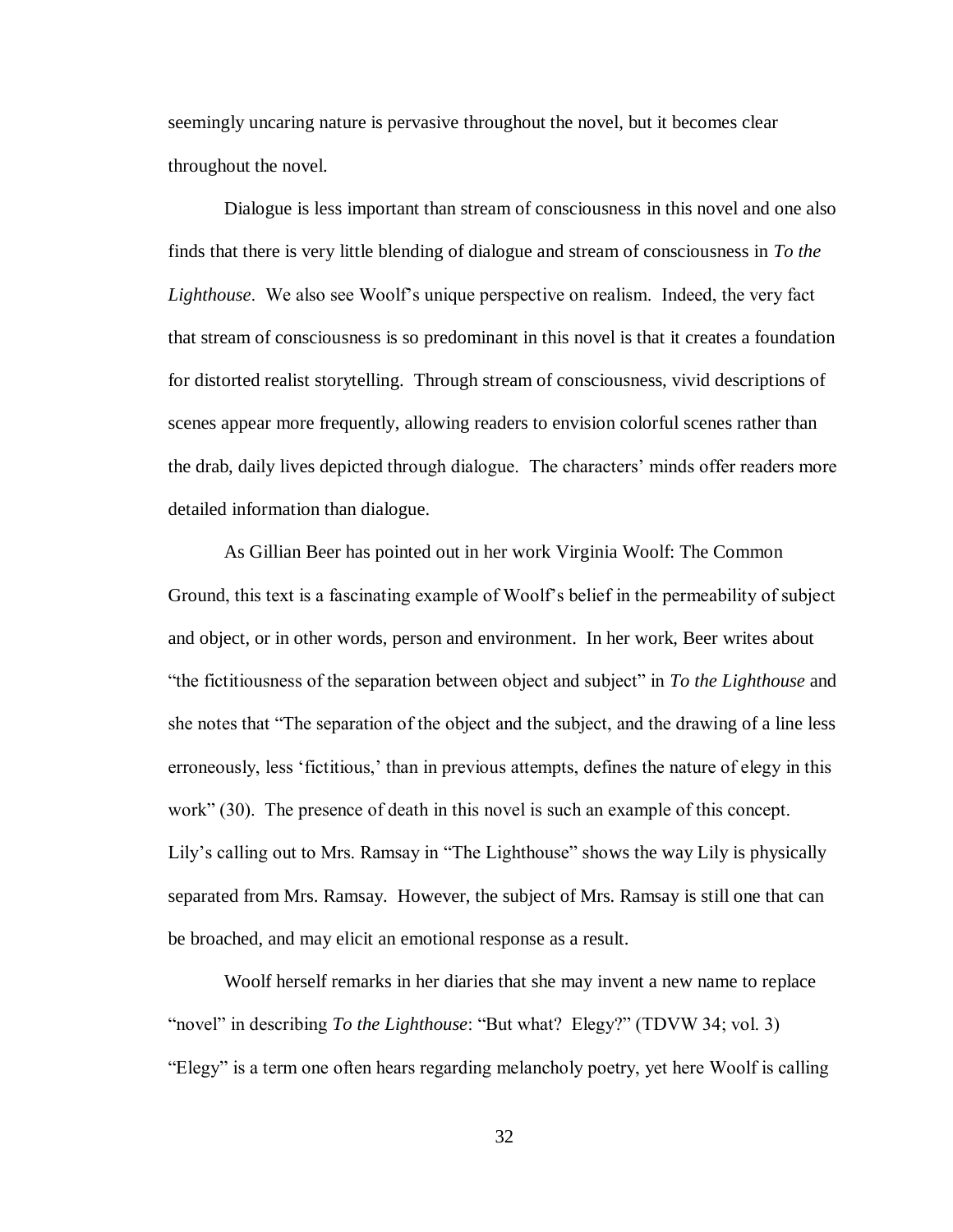*To the Lighthouse* an elegy rather than a novel. Again, the presence of death, particularly Mrs. Ramsay's death, brings a sadness to the text that might warrant "elegy" as an accurate description. Jane Goldman, in her work The Feminist Aesthetics of Virginia Woolf, refers to Woolf's decision to place a female artist at the center of a modernist work of literature as ground-breaking. She also points out that Woolf places Lily, "in a, previously male-dominated, elegiac tradition" (169). An aspiring artist, Lily does not rely on the prospect of marriage to further herself in the world. Rather, she works to make a name for herself through her painting and rejects the convention of marriage. Lily's consciousness brings us a knowledgeable understanding of how she, as a character, develops throughout the novel. Here one finds Woolf working with a new form of writing that she develops in such a way that makes it very different from her contemporaries, and one that specifically gives one evidence of Lily Briscoe's world view. For example, the tree which Lily paints, according to Goldman, symbolizes "patronage—political and literary—and under its shade ('umbra'), pastoral figures have languished from Theocritus to the present" (170). Goldman further states that when Lily decides to place the tree closer to the middle of her pallet, the social and political struggles of women are unconsciously invoked and expressed through her painting. Thus one learns more about Lily's world view as a result of such symbolic actions that she takes. Though our society would not take this feminist tone in Woolf's work to be outside of the norm, it would have been considered a digression from realism at the time that she was writing, and is therefore an example of post-impressionism. We see her contemplate the issues that she previously felt very strongly about; for example, Lily admits to loving William Bankes in the final section of the novel, after the detest the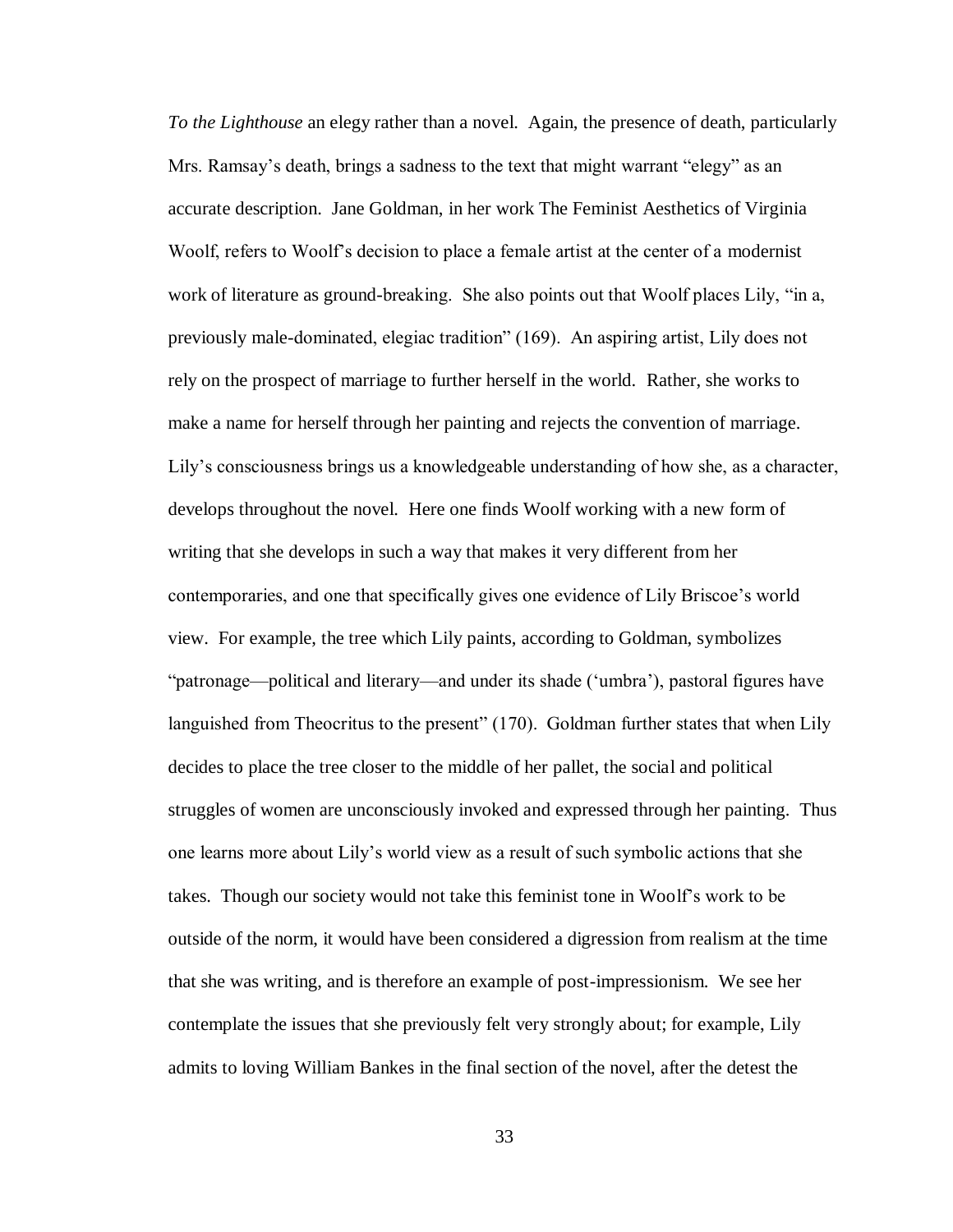reader feels from her about the convention of marriage. It must be noted that it is all through the narrator that one learns all of these thoughts that Lily expresses in the course of this novel.

Erich Auerbach analyzes the fifth section of Part One in *To the Lighthouse* in his work *Mimesis*. In this section of the novel, the reader finds Mrs. Ramsay and James by a window at the Ramsays' summer home. Mrs. Ramsay is measuring a brown stocking against James; the stocking is for the Lighthouse-keeper's son, if they should make the trip out the the Lighthouse the following day. For this reason, Auerbach names his chapter "The Brown Stocking." While Mrs. Ramsay measures the stocking, her thoughts begin to wander. She thinks of her son James, the boy in front of her who fidgets restlessly while she tries to measure the stocking. Her thoughts are also occupied by the furniture in the room, wondering if it would be a good investment to buy better chairs when they will just sit there in the winter time. The narrative then moves from Mrs. Ramsay's thoughts to the thoughts of others. These "others" include the character William Bankes, but one also notices that there is a part of this section where it is unclear to whom the thoughts belong.

"Who is speaking?" This is a question that Auerbach seeks to answer in "The Brown Stocking." He specifically refers to the passage just after Mrs. Ramsay has measured the stocking and deemed it far too short.

> Never did anybody look so sad. Bitter and black, half-way down, in the darkness, in the shaft which ran from the sunlight to the depths, perhaps a tear formed; a tear fell; the waters swayed this way and that, received it, and were at rest. Never did anybody look so sad. (TTL 32)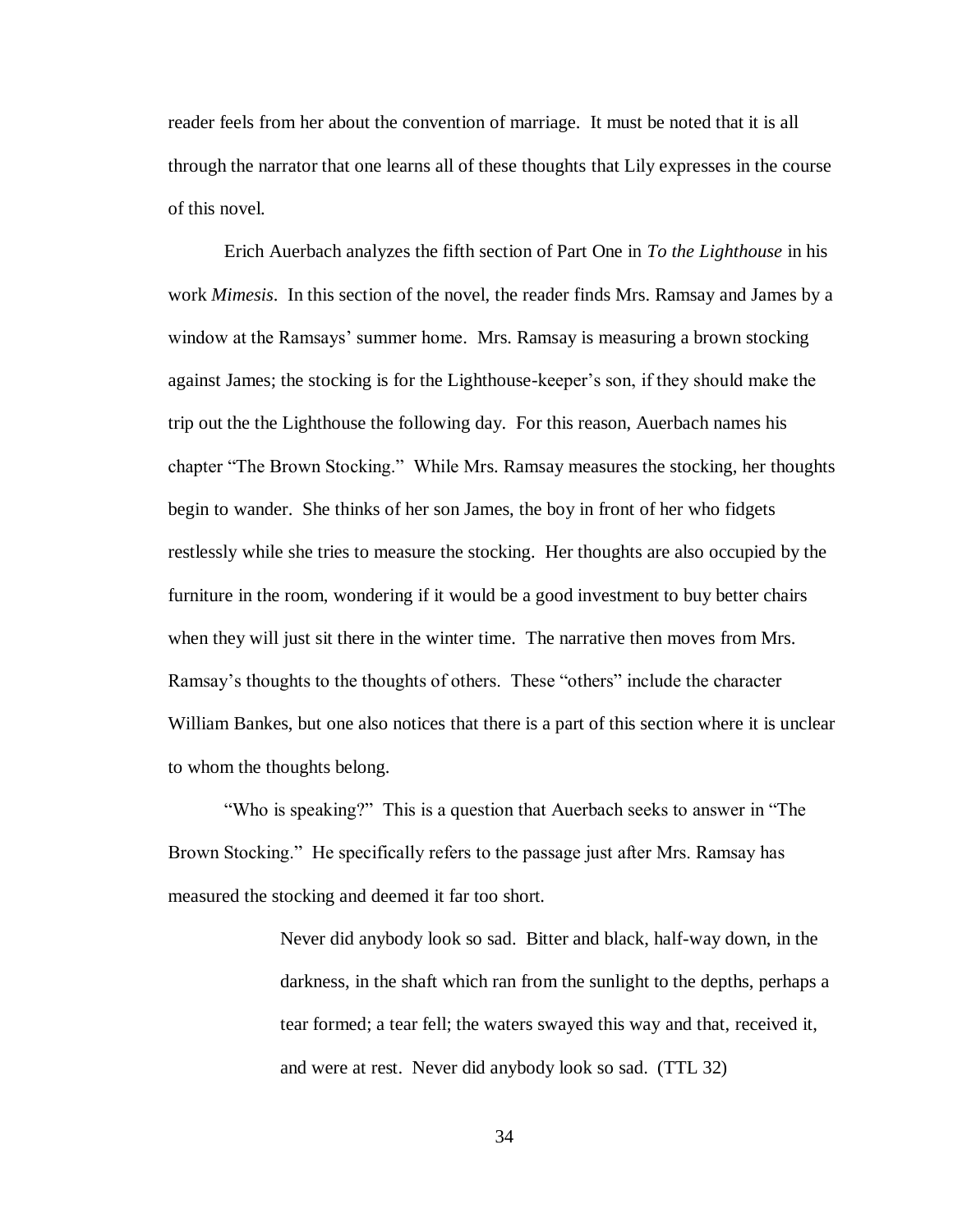According to Auerbach, one might assume that the speaker is Virginia Woolf, since she, as author, wrote the paragraph. However, this is a concept that has since been analyzed and discussed to the point that other Woolf scholars have concluded that Woolf does not take on this persona in her own writing. As author, one expects Woolf to have a complete knowledge of each character. Woolf did, after all, create them. Yet the speaker in this paragraph does not indicate that it knows why Mrs. Ramsay looks sad. Instead, the individual speaking "acts the part of one who has only an impression of Mrs. Ramsay, who looks at her face and renders the impression received, but is doubtful of its proper interpretation" (Auerbach 469). If Woolf meant to be the speaker in this passage, one would expect her to have a greater knowledge of Mrs. Ramsay. Instead, Auerbach suggests that the speaker is not Woolf; in fact, the speaker does not even appear to have human qualities. Its qualities seem to fall closer to that of the spiritual. These spirits appear to know a person's innermost thoughts, seeing into their souls and conveying information from characters' inner consciousnesses to the reader. Yet they are also able to simply observe and wonder, just as they do in Part Two of the novel, "Time Passes," as they move about the quiet house at night, seeking and exploring. "Almost one might imagine them, as they entered the drawing-room questioning and wondering, toying with the flap of hanging wall-paper, asking, would it hang much longer, when would it fall?" (TTL 130). The spirits in this section act collectively as the narrative voice, and the wonderment that they experience as they explore the house describe a concept that Auerbach refers to as objective utterances.

Auerbach states that objective utterances are "glances cast by one person upon another whose enigma he cannot solve" (470). The "he" that Auerbach refers to is the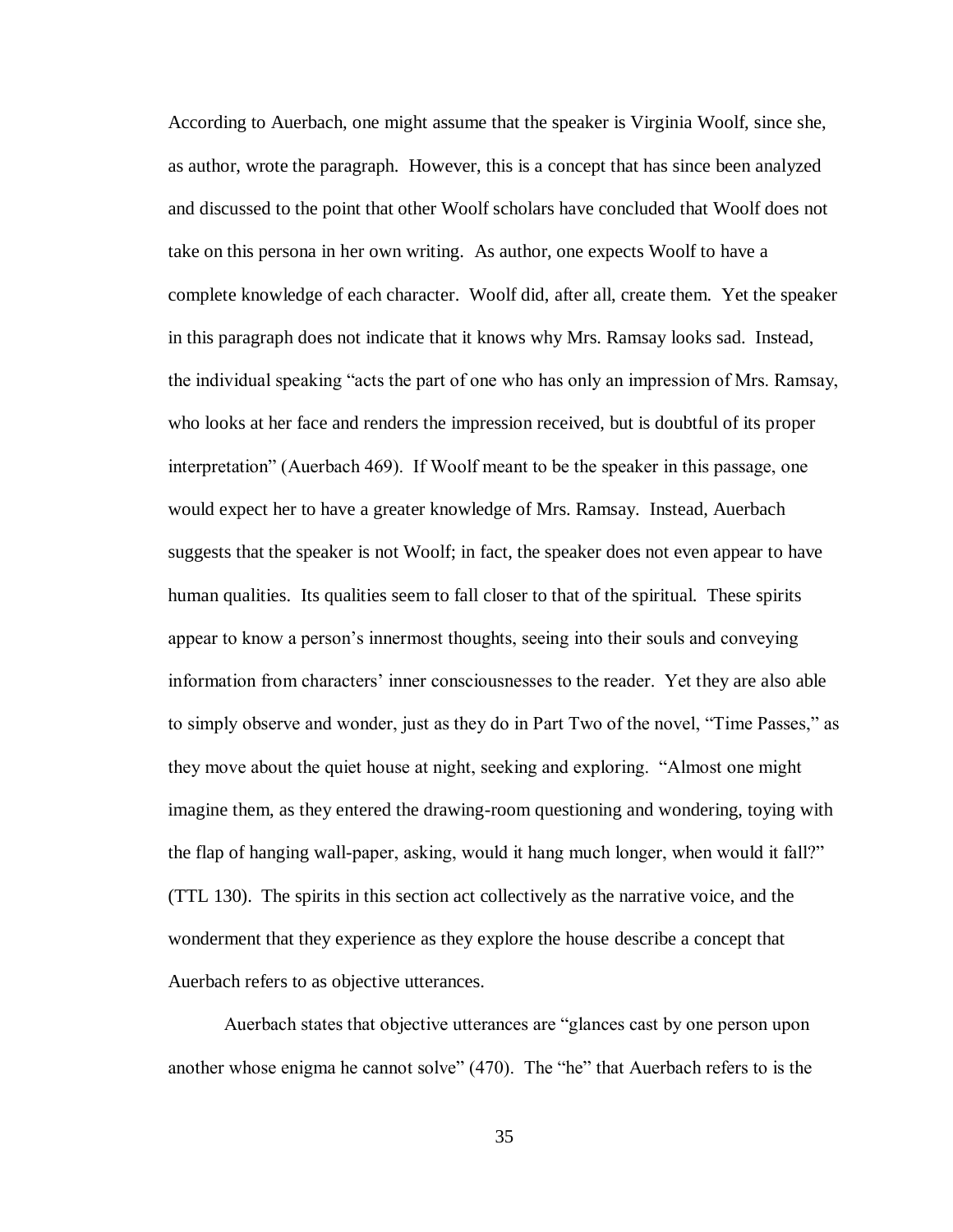narrative voice at that particular moment in the novel, though it is more accurately referred to as "it." For example, the "people" who wonder and discuss Mrs. Ramsay start with a gossipy sort of language, transitioning into more intimate and personal words at the end of the paragraph, which states ". . . this swoop and fall of the spirit upon truth which delighted, eased, sustained—falsely perhaps" (TTL 32). It is likely that, though it begins with the things "people" wonder about Mrs. Ramsay, the narrative voice takes a turn somewhere in the passage, changing into the spiritual narrator previously discussed. Regarding *To the Lighthouse*, the narrator acts as the one communicating all that is happening in the novel.

The realist novel, one might argue, is the type of novel Woolf writes with *To the Lighthouse*. Woolf gives her readers a family, its guests, and the general goings-on that occur in day-to-day life. Children playing, walks on the beach, trips to visit the Lighthouse, and thoughts of cleaning the house are all realistic for this social status. However, there are many aspects of Woolf's novel that indicate a digression from realism. Such examples include the narrator's role as an observer and the world views depicted by Mrs. Ramsay, Mr. Ramsay, and Lily. Potential reasons for this digression include the changing reality in which Woolf was writing. In "Virginia Woolf and Our Knowledge of the External World," Jaakko Hintikka argues that the society at Woolf's time became aware of a growing complexity and depth of reality. It therefore became difficult for Woolf to find a proper method to represent each of her characters' world views; such world views would have to be different from her own and different from her potential readers'. Woolf, Hintikka, writes,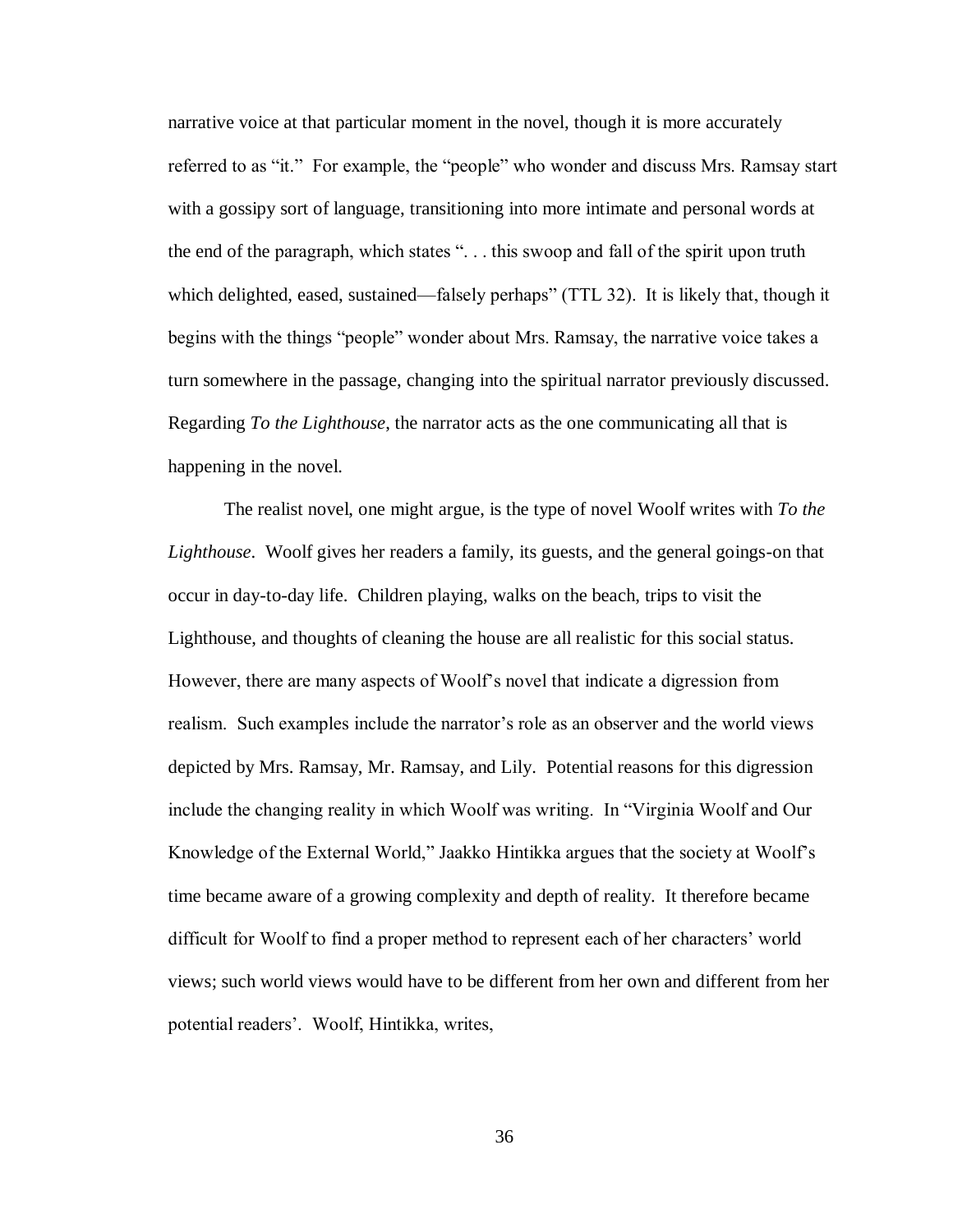[Was] fighting to reach, and to maintain a grasp of her own of, the rapidly changing, unexpectedly complex, and frighteningly precipitous reality uncovered to us by physics, psychiatry, history, and even mathematics and logic, where gaping paradoxes had suddenly been discovered . . . (7)

This struggle with the perception and adjustment to a new sense of reality was a major cause in the development of Woolf's writing technique; Hintikka particularly refers to the digression from the tradition of the author's omniscience regarding her characters. Instead, we find a poetic transfiguration of Woolf's characters, in which there is an inclusion of multiple world views by the different characters, indicating a postimpressionist form that reflects the changing world views of reality outside of the novel.

Woolf's post-impressionism is a reflection of her thinking, which was well beyond that of other philosophies of her time. As her autobiographical essay, "A Sketch of the Past," indicates, Woolf realized she was after her own, unique form of realism, something that would include what is experienced behind "the cotton wool of daily life" and the simple perception of reality that the readers are used to find in more normative fiction writing. She refers to this kind of realism as "*moments of being*," by which she means the paradoxical awareness of what is consciously perceived (being) and what is unconsciously lived (non-being). She states, "Often when I have been writing one of my so-called novels I have been baffled by this same problem; that is, how to describe what I call in my private shorthand—'non-being'" (MOB 70). These moments of "non-being," according to examples offered by Woolf herself, seem to refer to the events that occur but are not readily recalled. Woolf describes "*moments of being*" by explaining a day when she vividly remembered certain details about her walk along a river and enjoyed books by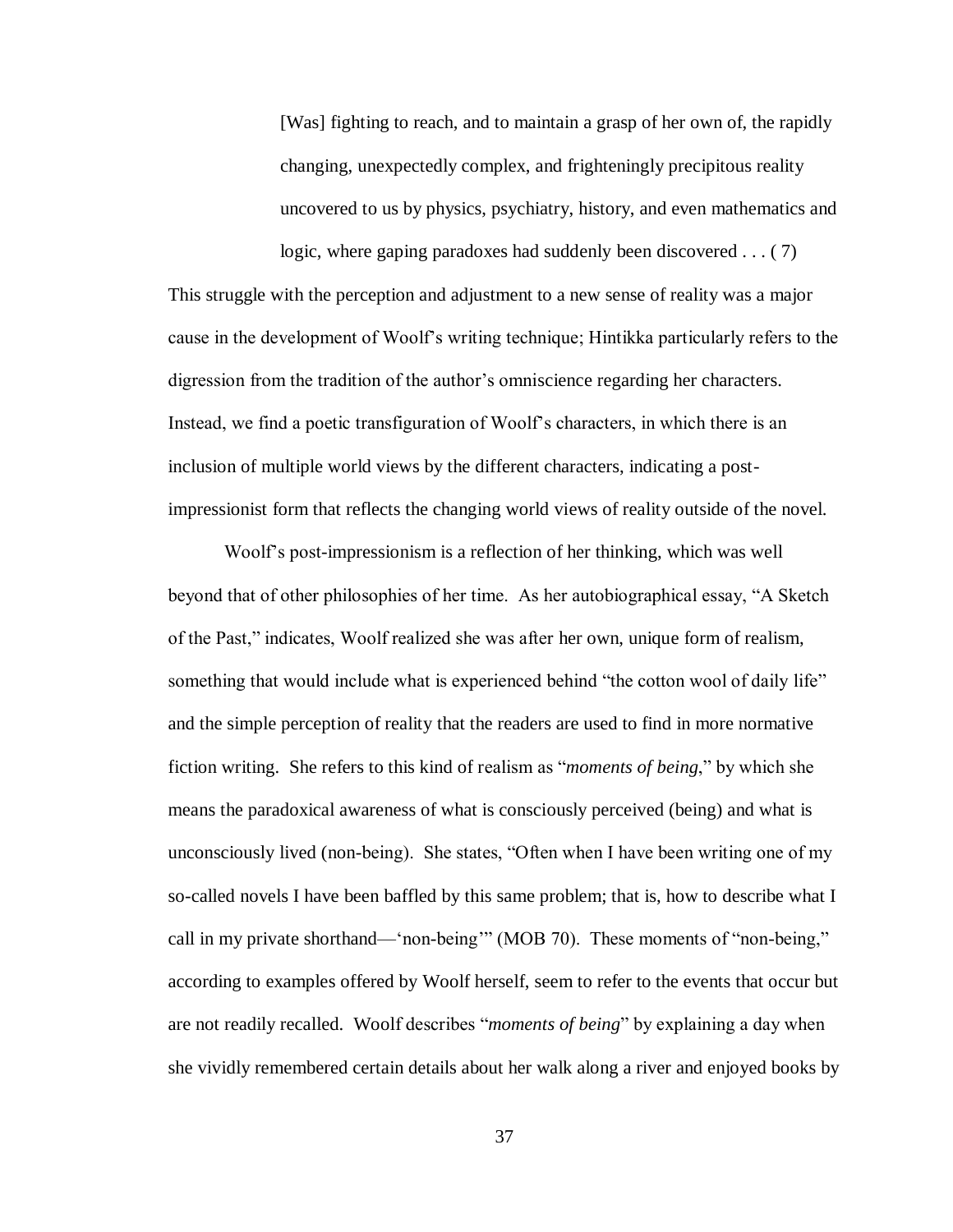Chaucer and Madame de la Fayette (MOB 70). On the other hand, Woolf refers to "moments of non-being" using her example of lunch with her husband, Leonard, of which she could not remember their conversation. "A great part of every day is not lived consciously" she further says (MOB 70). These are unremembered, unconscious events that are part of one's daily life exist, but are unable to be readily accessed by the mind. In another sense, this could also refer to the ways one's mind wanders and gives one alternative realities to live through. This ties back to *To the Lighthouse*, when Mr. Bankes recalls his phone conversation with Mrs. Ramsay; the reader is taken to a different time and place as a result of Mr. Bankes' imagination.

Woolf's fascination with the possibility of representing a more complicated sense of reality is apparent early on in *To the Lighthouse* to the point where Mr. Ramsay's work is explained to Lily Briscoe by Andrew Ramsay. In "The Window," one learns that when Lily thinks of Mr. Ramsay's work, she is reminded of a kitchen table as a result of Andrew's description: "It was Andrew's doing. She asked him what his father's books were about. 'Subject and object and the nature of reality,' Andrew had said. And when she said Heavens, she had no notion what that meant. 'Think of a kitchen table then,' he told her, 'when you're not there'" (26). When one thinks of a kitchen table, it is generally through an observer's eyes. One cannot know for sure if the kitchen table is still in the kitchen because he or she is not physically there. However, the memory of the kitchen table from a time in which one is present creates the reality that Andrew describes here. Similarly, this is an example of Woolf's sense of reality she describes in "A Sketch of the Past." Her view is about the existence of things that one cannot recall to memory easily, and about the things that one knows exist when they are out of sight.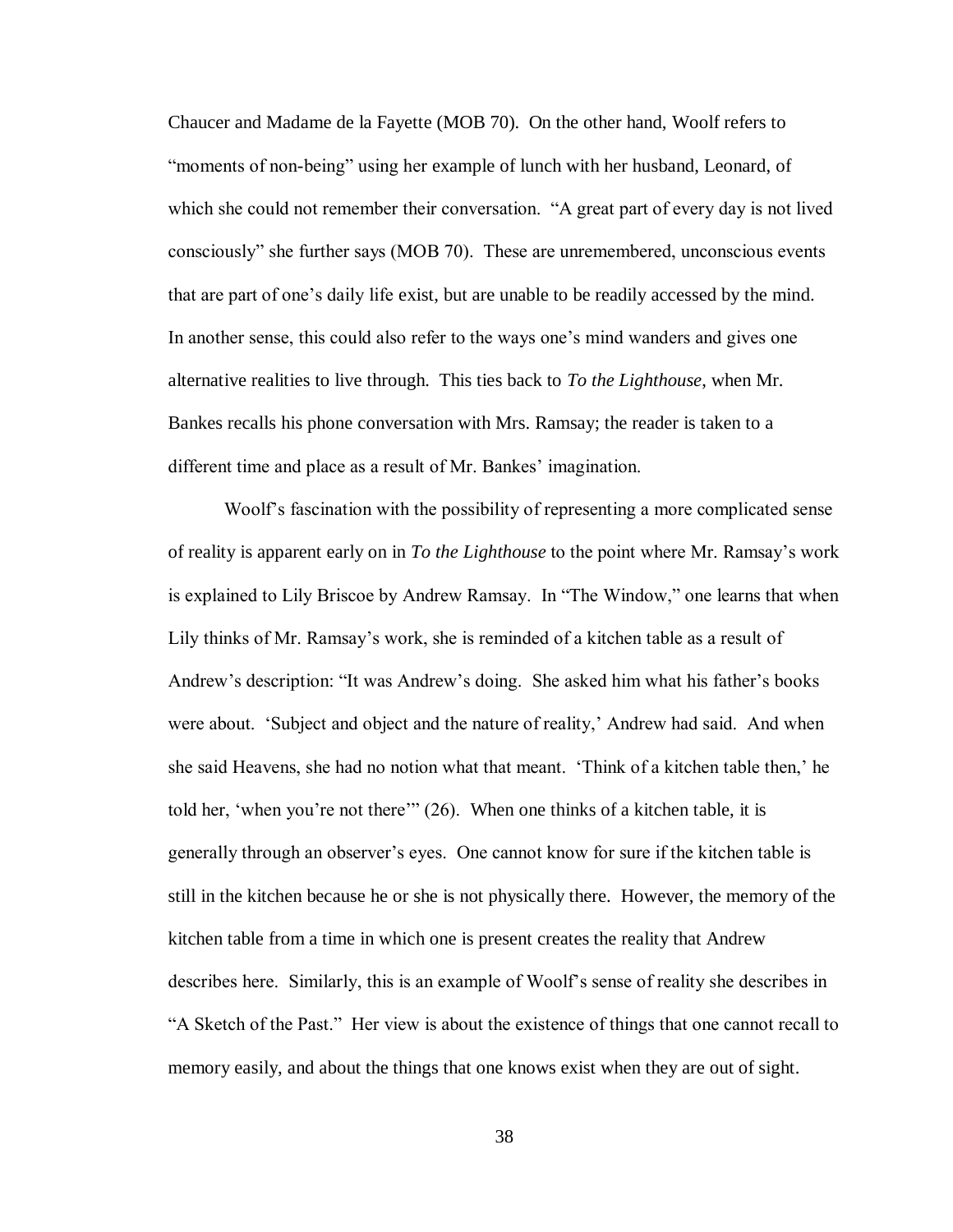Beer's concept of object and subject mentioned previously can help us understand Woolf's view more fully: regarding Andrew Ramsay's explanation of reality to Lily Briscoe, one knows that the object (the kitchen table) is there. The subject refers to a more exact knowledge of what is happening to the kitchen table at the time. If one is not in the kitchen, one does not know what the subject is; however, one knows that the object is there because it is readily available in the memory as something that exists in the kitchen.

This representation of reality is mostly accomplished by way of the stream of consciousness. In fact, as Auerbach had pointed out, Woolf's intent was for her characters to represent reality through the direct expression of their own thoughts, impressions, and experiences. Of course, one could argue along with Auerbach that it is the spirit-like quality of the narrator that allows the transmission of the stream of consciousness of the characters. From Auerbach's perspective, the narrator is the conveyor of each character's thoughts, the narrative device that allows Woolf to offer a number of world views. Even if contemporary narrative theorists disagree with Auerbach (they do not think of the narrator as having any part in the stream of consciousness of the characters) it is nevertheless a fact that Woolf's stream of consciousness allows the reader to see, through the narrator's inhabitation, into the characters' minds. For instance, we experience Mr. Ramsay's rambling thoughts as he walks around the house: within the consciousness of Mr. Ramsay, the reader understands a little better the way that Mr. Ramsay sees the world; he is systematic and orderly. Mr. Ramsay's consciousness dwells on the "splendid mind" that he himself has; he understands his own intelligence based on the twenty-six letters of the alphabet, estimating that he "reached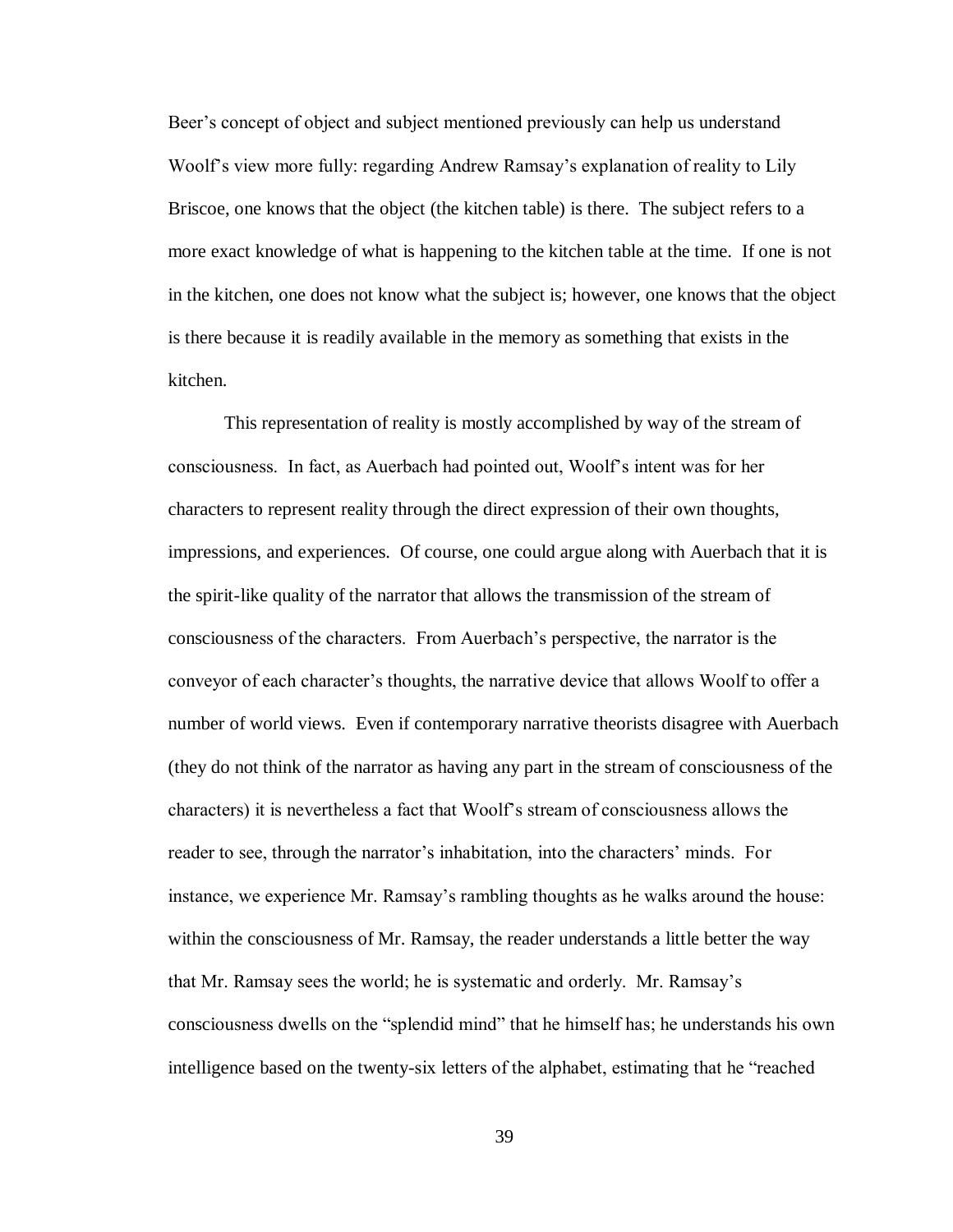Q" (TTL 37). He also wonders what comes after Q, stating further that "Z is only reached once by one man in a generation," which suggests that he does not consider himself the most intelligent individual in England, but very close. There is also Lily Briscoe's perspective, particularly regarding her distaste for the convention of marriage. This shows a drastic contrast to Mrs. Ramsay's own perspective on marriage; Mrs. Ramsay is adamant that everyone ought to marry, while Lily does not fathom the idea of marriage for herself.

Despite Mrs. Ramsay's perspective on marriage, she also has a more forwardthinking, modern world view. After the children go to bed, the reader sees a poetic transformation in Mrs. Ramsay's character: she changes from the woman who ensured the well-being of her family and guests to a woman who focuses completely on herself and revels in her aloneness. "All the being and the doing, expansive, glittering, vocal, evaporated; and one shrunk, with a sense of solemnity, to being oneself, a wedge-shaped core of darkness, something invisible to others" (TTL 65). Mrs. Ramsay's world view may not be quite as conservative as one initially thinks. In fact, her world view is a little unclear. For example, in chapter eleven of "The Window," the narrator tells readers that as Mrs. Ramsay sits down to her work, she is reflecting on the thoughts sitting in her mind. The phrase that she seems to dwell most on is "We are in the hands of the Lord," which leaves her feeling annoyed (66). Her consciousness suggests that it was not herself saying this phrase, which makes her wonder who it might have been that said it. Yet at the beginning of the novel, one might assume that such a phrase would be in line with Mrs. Ramsay's character; after all, she occasionally refers to the guest, Charles Tansley, as "the atheist" in what could be considered a condemning statement.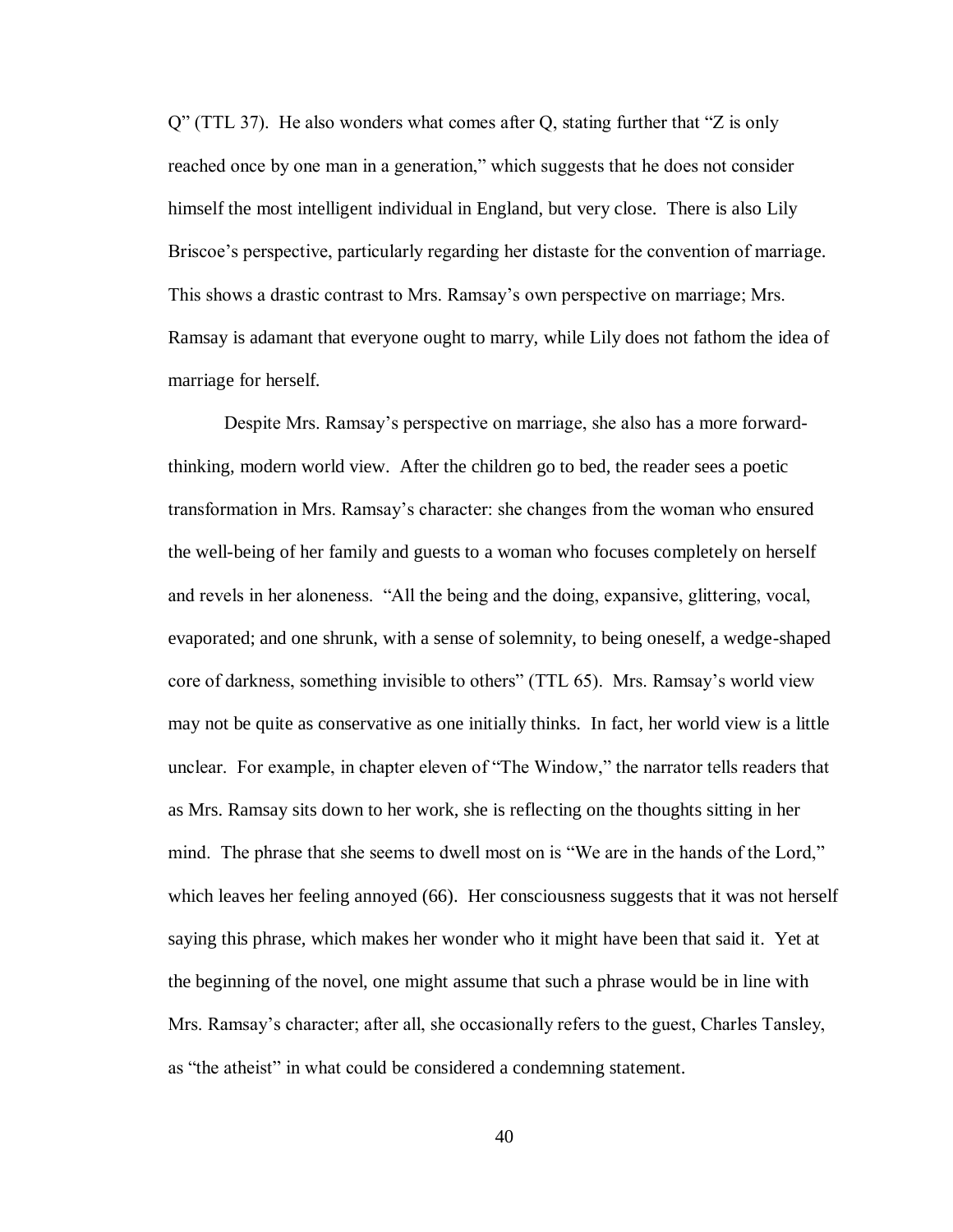Yet this passage suggests that Mrs. Ramsay questions her own beliefs; she asks herself "How could any Lord have make this world?" referring to the many treacherous things that occur in the world, particularly those that cause her sadness (64). One might refer again to Hintikka's article and his point about a changing philosophy with discoveries coming to light in a number of scientific fields: perhaps Mrs. Ramsay's thoughts on this subject reflect Woolf's own doubts. Hintikka points out that these discoveries and the changes in society led Woolf to her innovating writing style; Mrs. Ramsay's world view reflects these changing times, as does Lily Briscoe's. In fact, Lily's world view is even more influenced as a result of these changes because she is more willing to act on them than Mrs. Ramsay. While Mrs. Ramsay contemplates the possibilities in her mind, Lily openly rejects marriage, unwilling to fall into a convention that she does not agree with. Lily, in mind and language, is true to her beliefs, and these beliefs were developed as a result of the new discoveries arising in various modes of thinking.

Auerbach's concept of the spirit-like narrator, particularly in "Time Passes," is also evidence of Woolf's post-impressionist style. Once again, the reader notes the spiritual nature of the narrator as it moves through the Ramsays' quiet house, noting the darkness creeping in through the cracks in the doors and Mr. Carmichael's light remaining lit as he reads Vergil. The narrator takes the reader through the house, noting the stillness of each room. "Nothing stirred in the drawing-room or in the dining-room or on the staircase" (130). Other observations in this section reflect the difficult times that occur before the Ramsays return to this house, thus providing evidence of the postimpressionist influence on this work: "The nights now are full of wind and destruction;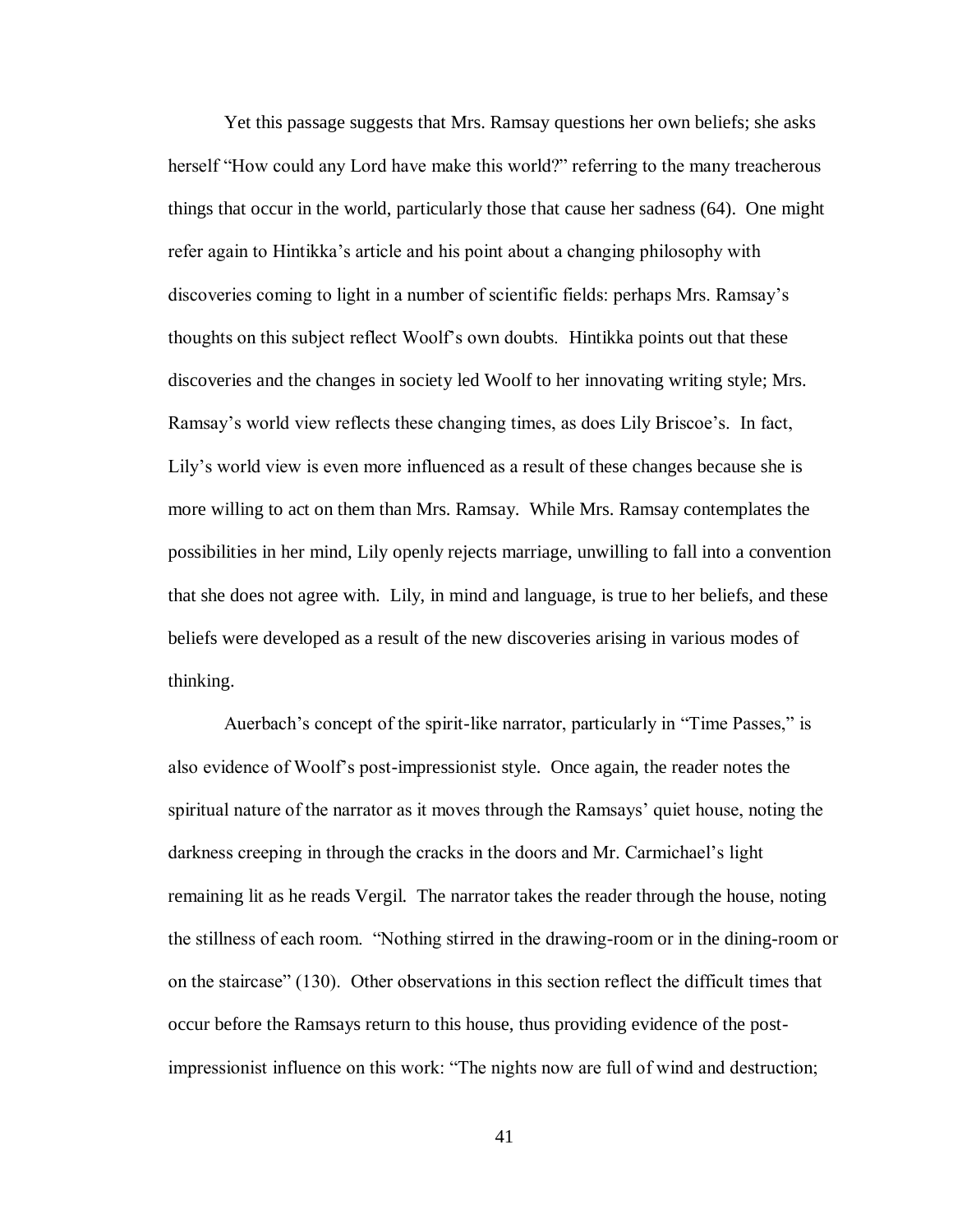the trees plunge and bend and their leaves fly helter skelter until the lawn is plastered with them and they lie packed in gutters and choke rain-pipes and scatter damp paths" (TTL 132). This vivid picture offers readers to use imaginative creativity in interpreting this passage's meaning. The description is of a storm, but it also indicates a tumultuous time for the Ramsays between the two visits to the summer home. The language suggests that a character is describing the house's stillness; however, this is not so. The narrator holds qualities of a character in the novel, but is merely an observer that is privy to certain thoughts belonging to actual characters. Through this form, the reader envisions the empty rooms as they are: completely empty of any other human character. The narrator speaks as if it is present, perhaps because the narrator is technically there, but not as a concrete character. In the context of this novel, the reader must consider the narrator as invisible and spirit-like, as if it is a gust of wind blowing through the house.

A particular aspect of Woolf's *To the Lighthouse* that must be taken into account is the comparison between "mind time" and "speaking time" given in the novel as a whole. Throughout the novel, it can be estimated that for every one or two sentences of dialogue, Woolf gives a paragraph or more of "mind time," where she describes what a character is thinking as a result of the dialogue. This "mind time" gives us a view into the characters' minds. Auerbach, as was stated in the previous chapter, refers to this "mind time" as inner processes, "movements within the consciousness of individual personages" (467). Inner processes account for a large portion of this novel, since it is written in the stream of consciousness style. Exterior occurrences, a term in this text that explains visual or audible things that happen in the scene, is "speaking time." These "personages" in whose minds inner processes occur may have nothing to do with the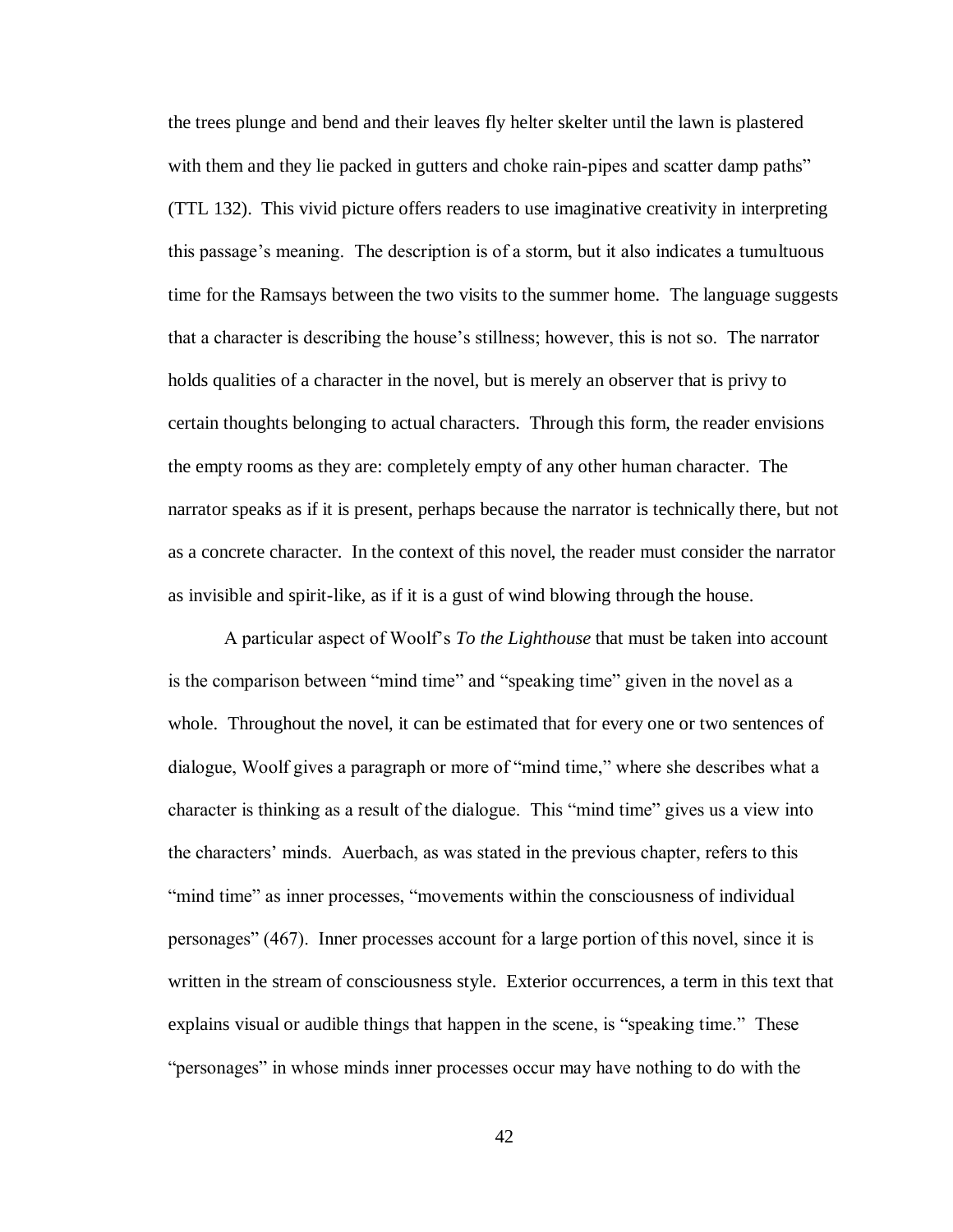exterior occurrences and may not even be present at the time. For example, Mr. Bankes' sudden appearance in the passage referenced by Auerbach, at a moment when the reader is transported to a completely different time and place, is unrelated to the inner processes belonging to Mrs. Ramsay as she measures the stocking. Other exterior occurrences that may be secondary and relate to different times and places, like this passage in which Mr. Bankes speaks with Mrs. Ramsay over the telephone, which in reality occurred at a time well before this scene with the stocking, are framed by what goes on in Mrs. Ramsay's consciousness.

By "frame," I refer to framed narrative. I follow here Katherine Young's explanations. Framed narratives, Young writes, occur "in narrative situations when events are narrated by a character other than the primary narrator or when a character tells a tale that, although unrelated to the main story, contains a moral message for the listener in the text" (ROUTLEDGE 186). It is essentially one narrative that takes place within another. Woolf uses such a framed narrative in her desire to play with the concept of time: while one reads about Mrs. Ramsay measuring a stocking, one is suddenly transported into the past and into a completely different location and a completely different consciousness. Instead of the drawing room at the Ramsays' summer home, one is in William Bankes' apartment in London, talking on the telephone with Mrs. Ramsay about a train ticket and watching men work on a neighboring building. The word "flashback" comes to mind when trying to describe this occurrence. This flashback, taking place right in the middle of Mrs. Ramsay's consciousness and having little to do with this consciousness, is therefore framed by the scene in the drawing room. Similarly, one sees this in chapter five of the third section of the novel, "The Lighthouse," when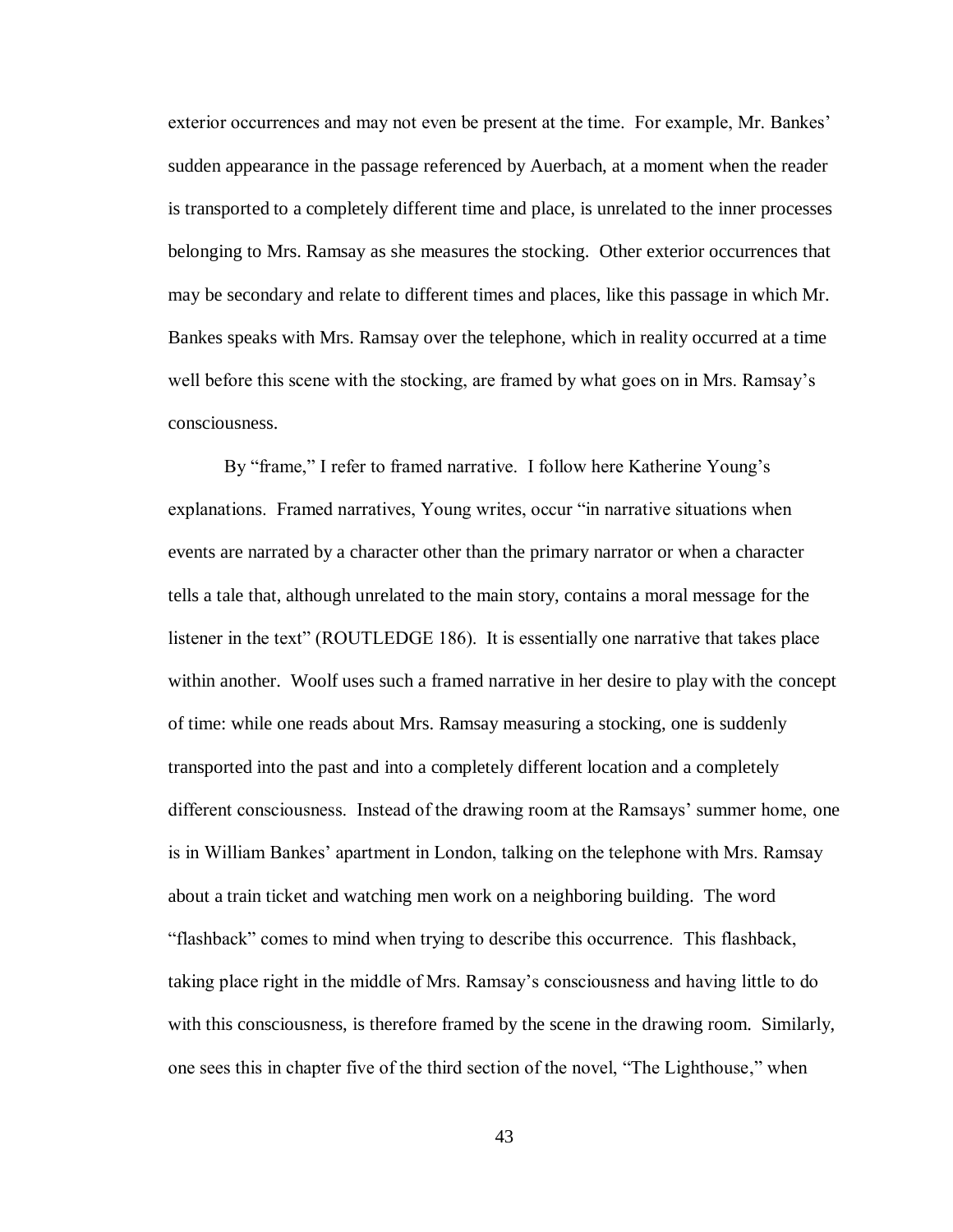Lily Briscoe, having set down her brush, cries out for Mrs. Ramsay. In the middle of this dialogue, chapter six interrupts by introducing Macalister's boy. The narrator describes how the boy, on the boat heading toward the Lighthouse, cuts a section off one of his fish to use for bait (TTL 183). This section is placed inside brackets, then transitions into chapter seven, where the reader once again finds Lily as she continues to cry for Mrs. Ramsay. Like the transportation to Mr. Bankes' home, the moment of Macalister's boy on the boat is framed by Lily's despair over losing Mrs. Ramsay. The dialogue (speaking time) blends here with stream of consciousness in a unique way.

The blending of dialogue and stream of consciousness occurs in *To the Lighthouse* subtly. The reader learns the personality of each character in *To the Lighthouse* through other characters and through each characters' own consciousness. The narrator's use of speech tags, such as "he said" and "she said" indicate dialogue in a novel, which is another aspect that one notices in *To the Lighthouse* through each character's consciousness. In Ian Gregor's article "Voices: Reading Virginia Woolf," he notes the last chapter in "The Window," when Mr. and Mrs. Ramsay sit reading. Gregor notes that the Ramsays express their relationship with more eloquence in silence than they do in words, even though it is apparent that Mrs. Ramsay longs to break their silence on many occasions. There is little dialogue between Mr. and Mrs. Ramsay; in this section of *To the Lighthouse*, Mrs. Ramsay breaks the silence to tell Mr. Ramsay about Paul's and Minta's recent engagement. "'They're engaged,' she said, beginning to knit, 'Paul and Minta'" (TTL 124). Yet the conversation does not go on for much longer. In between these sections of dialogue, one truly learns the characters' perspectives on the subject. Mr. Ramsay responds to this comment with "So I guessed," a response that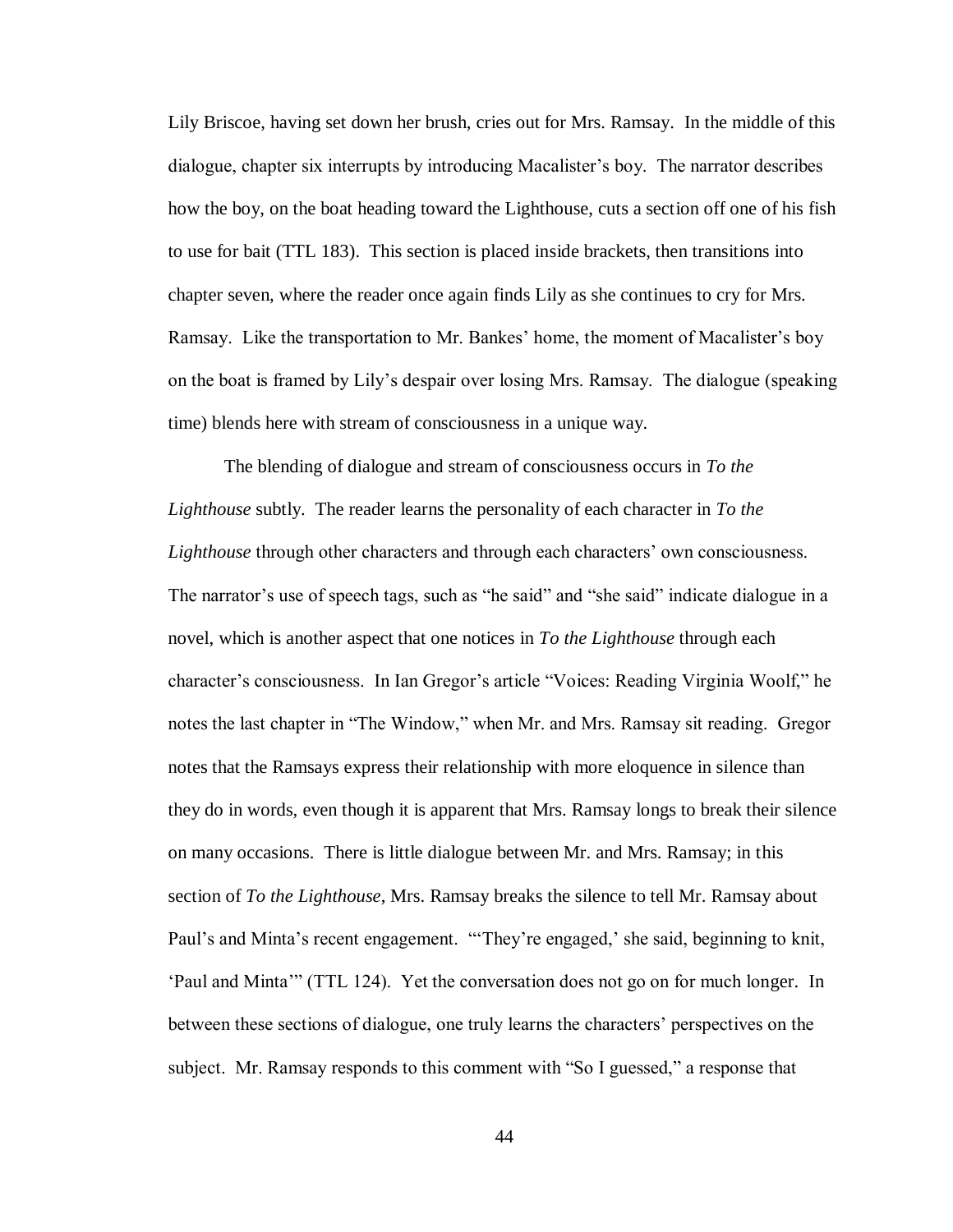indicates Mr. Ramsay predicted this to happen. As Fowler would have put it, Mrs. Ramsay began this sequencing of dialogue, to which Mr. Ramsay responded unconsciously. As their silence continues, it becomes clear to the reader through the narrator's translation of Mrs. Ramsay's thoughts that she wishes he would say more: "Anything, anything, she thought, going on with her knitting. Anything will do" (124). Due to the lack of dialogue between the two characters, the use of stream of consciousness best demonstrates to the reader the Ramsays' lack of communication in their marital relationship.

In *To the Lighthouse*, Woolf establishes a unique style that is unlike other modernist writers of her time. There is a strong connection between the narrator's function and the transformation of realism that she achieves in this novel. The turn away from the narrator's omniscience, a privilege that the narrator generally has within the novelistic form, is specifically a reflection of the changing times in Woolf's years as a writer and contributes to Woolf's digression from realism. As Hintikka pointed out, new discoveries in the sciences brought a new way of perceiving the world: physics, psychiatry, history, mathematics, and logic were fields in which new information arose, shaking many people's understanding of reality and developing new philosophies (Hintikka 7). For adults, adapting to a new perception is often more difficult than for the younger generation growing up through these changes. Through Mrs. Ramsay, Woolf uses new world views to shape Mrs. Ramsay's own world view; for example, though Mrs. Ramsay says "We are in the hands of the Lord," her doubt at this statement being true is also apparent. Through the narrator, one reads of Mrs. Ramsay's inner struggle to determine why she would say such a thing when inwardly, her true self, does not believe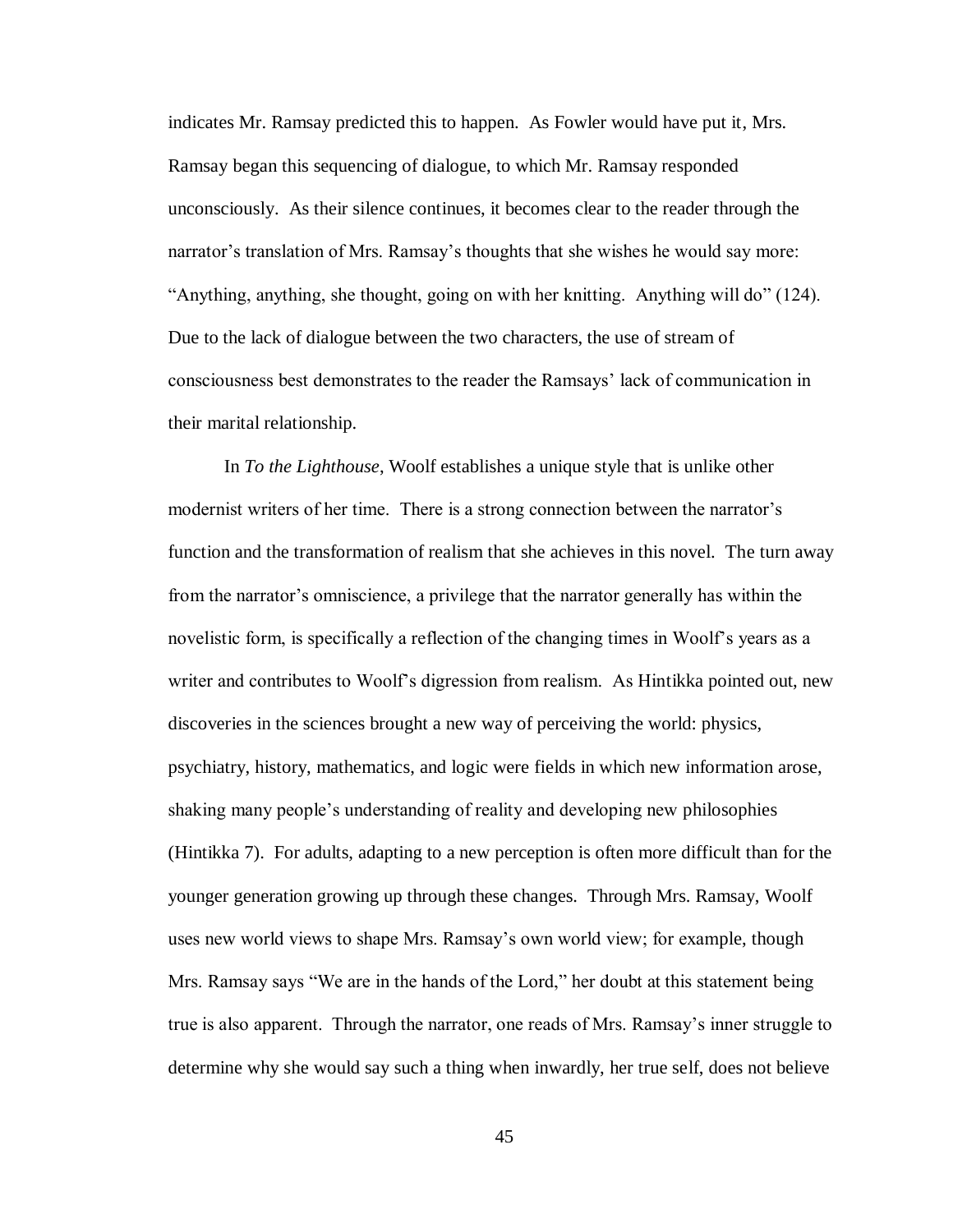it. With new discoveries in a variety of scientific topics, Mrs. Ramsay's skepticism is unsurprising. Mrs. Ramsay's world view reflects the changing world view of the society at the time when Woolf was writing her novels; due to the shift, confusion is understandable.

The spiritual quality of the narrator's observations indicates an elegant strategy for the narrator to observe the exterior occurrences, yet to also understand the inner processes of each character. It offers a humble opinion of what takes place in the scene; rather than telling the reader why Mrs. Ramsay is sad, the narrator itself speculates on how sad she looks as it watches a tear fall. As Hintikka suggests in his article, Woolf gives up the omniscience of the narrator regarding its characters. Instead, the narrator acts specifically as the conveyor of exterior occurrences that it witnesses, as well as inner processes given to it through the characters' consciousnesses. The privileges Woolf gives her narrator are very specific. Removing the aspect of the narrator's omniscience contributes to Woolf's unique writing style because it further relates to the digression from realism that is seen so frequently throughout the novel. With the narrator's spiritlike characteristics, the ways that Woolf constructs dialogue and stream of consciousness in her novel follow a similar pattern of post-impressionism. One does not understand characters by each character's own dialogue, but learns about other characters through the consciousnesses of others.

The blending of dialogue and stream of consciousness in *To the Lighthouse*, or "mind time" and "speaking time" as it was referred to earlier, offers an interesting perspective on how Woolf structures her work. One notices that the stream of consciousness takes precedence; the reader is exposed more to the "mind time" of each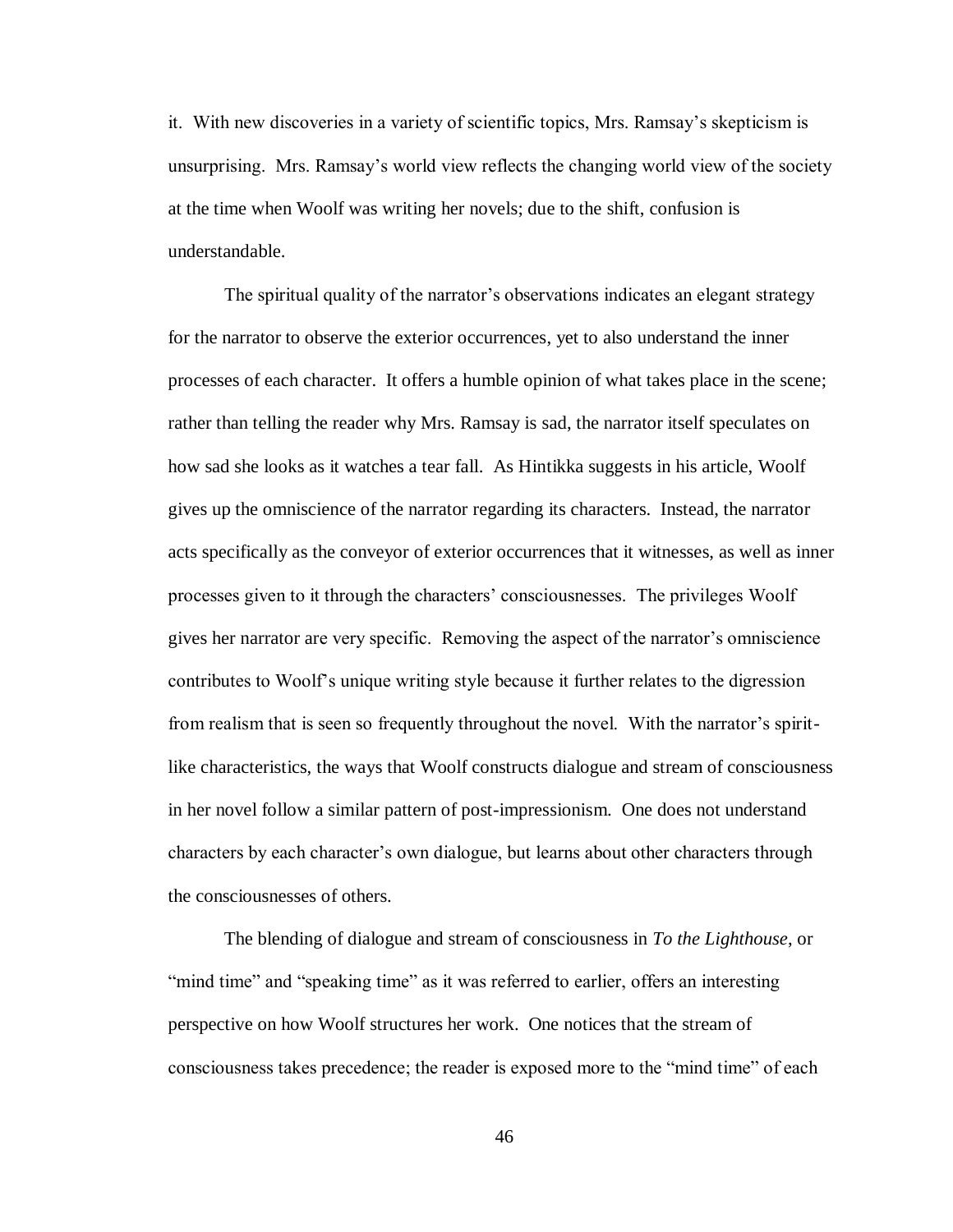character than to the "speaking time" when characters interact with one another through dialogue. However, within the stream of consciousness the reader finds the inner processes in which the characters speak. Rather than using dialogue to allow each character the opportunity to portray themselves, Woolf uses the stream of consciousness of each character to portray other characters. One learns about Mrs. Ramsay's beauty, for example, through Mr. Ramsay's consciousness as he watches her knit. Similarly, one understands Mr. Ramsay through his children, his wife, and Lily. On the whole, Mr. Ramsay appears to be an unlikable character as a result of his demanding nature due to the perspective of others toward him. Regarding the stream of consciousness, it is interesting that the characters partake in an inner dialogue, which is indicated by speech tags such as "he thought" and "she thought." If one considers that certain aspects of the stream of consciousness may be considered forms of dialogue with the reader, through the function of the narrator, the characters are essentially involved in a dialogue with Woolf's potential readers.

The dialogue of each characters' mind builds relationships between characters and the narrator, characters and potential readers, and narrators and potential readers. As a result of the narrator's ability to know what lies in each character's consciousness, the narrator and characters develop a deep relationship through their shared knowledge of inner processes. The narrator is the individual exposed to the vastness of each character's innermost thoughts, which they do not share with other characters via dialogue. In this way, the narrator becomes the focal point; it is the link connecting the reader to Woolf's characters. Through the inner dialogue of each character in *To the Lighthouse*, Woolf's potential readers understand her characters and their perspectives, by way of the narrator.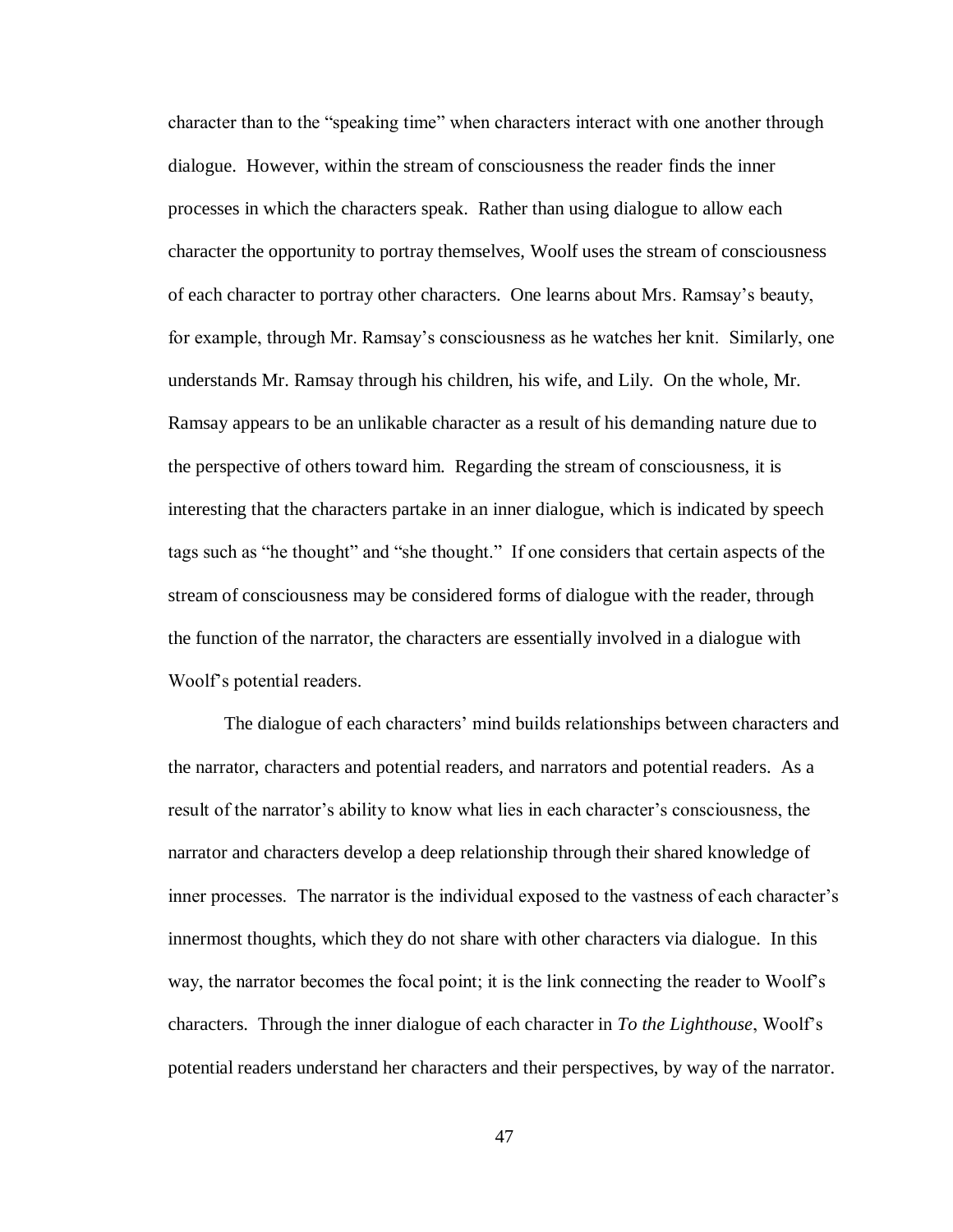Mrs. Ramsay, for example, becomes a completely different individual as she knits after the children have all gone to bed. Her transformation from the outwardly mother figure, concerned with the household running smoothly, changes into an inwardly philosophical individual contemplating life and truth. Readers learn that Lily is a woman with a strong distaste for marriage, preferring to pursue her work as an artist rather than follow the conventions of her time. This is all conveyed and interpreted through the narrator, who then puts the thoughts into a narrative form, portraying it as an inner dialogue.

It should therefore be assumed that the narrator's function and the blending of dialogue and stream of consciousness all play significant roles in defining *To the Lighthouse* as a work of post-impressionism. These three aspects of novelistic discourse are connected in complex and fascinating ways: without the narrative voice, the stream of consciousness does not take on its creative way of understanding each of Woolf's characters in her novel. The stream of consciousness incorporates some dialogue between characters, but it becomes clear to the reader that the most important information is given through the inner processes of each character. In many ways, the reader learns most about Woolf's characters through the consciousnesses of other characters: James's opinion of his father, for example, leads the reader to understand Mr. Ramsay's personality. However, the reader also learns about the characters through their own consciousnesses, as one sees with Lily as she tries to paint. Her inner processes read very much like a monologue, in which she contemplates her own work and the perspectives that other characters take of her, such as Charles Tansley and his discouraging words reverberating through her mind.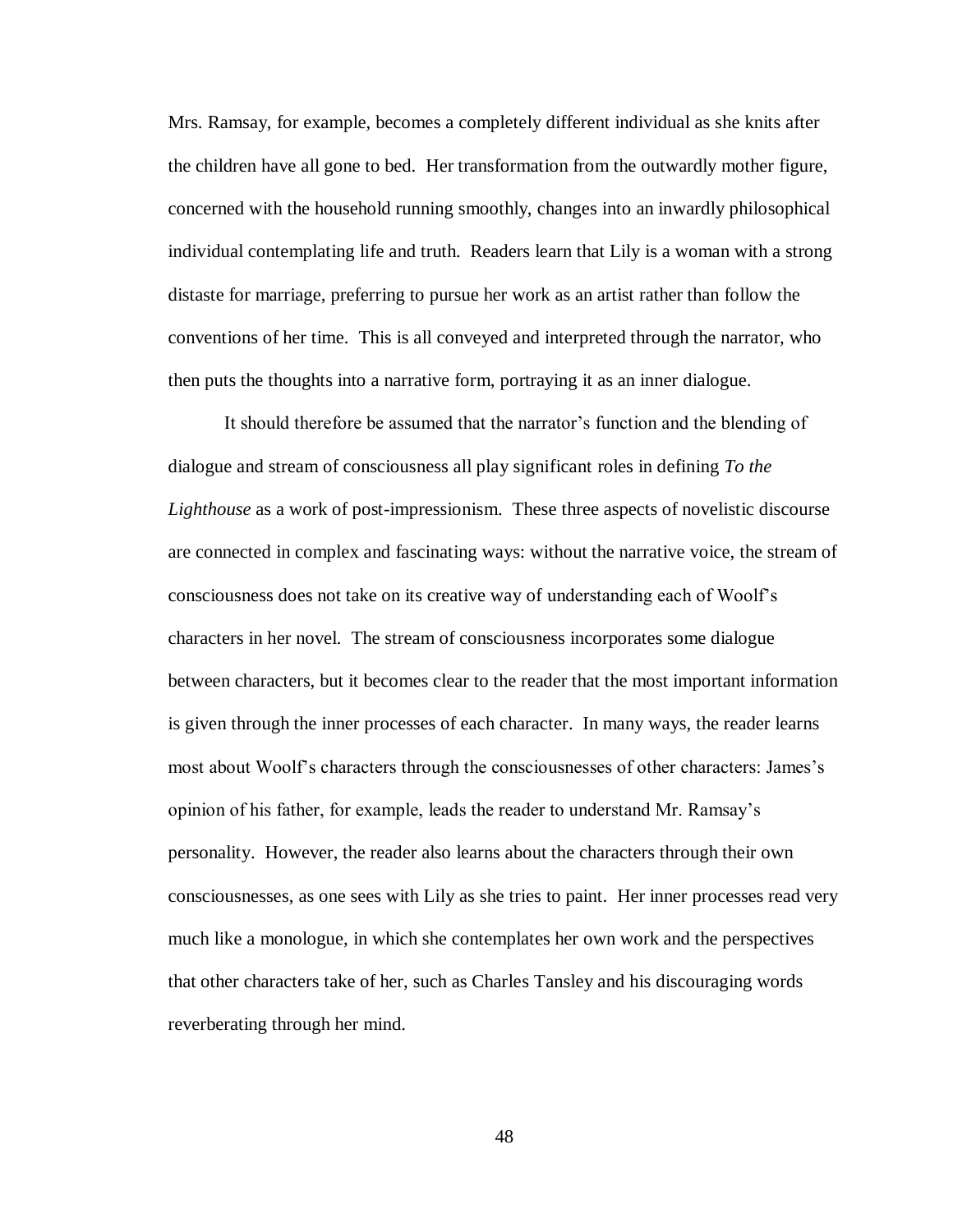Woolf's transformation of realism and her shaping of post-impressionist poetics are clear throughout this entire text. Woolf's explanation of reality in "A Sketch of the Past" is indicated in the scene where Lily tries to understand Andrew's description of Mr. Ramsay's work. He uses the mental image of a kitchen table, which Lily continues to associate with Mr. Ramsay's work long after her conversation with Andrew. This is an instance where Woolf herself tries to explain her own view of reality through her characters, while noting specifically through Lily's character the difficulty of this concept. The novel offers readers a number of examples that indicate Woolf's postimpressionist poetics, namely the vivid thoughts of the characters that are not spoken aloud, but are conveyed to the reader through the narrator. As I pointed out, instances of these poetics are to be found in Mr. Bankes' flashback to his apartment, when he speaks to Mrs. Ramsay on the telephone and Mrs. Ramsay's detailed thoughts about the house's furniture as she sizes the stocking against James. Auerbach notes the spirit-like narrator that both observes actions, yet knows the inner thoughts of the characters. Woolf's blending of dialogue and stream of consciousness that creates a unique writing style for her novels, though in this particular work the use of stream of consciousness is more prominent than dialogue. In my next chapter, I will show how *Between the Acts* marks a transformation of style, insofar as Woolf uses this blending more evenly and to a different effect in the following chapter.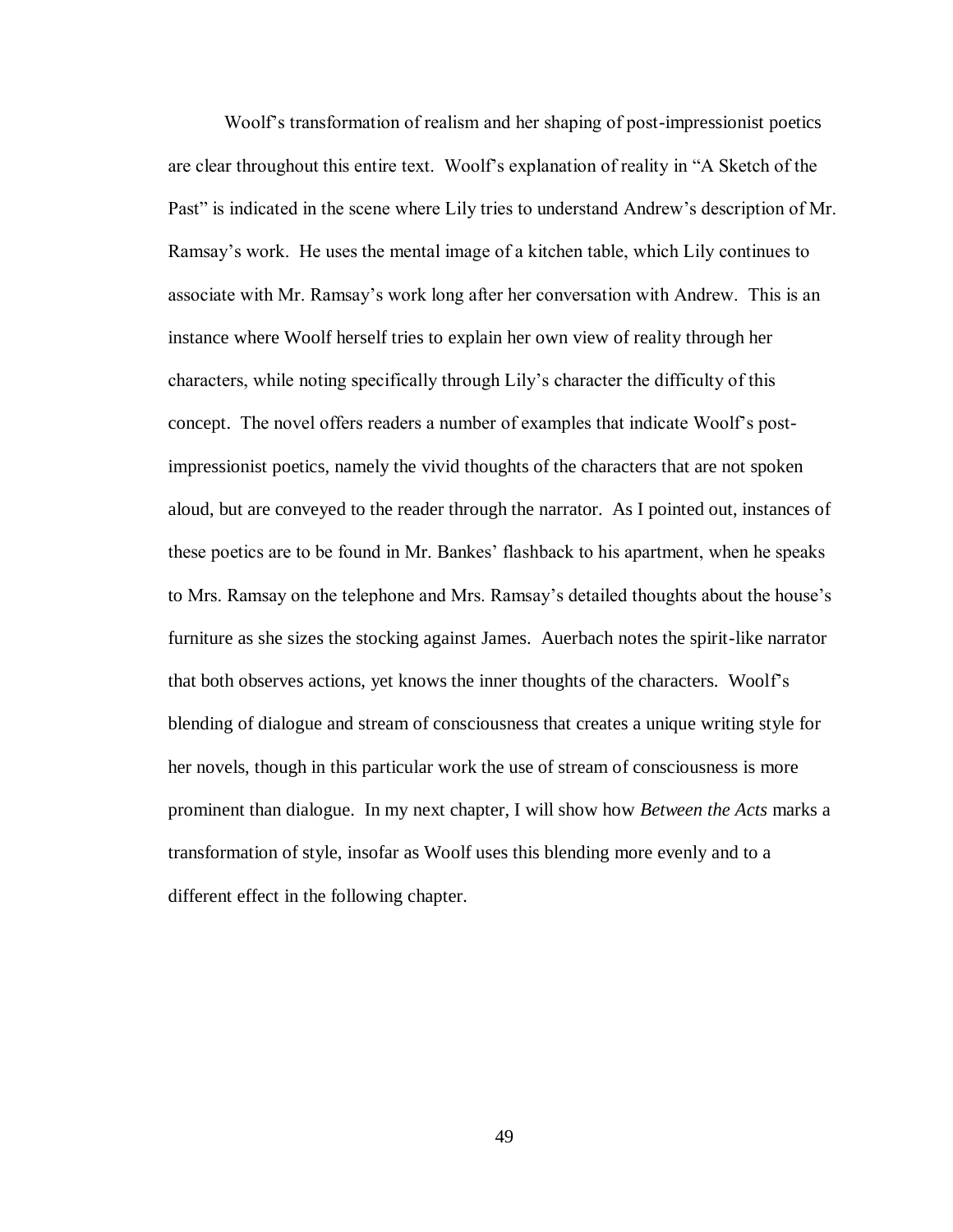## CHAPTER THREE

## Experimentations with "We" in *Between the Acts*

Virginia Woolf's final novel, *Between the Acts*, is a novel that is stylistically different from her previous works as a result of her experimentations with the narrator's function and the blending of dialogue and stream of consciousness. The novel is not separated into chapters, but unnumbered scenes indicated by spaces in the text. The novel is set at Pointz Hall in the English countryside just before the start of World War II and takes place over the course of one full day. A community gathers together for the annual pageant, written by a woman named Miss La Trobe. The residents of Pointz Hall are the Oliver family: Mr. and Mrs. Giles Oliver live at Pointz Hall with their children and Giles Oliver's father Bartholomew Oliver, the family patriarch. The Olivers volunteer to have the pageant performed on their estate, inviting the rest of the community members to join them there. Bartholomew Oliver's sister, Lucy Swithin, also lives in Pointz Hall with the Olivers, though she is reputed to be "batty." Her quirky tendencies and ramblings give her this reputation, of which Giles Oliver has little patience. Early on in the novel, one finds that Giles and Isa Oliver are in the midst of a torpid marriage; Isa's preoccupation with the "gentleman farmer" Rupert Haines leads her to differentiate between two different forms of love that she experiences: an inner love for Mr. Haines and an outer love for her husband, the father of her children. The result of these different loves leads to an inner conflict of love and hatred for her husband that recurs throughout the novel. However, it must be noted that Giles and Isa are not the central characters to this novel. No preference is given to any specific individuals;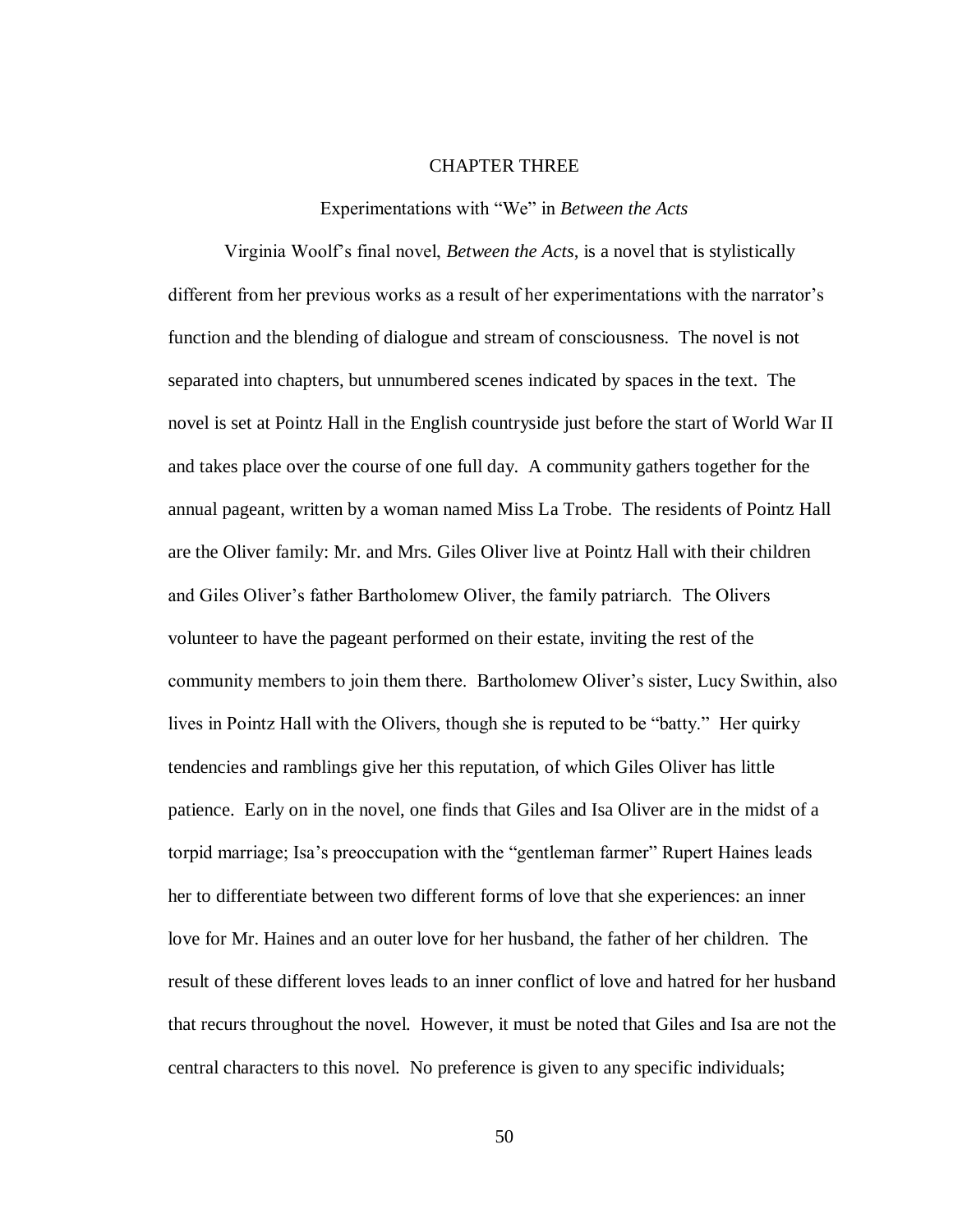instead, Woolf focuses on all characters and their developments in relation to others throughout the pageant and throughout the story.

Readers are also introduced to a number of other characters who are significant to the novel. Mrs. Manresa and her friend, William Dodge, attend the pageant. While Mrs. Manresa is well-known for her ostentatious and flirtatious personality, Dodge is quiet and reserved. The seem to compliment each other well. Though it is never blatantly expressed, Dodge is said by other characters to be homosexual. This is a particularly difficult thing for Giles Oliver to grasp; he cannot bring himself to say the word aloud, and he disapproves of the bond that his wife develops with Dodge during the pageant's performance.

The pageant itself takes place outdoors; the actors are played by volunteers of the community. Though it does not have a formal name, the pageant looks at the history of England starting in the medieval ages and moving up to the present day. Bart Oliver reminds his family frequently that they play an important role as well as audience members. The audience members participate during the intermissions *Between the Acts*; readers see their commentaries on the play and the portrayal that they give of a world outside of the play itself. At the end of each scene, an intermission takes place in which the audience interacts with one another and forms a sort of togetherness that represents the community. Everything comes together at the end of the play when the actors turn a number of borrowed mirrors on the audience, catching them off-guard with their portrayal of present-day England. The only person who remains un-offended at this moment is Mrs. Manresa, who seemingly is the only individual in Woolf's novel comfortable with herself. Following this final scene in the pageant, the community's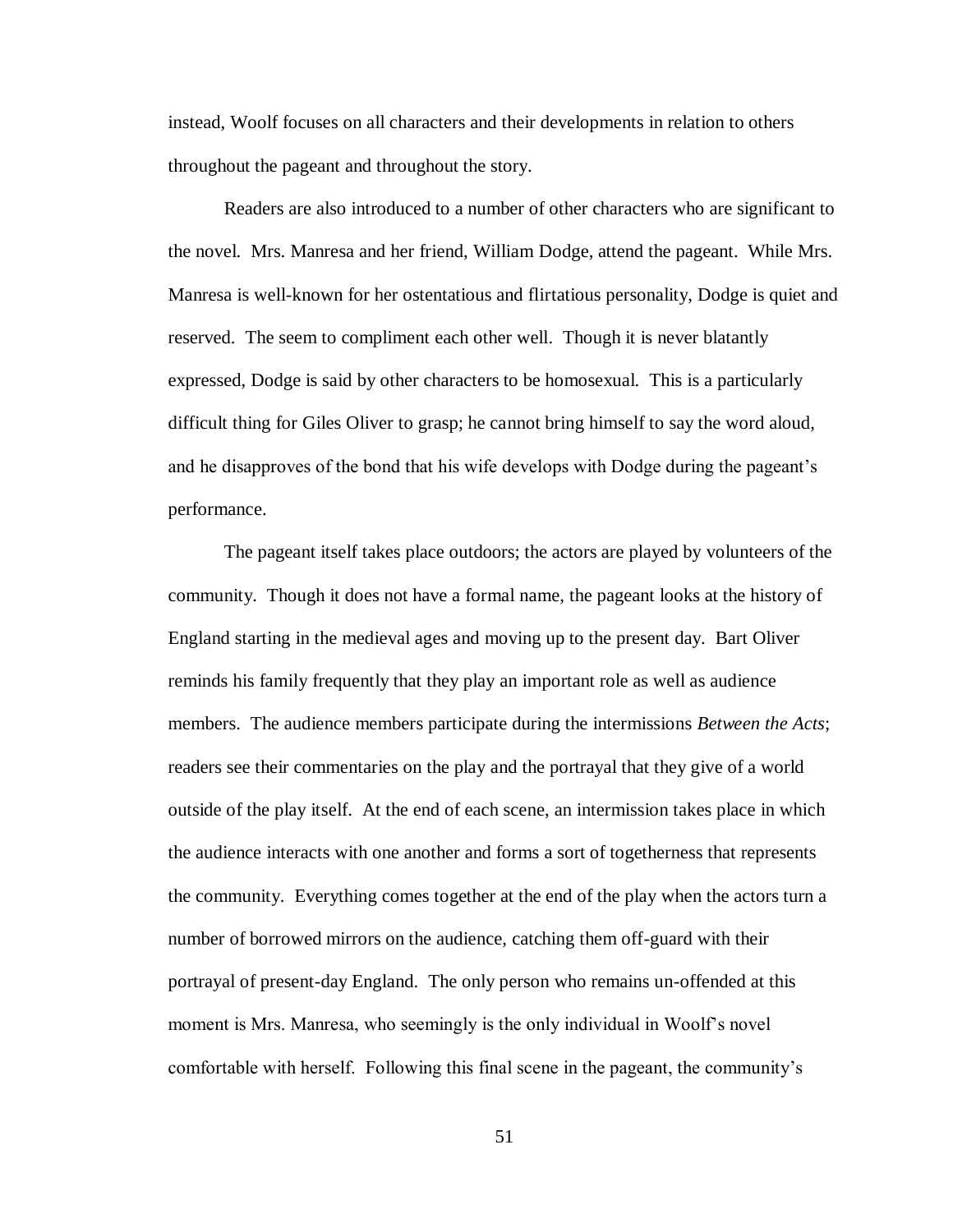pastor, Reverend Streatfield, comes onto the stage to address the significance of this final scene and the rest of the play, only to be interrupted by airplanes flying overhead.

The airplanes are a reminder of the imminent start of World War II, a war which will bring a change that will affect the community and the entire country in years to come. As Watkins notes, the village and the pageant Woolf showed in *Between the Acts* was "the threatened English community" on the verge of World War II (259). The threat refers to the impending war that is foreshadowed throughout the novel. *Between the Acts* was heavily influenced by Woolf's preoccupation with the wartime that she and the rest of England experienced; her diary entries describe the news she and Leonard Woolf heard about London bombings and the fear that overtook much of English society. With this in mind, we can appreciate how in this novel Woolf conveys the complex reality that was so close to her own experiences living in England just before World War II begins. This is a time that Woolf herself experienced by living in a small country town in England. She uses the model of the community in Rodmell, the town in which she and her husband stayed at this time, to develop the community that gathers together at Pointz Hall. Writing about *Between the Acts*, Mark Hussey indicates that Woolf's preoccupation with war, as well as a preoccupation with death stemmed not only from World War II but also from the direct effect of losing her nephew, Julian Bell, who was killed in the Spanish Civil War (VW A-Z 27). In *Moments of Being*, Woolf also expresses the hardships she faced in losing other significant people in her life: her brother, Julian Thoby Stephens, her mother, Julia Stephens, and her sister, Stella Stephens. Though they did not die at the same time, these were the years when the presence of death was very trying for Woolf.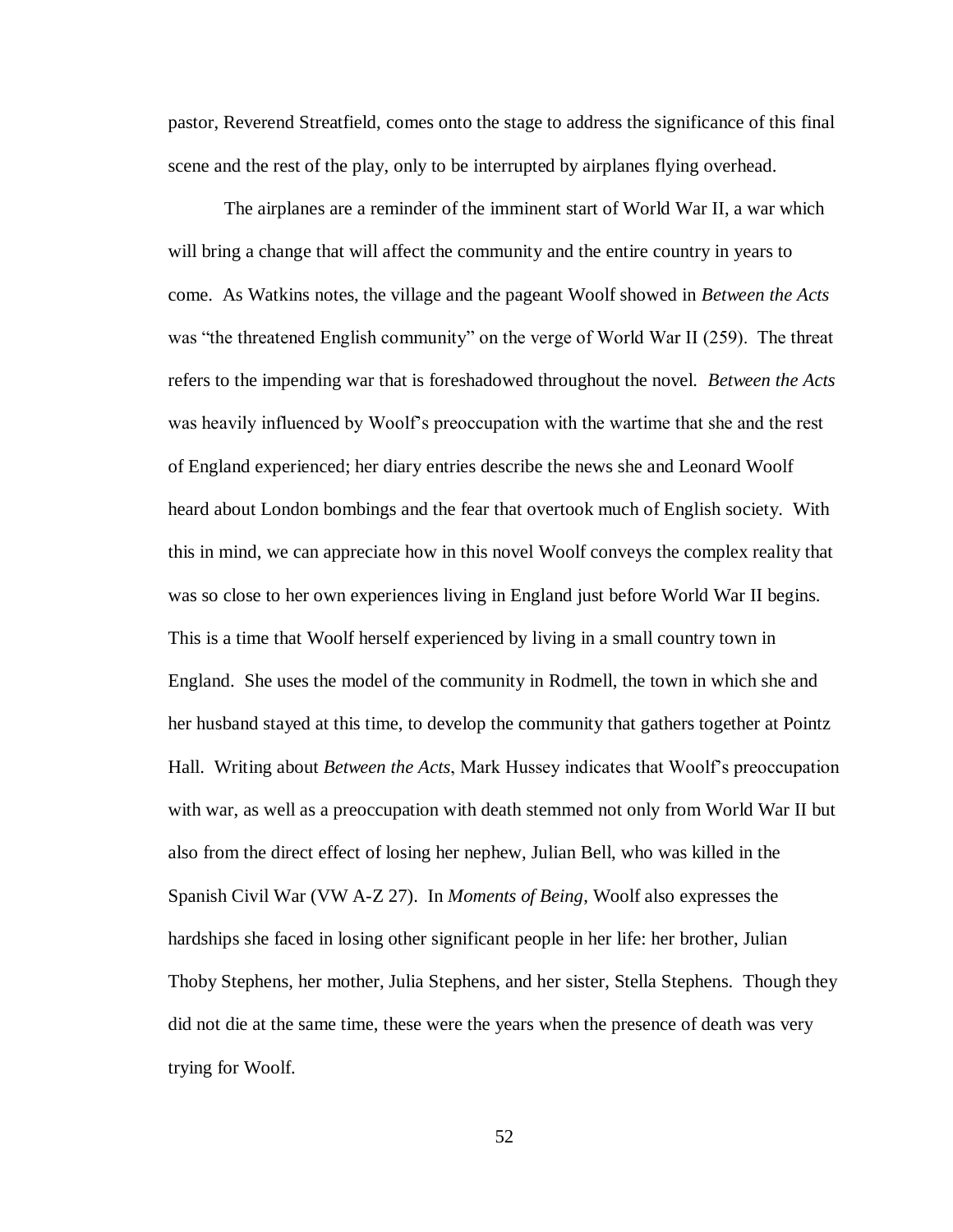Woolf's diary entries are filled with updates about political issues surrounding the war that occurs throughout England. By contrast, her diary does not discuss her own writing with the same amount of detail. Bombing by German aircrafts destroyed her London home in 1940, as well as another house that she once lived in. In this novel, readers find that Giles Oliver is critical of Europe and the war threats that their society faces at the time: "Only the ineffective word 'hedgehog' illustrated his vision of Europe, bristling with guns, poised with planes" (BTA 37). With such a catastrophic time at hand, it is understandable that Woolf tries to focus on her work. Woolf attempts to evade the presence of the death that dwells on her mind by throwing herself into her work.

In a similar fashion in the novel the English village comes together to perform a pageant, a play that represents the history of England through a number of scenes depicting historical moments. Here, we see a parallelism between Woolf's "evasion" of the wartime period, where the staging of the play focuses on the past rather than looking forward to a bleak future. In a time when people fear for England's future, it is important to look back on the history of England and the struggles that it has overcome. Miss La Trobe, the playwright of the novel, may herself be a parallel of Woolf. Miss La Trobe throws herself into her writing and directing of this play, perhaps in the hopes of avoiding the impending war that the community knows is approaching. In this way, creativity overcomes the obstacles that the writer anticipates that she will soon face.

Woolf began *Between the Acts* in April 1938; a diary entry from this time indicates that she felt a strong desire to write this novel, regardless of disheartening feedback that she expected from her husband and her publisher: "But I wanted—how violently—how persistently, pressingly compulsorily I cant say—to write this book"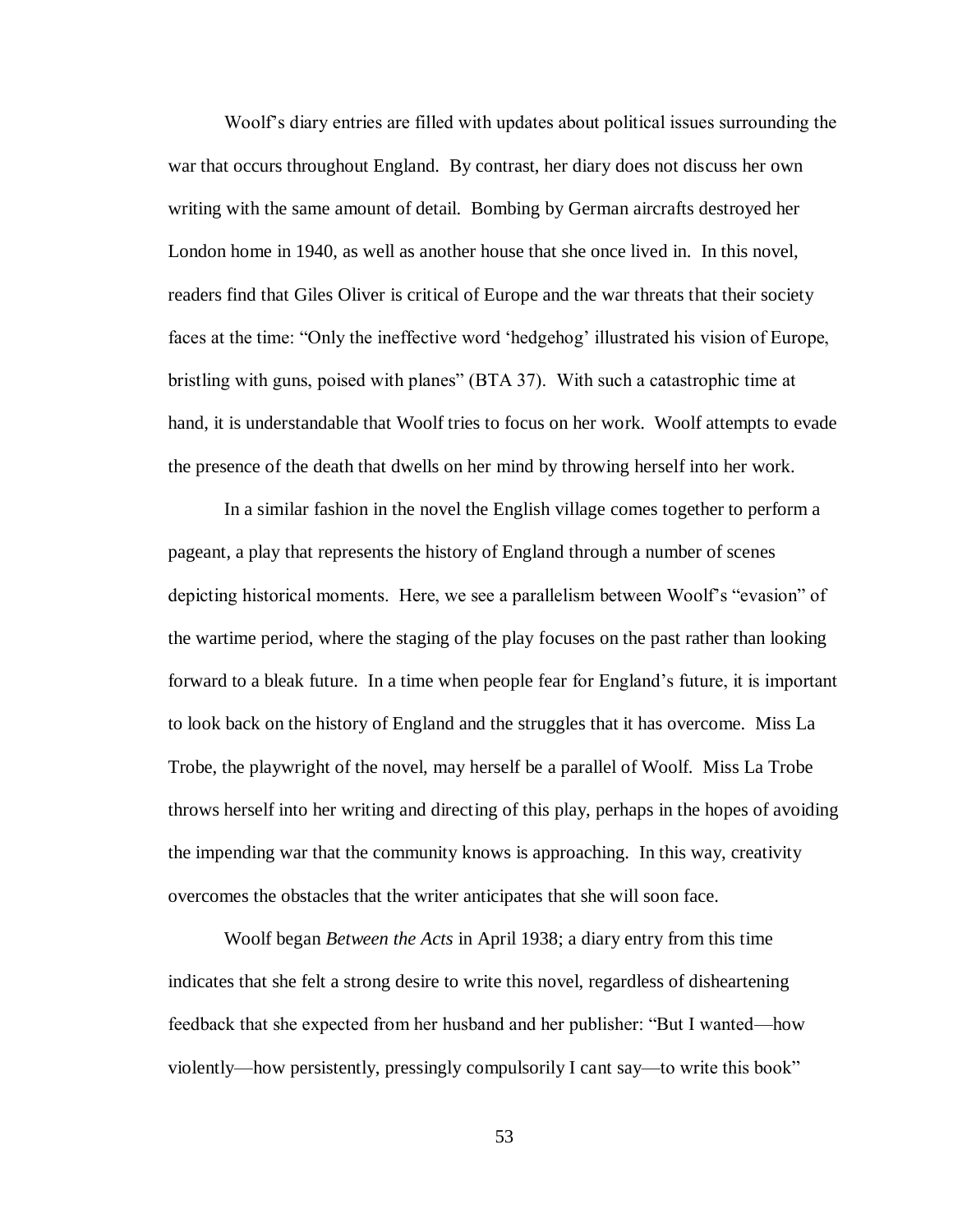(113; vol. 5). In writing this novel, she adopted an attitude that gave her the freedom to write without worrying about receiving negative feedback. The circumstances surrounding the composition of this novel made the war references far different from any of Woolf's previous novels. As Hana Wirth-Nesher notes in her article "Final curtain on the war: figure and ground in Virginia Woolf's *Between the Acts*" war is "a major motif in [Woolf's] earlier works, such as Jacob's Room, *Mrs. Dalloway*, and *To the Lighthouse*, *Between the Acts*, composed and revised when war was imminent and then actual, is haunted by it" (183). But death itself does not play a significant part in the novel. Instead, it focuses on the performance of the pageant and the daily thoughts that its characters dwell on in relation to one another.

As with *To the Lighthouse*, the narrator in *Between the Acts* observes the actions of the characters, but also knows the inner thoughts of the characters and communicates these thoughts to readers. However, the narrative voice in Woolf's final novel is different from that of the narrative voice in *To the Lighthouse*. The narrator is, as in *To the Lighthouse*, a character present throughout the novel as simply an observer, but also an entity that is impressionable as a result of characters within the novel. The narrator often adopts language that one would usually hear from a characters' perspective: near the beginning of the novel, readers are introduced to the nurses as they talk to one another on the terrace, pushing the perambulator and conversing. In this scene, one notices the way the narrator is able to identify with the characters. As the narrator describes the nurses' movements, it transitions into a brief moment of dialogue: "How cook had told 'im off about the asparagus; how when she rang I said: how it was a sweet costume with blouse to match" (BTA 8). After this dialogue, the narrator transitions back into its own voice,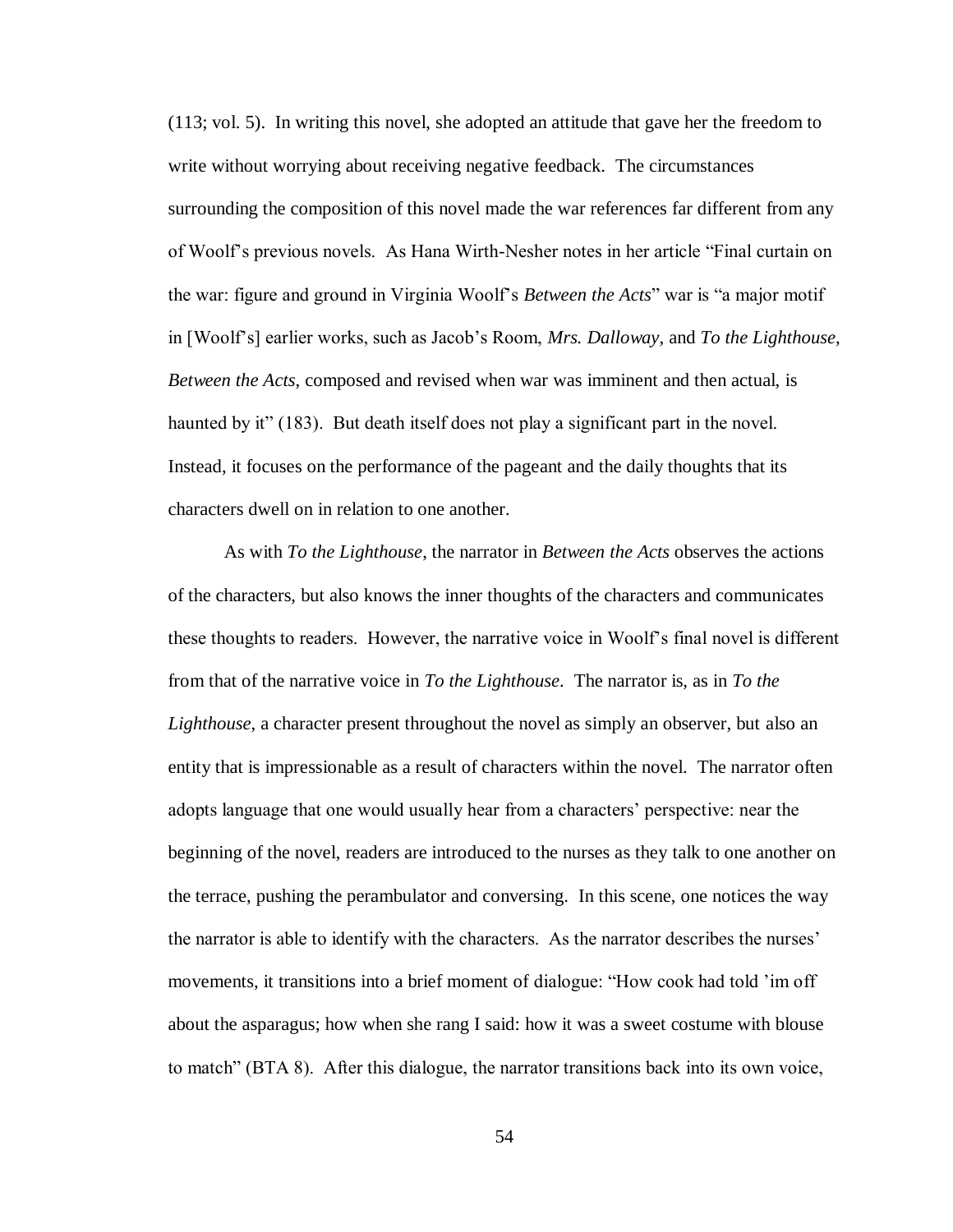but takes on language that could have been used by the nurses: ". . . and that was leading to something about a feller as they walked up and down the terrace rolling sweets, trundling the perambulator" (BTA 8). "Feller" is the word that stands out in this sentence for this word indicates a digression from a formal writing style used by the narrator in previous sections of the novel. Similarly, when the narrator presents Giles Oliver's frustration at being surrounded by "old fogies" like his aunt, Mrs. Swithin, and his father, Bart Oliver, we realize that this expression could have been used by the character himself, because in formal writing one does not expect such a phrase to appear.

One also sees another instance of informal language shortly after the passage where the nurses walk along the terrace; as the narrator describes Pointz Hall and the surrounding areas, it goes into great detail regarding the terrace. The narrator states, "There you could walk up and down, up and down, under the shade of the trees" (BTA 8). The pronoun "you" is used in this description, which is not often seen in formal writing. One might argue that this gives the narrator qualities best-suited for a character in the novel. However, it is more accurate to say the narrator observes other characters and reflects the qualities that are attributed to them. The narrator shares similar attributes to characters as a way of proving its creditability; it proves that it best understands the characters in the novel through a close connection on a societal level. It essentially shows readers that it is cut from the same cloth as the characters are, and is therefore the best source of information about them.

Though the narrator shares similarities with the characters, it still observes from a somewhat different point of view. Watkins first pointed out in her 1969 study that in this particular novel Woolf created a new and curious point of view, "neither confined to a set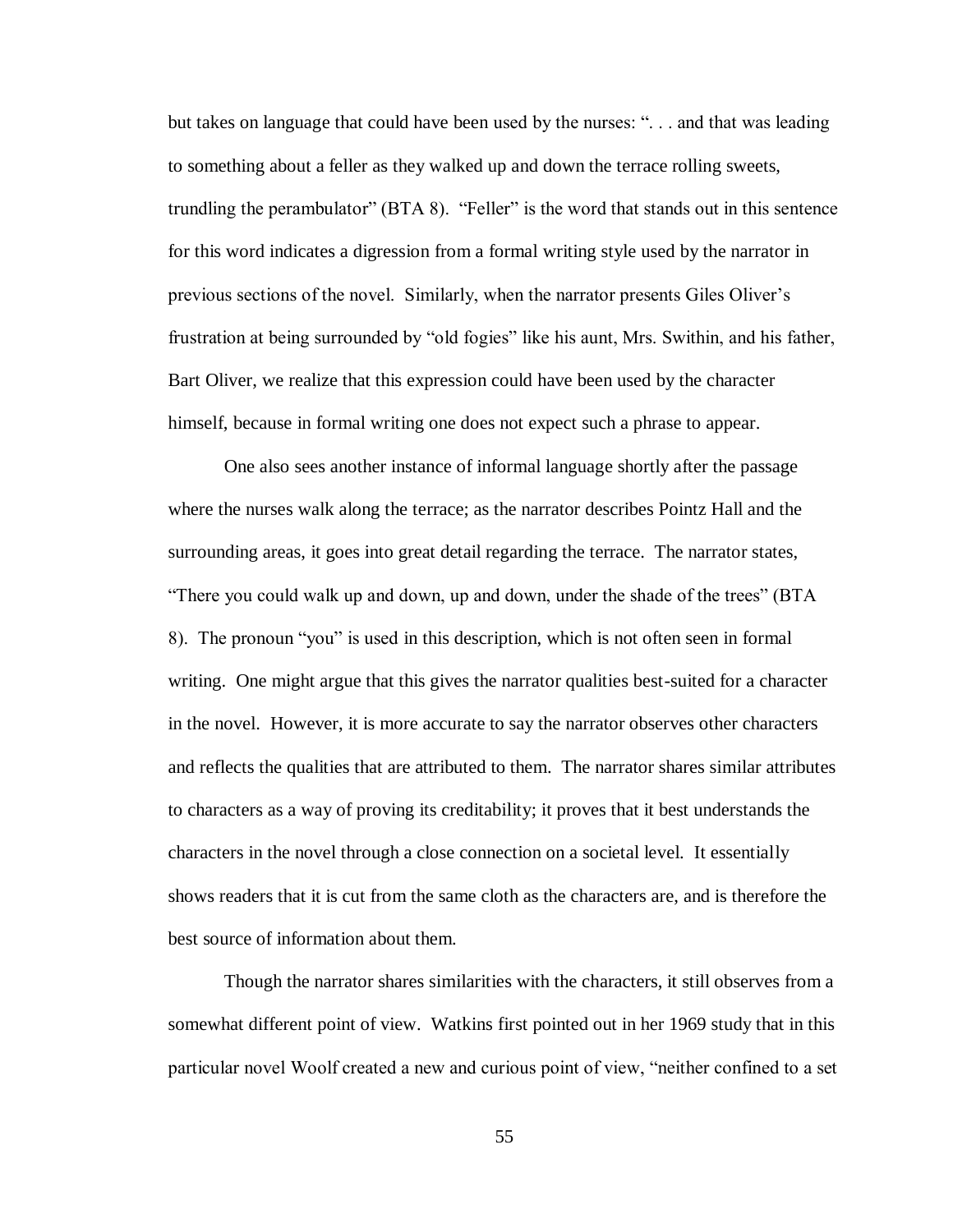of single subjectivities taken up one by one, nor the point of view of an omniscient narrator" (358). We take this to mean that this narrator holds qualities that are unique unto it in comparison to the narrator one usually sees in fiction. The narrator does not have an omniscient perspective of the novel; rather, it is privy only to that information that is either in front of it, or that is portrayed through the minds of the characters as a whole. The readers find in *Between the Acts*, Watkins explains, the hypothetical groupconsciousness. This consciousness is "aware of the crucial thoughts and feelings each member is contributing to the shared experience of the moment" (358). Indeed, Woolf's diary stated that her aim in writing this novel was to create "a rambling capricious but somehow unified whole—the present state of mind" (135; vol. 5).

Rachel Blau DuPlessis, building on Watkins' observations, gives further insight into the genesis of Woolf's group consciousness. DuPlessis thinks that the use of the "choral or group protagonist" is a major strategy used by modernist women writers. This group protagonist, according to DuPlessis, was a device that first developed in order to steer away from society's gender assumptions, particularly the assumptions made of women. Woolf believed that women writers are influenced by the social changes that women, as a group, have undergone. She states that while women used to rely on winning love to achieve self-worth, they have since gained the ability to earn wages and develop careers for themselves. As a result, the narratives of these women writers reflect the corresponding society, creating stories that took place in more democratic societies. "The communal protagonist is a way of organizing the work so that neither the development of an individual against a backdrop of supporting characters nor the formation of a heterosexual couple is central to the novel" (DuPlessis 163). *Between the*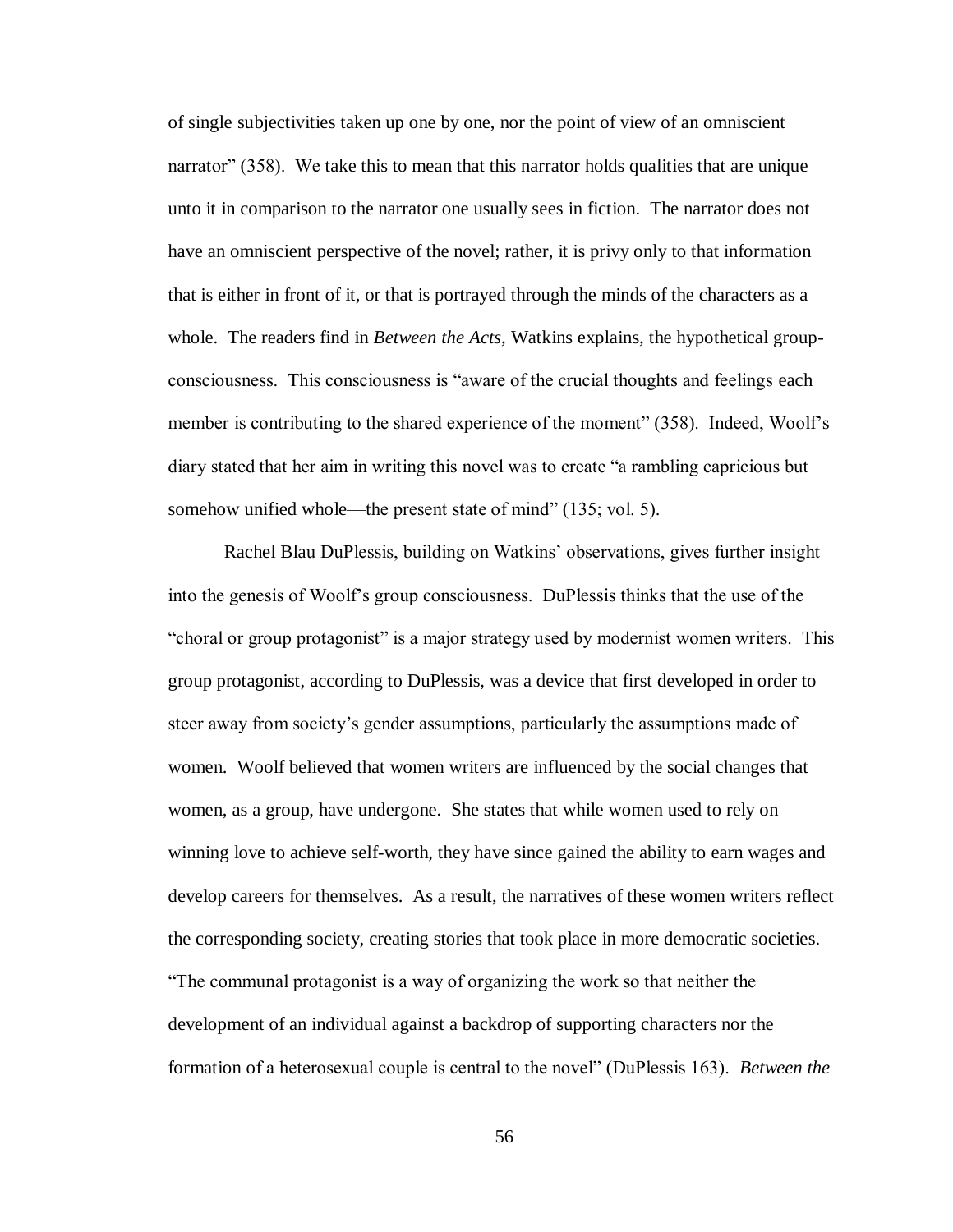*Acts* is a novel that shows the ways Woolf uses this group protagonist to refrain from the development of one main character. This is a development when this novel is compared to *To the Lighthouse*. In her earlier work, Woolf chooses two characters to act as protagonists: Mrs. Ramsay and Lily Briscoe. There is a clear focus on these characters and their consciousnesses. The lack of such a focus on specific characters in *Between the Acts* indicates Woolf's development of a new strategy in her final novel, and thus a transformation of her style as a novelist.

An example of this group protagonist theory can be found in one of the last scenes of the novel. The last scene of the pageant, in which the actors hold up mirrors to reflect the audience themselves offers a clear representation of the group protagonist at work. "So that was her little game! To show us up, as we are, here and now" (BTA 126). There is something noteworthy about these sentences: first, the language of the narrator indicates an understanding of the group as if it is one of them. These sentences are specifically the narrator's words, yet it portrays itself as an audience member rather than strictly an observer of the occurrences happening in the scene. This may, perhaps, be an indication of the narrator's close ties with the characters in the novel. It also steers clear of the usual, third party narrator that literary works are often accustomed to using. At the same time, this shows strong evidence of the group protagonist at work. For nearly every audience member, with the possible exception of Mrs. Manresa, these sentences describe the thoughts that are likely running through every audience member's mind at that moment. It is therefore an effective and efficient way for Woolf to portray a large group of people's collective thoughts on the same subject and fits in with her new experimentation with the group protagonist acting as one entity.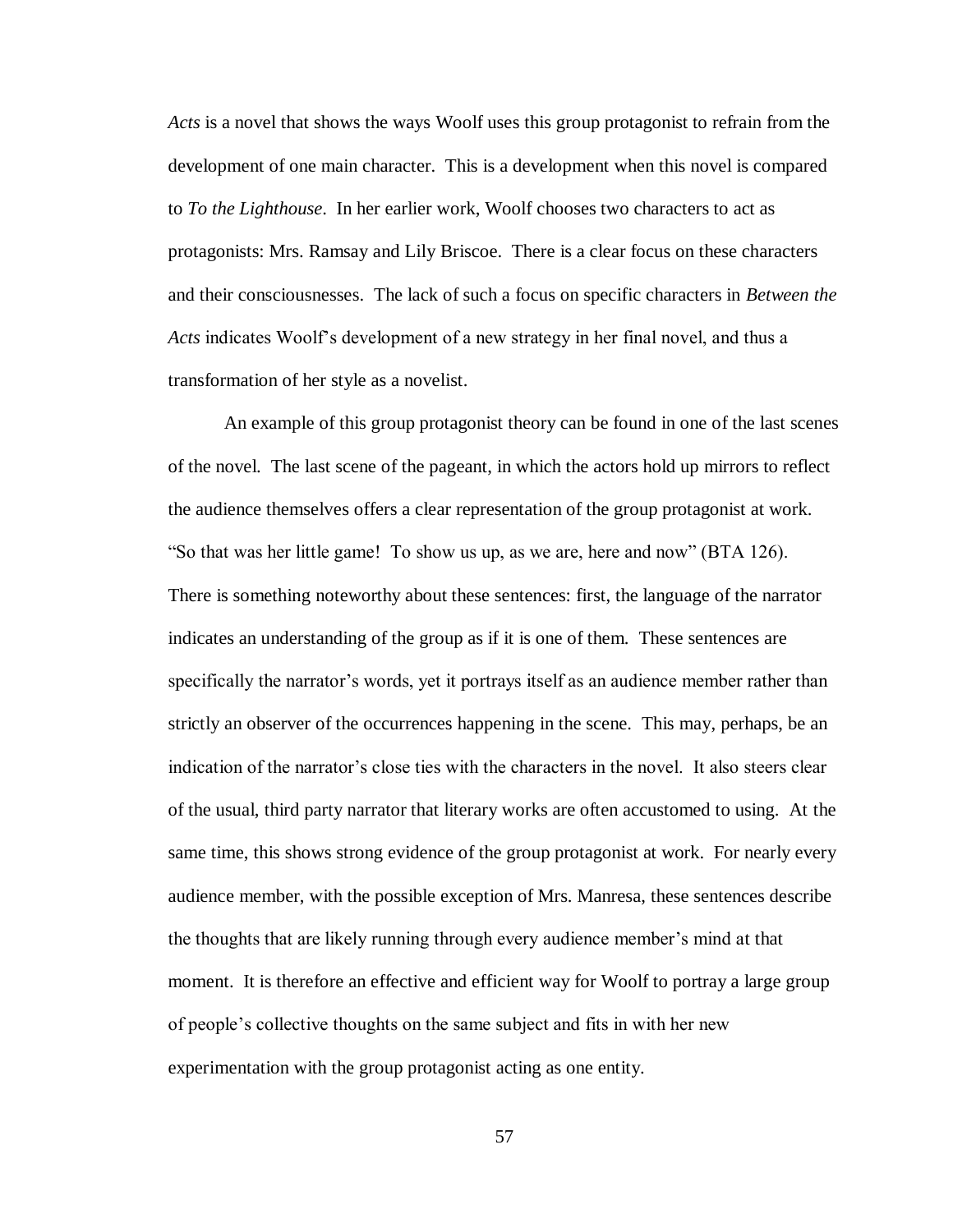The group protagonist falls alongside the stream of consciousness form, though the consciousnesses of the characters are even more intertwined. They are so intertwined that they affectively act as one individual consciousness; one might, again, take Mrs. Manresa's character into consideration at this point. Early in the novel, the group protagonist offers a description of Mrs. Manresa's features, stating:

> Her hat, her rings, her finger nails red as roses, smooth as shells, were there for all to see. But not her life history. That was only scraps and fragments to all of them . . . She had been born, but it was only gossip said so, in Tasmania: her grandfather had been exported for some hanky-panky mid-Victorian scandal; malversation of trusts, was it? (BTA 27-28)

This particular instance transitions from Isa's silent address of Mrs. Manresa to the group's collective observations of the woman. Perhaps it is described from the perspective of Isa herself, but it is the opinion of the group consciousness taken into consideration in this passage. Furthermore, the opinion of the group consciousness is further expressed when the narrator states: "But what a desirable, at least valuable, quality it was—for everybody felt, directly she spoke, 'She's said it, she's done it, not I,' and could take advantage of the breach of decorum . . ." (28-29). This further indicates the general opinion of Mrs. Manresa. The group consciousness holds the ability to express such an understanding as it does with Mrs. Manresa instead of creating a focus specifically on one particular consciousness.

This is similarly found when the narrator describes Miss La Trobe. While the actors dress for their parts in the bushes, Miss La Trobe paces back and forth in anticipation. "'Bossy' they called her privately, just as they called Mrs. Swithin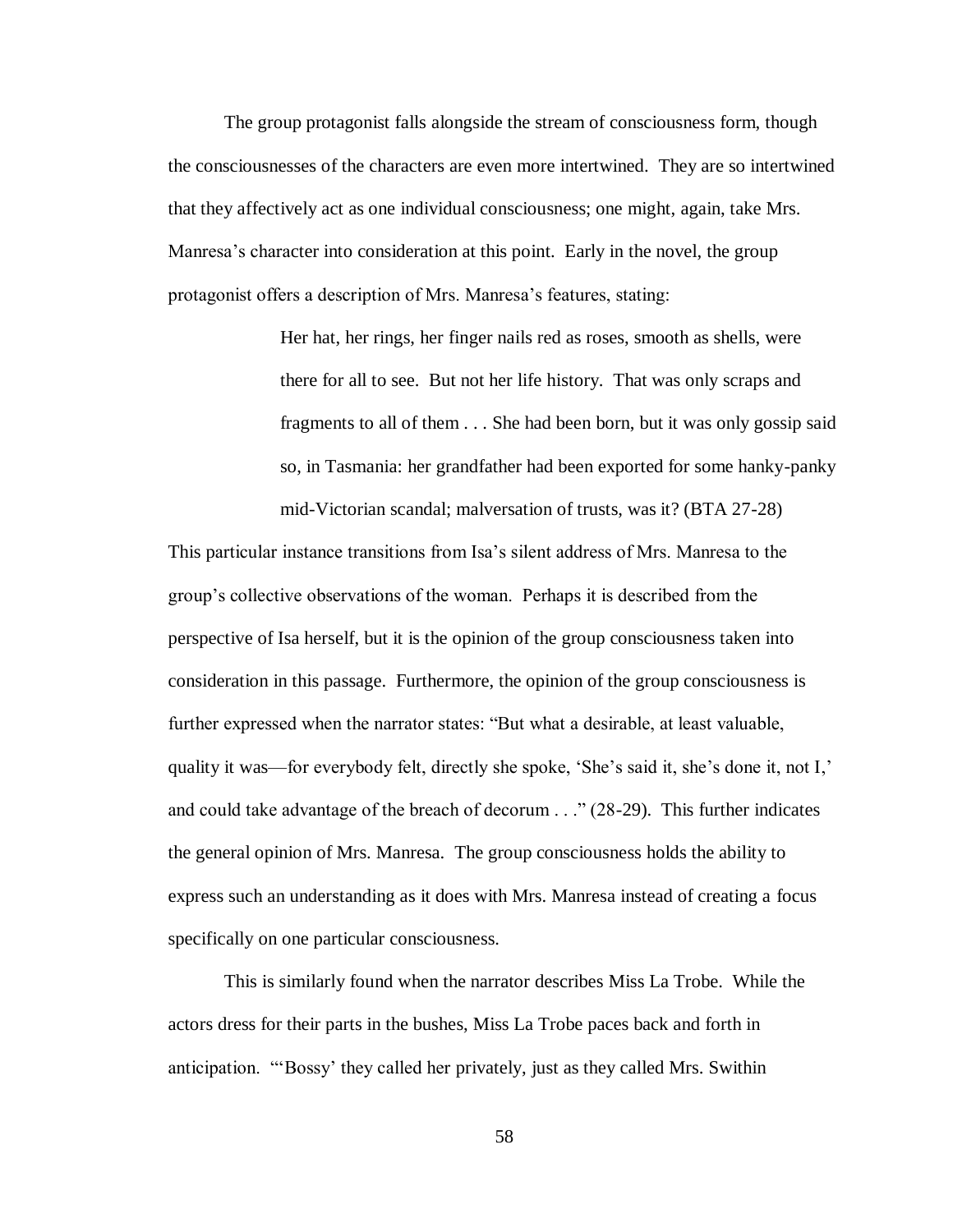'Flimsy.' Her abrupt manner and stocky figure; her thick ankles and sturdy shoes; her rapid decisions barked out in guttural accents—all this 'got their goat'" (BTA 44). Initially, one might think that this is Miss La Trobe's own understanding of how others see her. Instead there is a transition from Miss La Trobe's own murmurings and mutterings regarding those she sees around her to an explanation of her character as she is perceived by others. One sees the narrator's explanation of the group consciousness' perception of a character, just as the narrator communicated the general understanding of Mrs. Manresa's character to the reader.

There are also instances where one sees the dialogue and stream of consciousness moving from one to the other and working together to create an effective way of understanding the thoughts of each character. For example, during one of the intermissions of the play, the narrator describes how the audience mills about; yet it also notes that some of the audience members have chosen to remain in their seats. Of these characters, one finds Colonel Mayhew and Mrs. Mayhew discussing a gap of time in which the pageant fails to represent: ""Why leave out the British Army? What's history without the Army, eh?' he mused. Inclining her head, Mrs. Mayhew protested after all one mustn't ask too much. Besides, very likely there would be a Grand Ensemble, round the Union Jack, to end with" (BTA 107). It is interesting that Colonel Mayhew himself states his opinions for the readers, but Mrs. Mayhew is understood through the narrator's perspective. The wording used by the narrator in this passage indicates an understanding of Mrs. Mayhew herself; one again sees the narrator adopt an informal writing style that is likened to the way Mrs. Mayhew may have said the statement in her own words. Not only does this indicate the narrator's close relationship with its characters, it also gives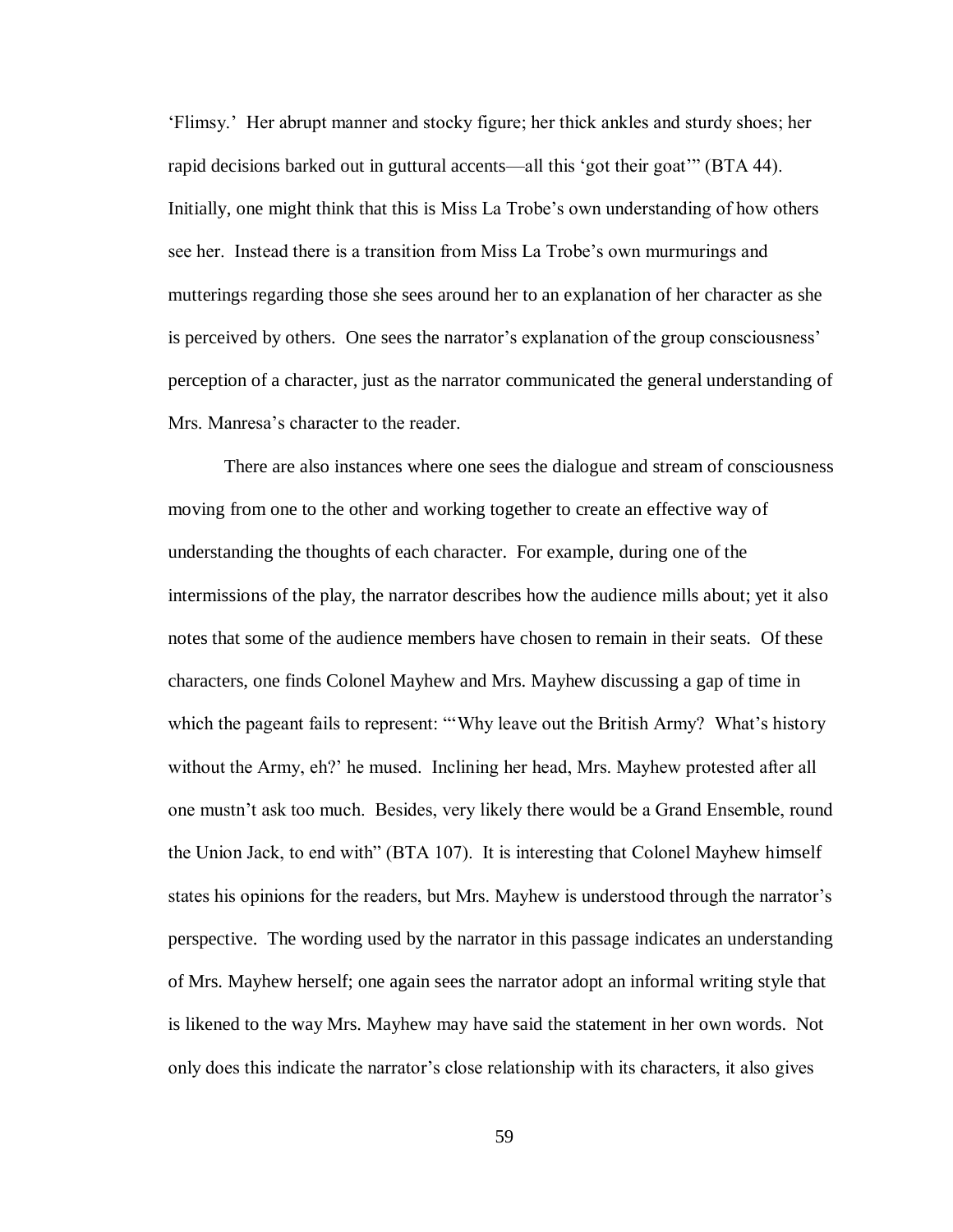readers a better understanding of Mrs. Mayhew as a character: not only does the narrator help the reader understand the actions that take place along with her words by describing her head inclining, but it also shows Mrs. Mayhew's relationship with her husband. While the Colonel is picky about Miss La Trobe's choice in historical material, Mrs. Mayhew defends the pageant by telling her husband that "one mustn't ask too much."

Throughout the novel, one finds that the narrator generally allows Woolf's characters to express themselves individually through their speaking words. Isa's muttered comments are such an example of this expression. Instead, Woolf uses a different strategy in which the overall understanding of the characters' shared perspectives are expressed through the narrator, and the characters' individual feelings are spoken. The reader is not solely dependent on the narrator to convey the inner thoughts and feelings about the characters. Dialogue plays a more crucial role by allowing the characters to express themselves more fully than the characters in *To the Lighthouse* were able. Though there are still instances where the narrator's voice overpowers the dialogue, there is far more verbal interaction between characters:

> "Bart, my dear, come with me . . . D'you remember, when we were children, the play we acted in the nursery?" He remembered. Red Indians the game was; a reed with a note wrapped up in a pebble. "But for us, my old Cindy"—he picked up his hat—"the game's over." (BTA 67)

There is a lyrical quality to the dialogue, and it remains so throughout the novel. The narrator remains a significant part of the novel as well, though it allows more selfrepresentation on the part of the characters. Throughout this novel, one finds that the characters interact frequently through dialogue with one another. In my previous chapter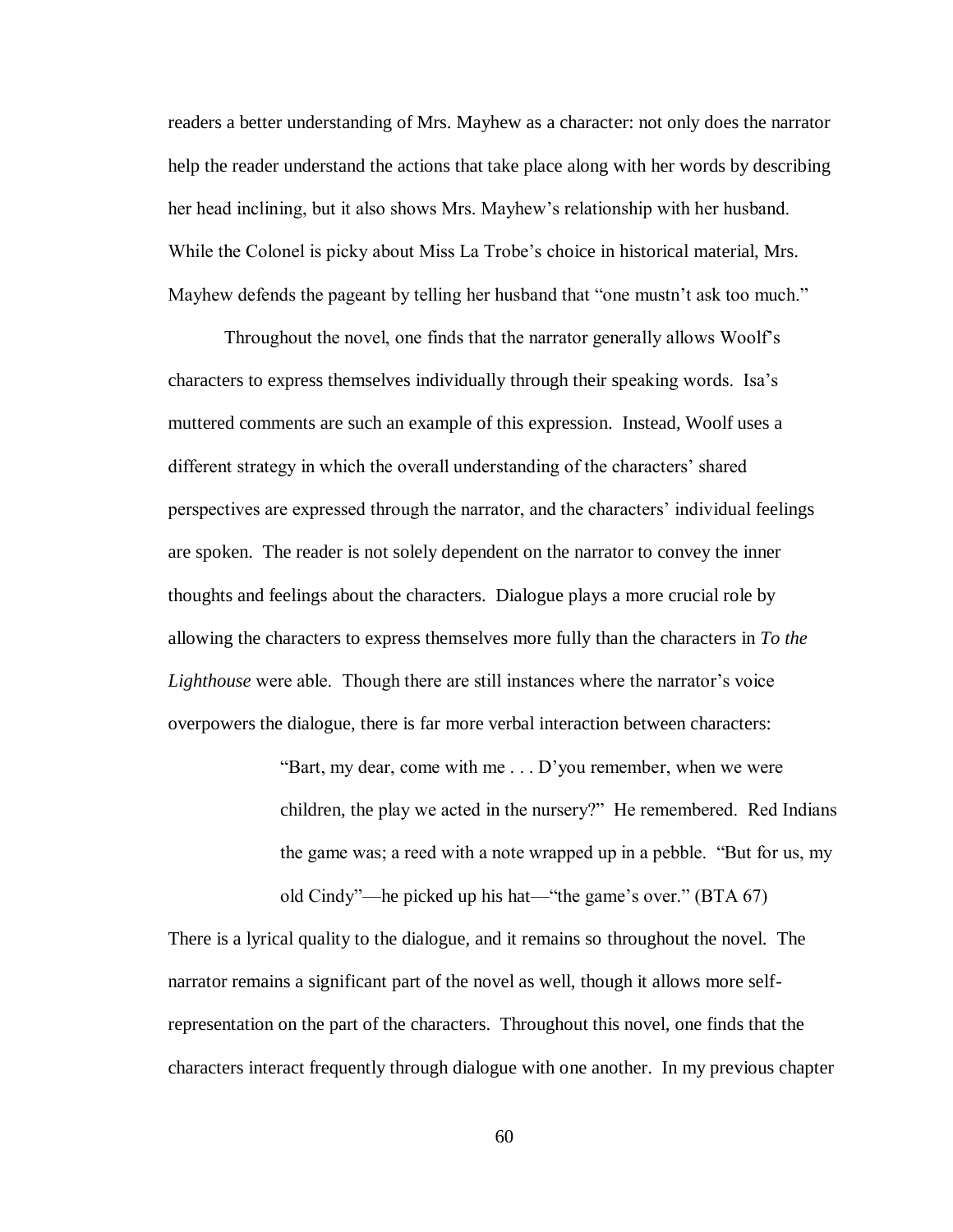on *To the Lighthouse*, I observed that the narrator creates a relationship with each character, to the point where the narrator is able to communicate the thoughts and feelings of the characters better than the characters themselves are able to. *Between the Acts* offers a different strategy where it is more important for the characters to create identities for themselves through dialogue because the concept of the group consciousness does not allow the narrator to have an intimate relationship with individual characters. For example, Mrs. Manresa is a character who expresses herself solely through dialogue, but the reader develops an understanding of her through not only her dialogue, but also through the consciousnesses of other characters. The narrator presents Mrs. Manresa as the only character who is the most comfortable with herself; in the scene where the mirrors are turned on the audience, the reader finds that the only individual who is not shocked at seeing his or her reflection is Mrs. Manresa. In fact, Mrs. Manresa takes the opportunity to fix herself in the mirror: ". . . All evaded or shaded themselves save Mrs. Manresa who, facing herself in the glass, used it as a glass; had out her mirror; powdered her nose; moved one curl, disturbed by the breeze, to its place" (BTA 126). As a woman who does not hide her true self, the perception of others as well as Mrs. Manresa's own portrayal of herself through her interactions with other characters make it possible for dialogue to be the primary way for Mrs. Manresa to be represented.

In a similar way, the character of William Dodge is depicted thusly; this is perhaps due to his friendship with Mrs. Manresa. It appears that throughout the novel, Dodge's character is understood through the eyes of other characters: Giles Oliver sees him as simply a "homosexual," but cannot bring himself to say the word. Isa sees Dodge as a person that she can feel close to, though her husband does not necessarily approve.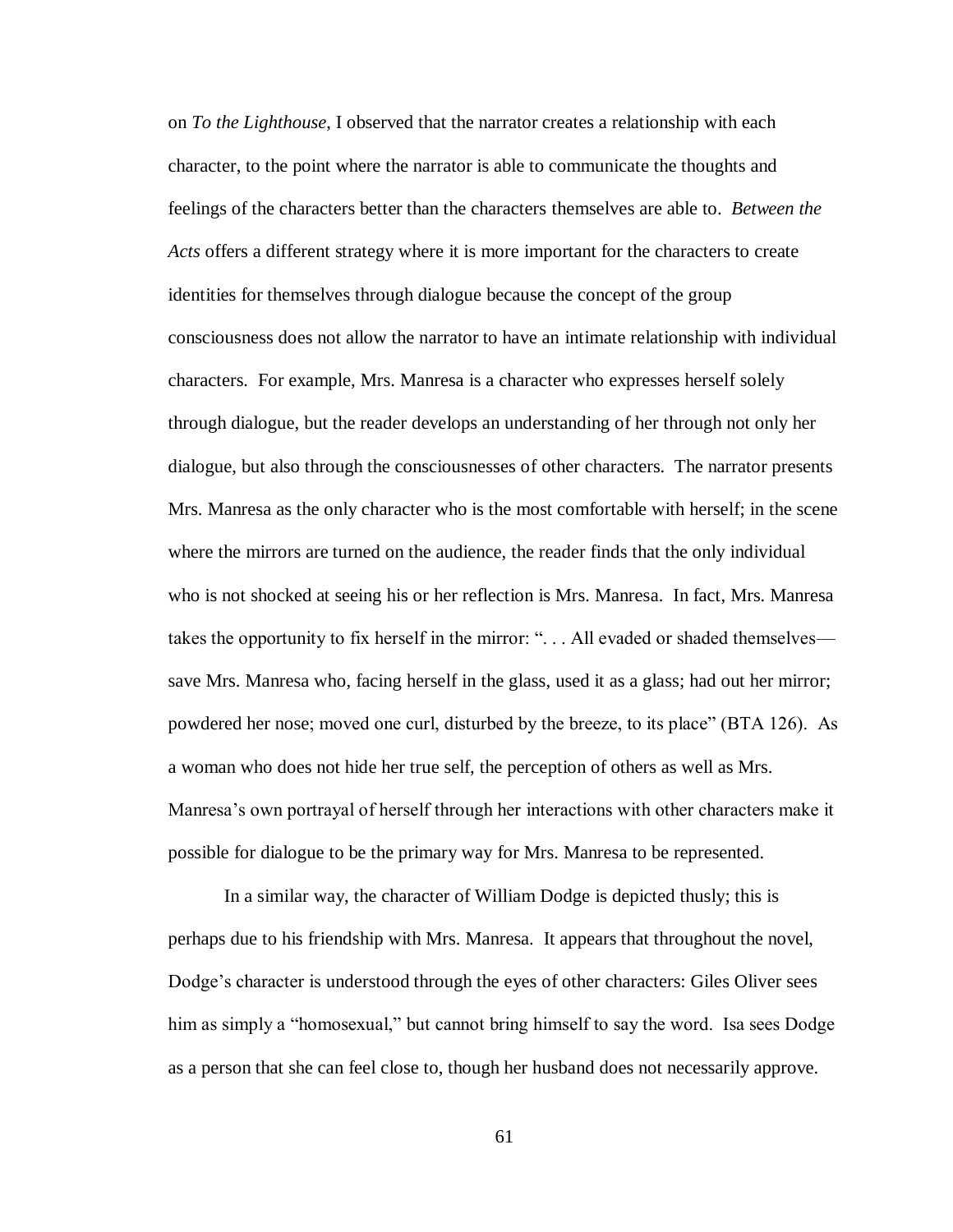Furthermore, Dodge's character says very little throughout *Between the Acts*. This is an interesting detail, considering his close friendship with Mrs. Manresa. It is likely that Woolf chose to give Dodge this quality to compliment Mrs. Manresa's outspokenness. Regardless, Dodge is also a character that one does not learn about through his own perspective, nor through the perspective of the narrator. Instead, one learns about Dodge more so through the perspective of those around him both through the narrator and through the other characters themselves.

Furthermore, the novel transitions into a passage filled with dialogue belonging to the audience member, Mrs. Lynn Jones; Mrs. Jones' voice reminisces about time that has long gone by; the tone in this section of the novel indicates a happy remembrance. In this section of the novel, one sees dialogue take precedence over the narrative voice. Woolf sets aside this narrative voice to bring out the voice of Mrs. Jones, allowing her the opportunity to speak through dialogue. Evidence of a group consciousness continues to shine through; while Mrs. Jones reminisces, it is not clearly stated that she is speaking to one particular person. Instead, the pronoun "they" is used to indicate who Mrs. Jones is speaking to. "'I remember . . .' she nodded in time to the tune. 'You remember too how they used to cry it down the streets.' They remembered—the curtains blowing, and the men crying: 'All a blowing, all a growing,' as they came with geraniums, sweet william, in pots down the street" (BTA 108). Who is the "they" that also remembered? These, perhaps, are the voices Woolf refers to in her diary. *Between the Acts* was meant to be a novel of voices, from which the group consciousness was developed. This passage allows one to see how the voices are depicted through the perspective of the narrator and represented by the all-inclusive "they."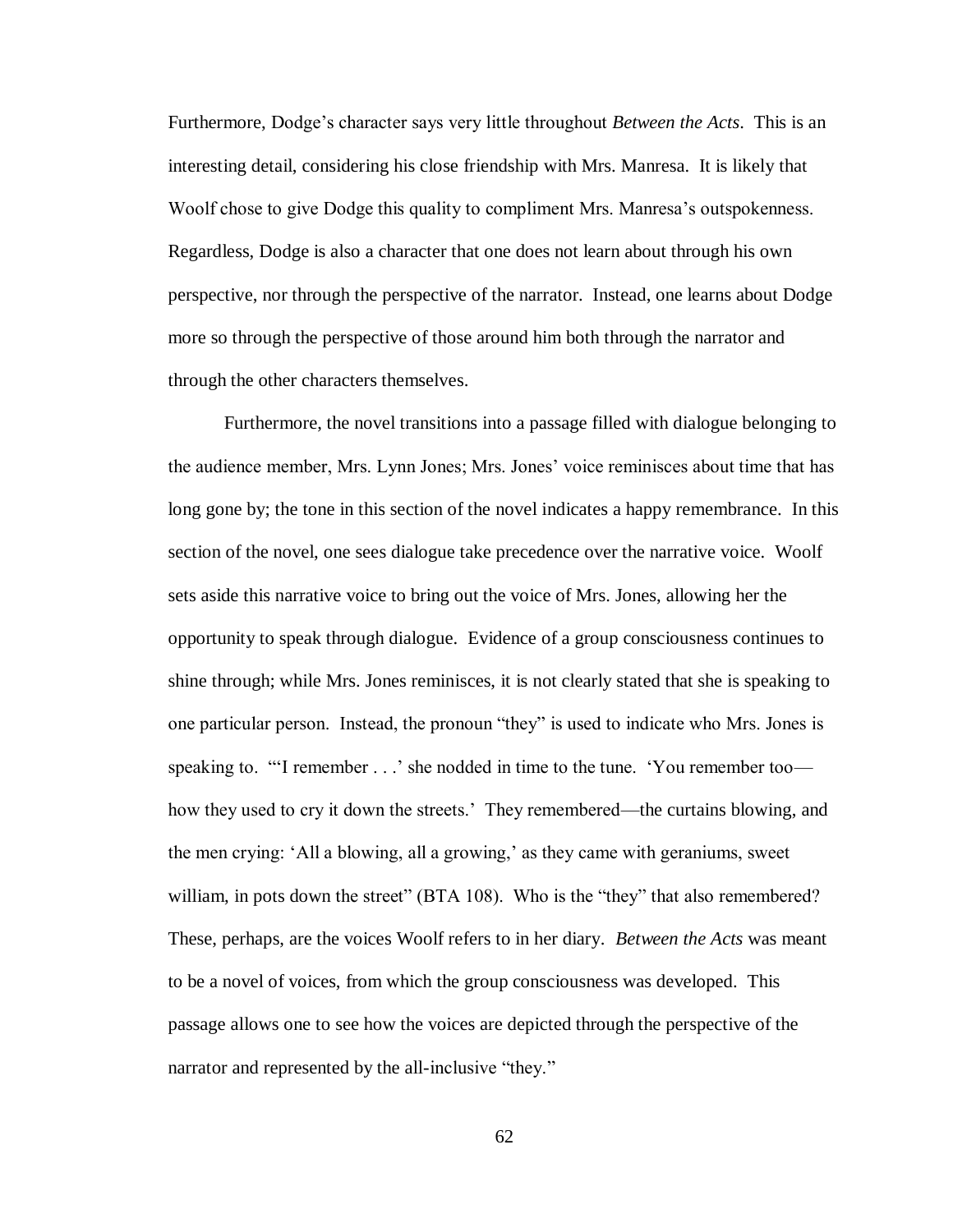Throughout *Between the Acts* the narrator is able to observe the actions of characters as if it is literally present among them, noting their gestures and actions, yet it goes even deeper by knowing what is going on within the minds of each character. It also remains closely connected to the characters in the novel by understanding each of their consciousnesses as well as the consciousnesses of the collective body of characters. However, the narrator is also not a force that the novel hinges on in order to fully understand the characters. Unlike in *To the Lighthouse*, dialogue plays a greater role in *Between the Acts*, leaving the narrator with less of a necessity to convey the thoughts and feelings of the characters in Woolf's final novel. That is not to say that the narrator abstains from this part completely; there are many instances in *Between the Acts*, such as Giles Oliver's inner feelings about the imminent war, that the narrator communicates to the reader through Giles Oliver's conscious thoughts. It can therefore be argued that despite the use of dialogue that takes away from the reader's dependency on the narrator, it is still to a great extent that the narrator is necessary to this novel in the same way that it is necessary to *To the Lighthouse*. The difference between the two narrators is that the characters have more opportunities to convey their own thoughts and feelings in Woolf's final novel and in some ways are only able to give their own perspectives through dialogue.

Again, dialogue plays a much more significant role in *Between the Acts* than it does in *To the Lighthouse*. There are many instances where the characters are able to communicate their own thoughts and feelings either through outright speech or by mutterings and murmurings. Isa is one character who frequently mutters and murmurs her thoughts aloud. If William Dodge had not heard Isa's murmurings before the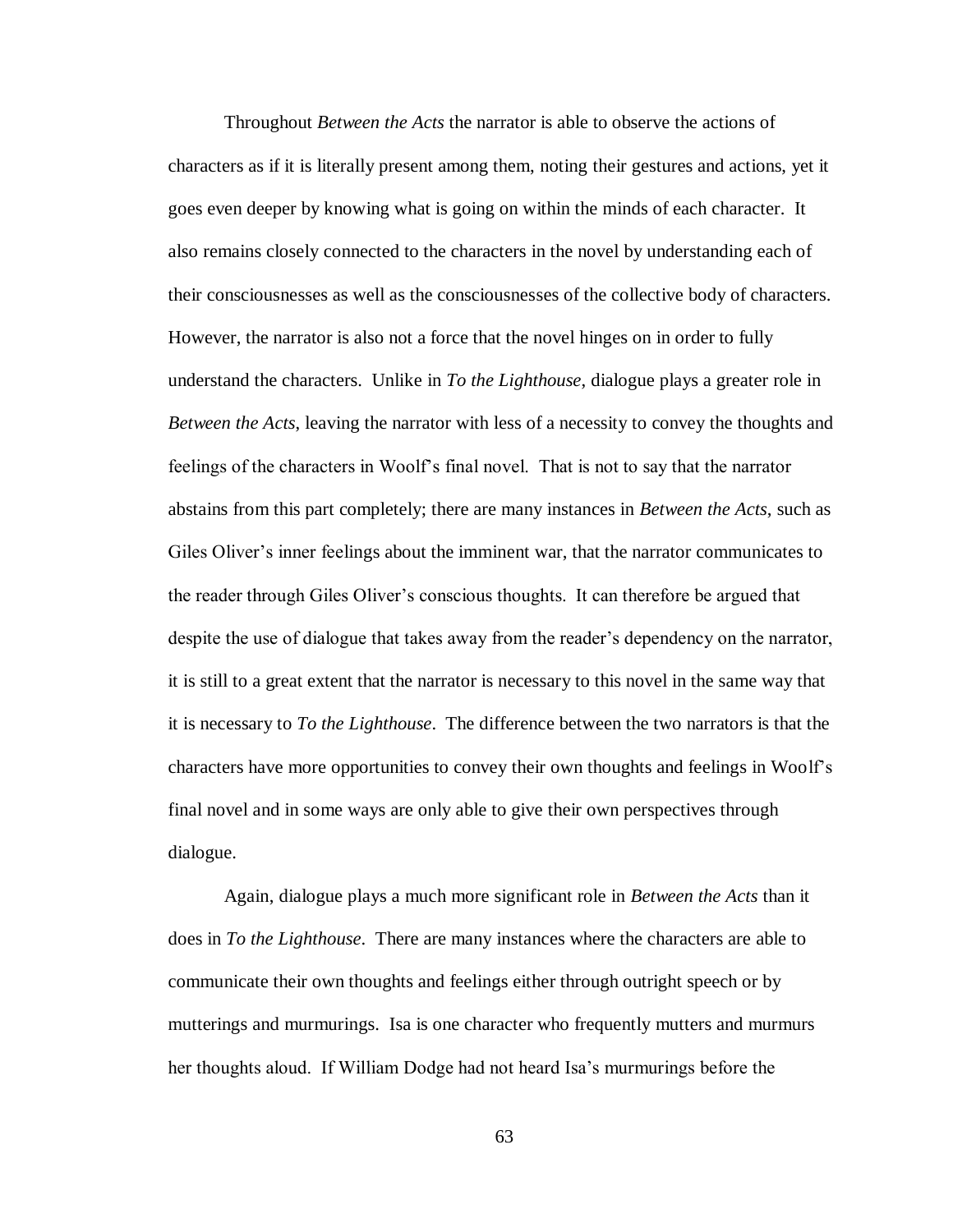beginning of the pageant, one might have assumed that these murmurings were not truly heard by any other characters. Yet one finds that the thoughts Isa might have left to the narrator to communicate to the reader was developed and delivered satisfactorily to the reader directly. The way dialogue and stream of consciousness work together in *Between the Acts* is quite unique; in many cases, dialogue may be employed for sections of speech only to be finished by the narrative voice. In other cases, dialogue might be given to one character, only to have the narrator communicate the response that the receiver of the dialogue gives to the character who initially spoke. Such an example of the latter cases would be the interaction between Colonel and Mrs. Mayhew. While Colonel Mayhew's speech is given to the reader straight from the character himself, the narrator takes it upon itself to communicate Mrs. Mayhew's response to her husband's criticism about the pageant.

The stream of consciousness is an entity within the novel that adopts a unique form by taking on the group consciousness and representing the voices of all. This strategy was new to Woolf; her diary entries suggest that she wished to create a novel of voices, and to change the form of "I" to "we," as DuPlessis examines in her work. Woolf ultimately does this to a moderate extent; though there are many instances of the group consciousness that are offered to the reader, the traditional stream of consciousness style is also apparent in many sections of the novel. Though Woolf allows for more dialogue between characters within her final novel, the descriptions of her characters' consciousnesses might be likened to the way Woolf expressed the consciousnesses of her characters in *To the Lighthouse*. This is unsurprising, given that Woolf, as a writer, has already established a form of writing that is her own. Yet her attempt at a new form of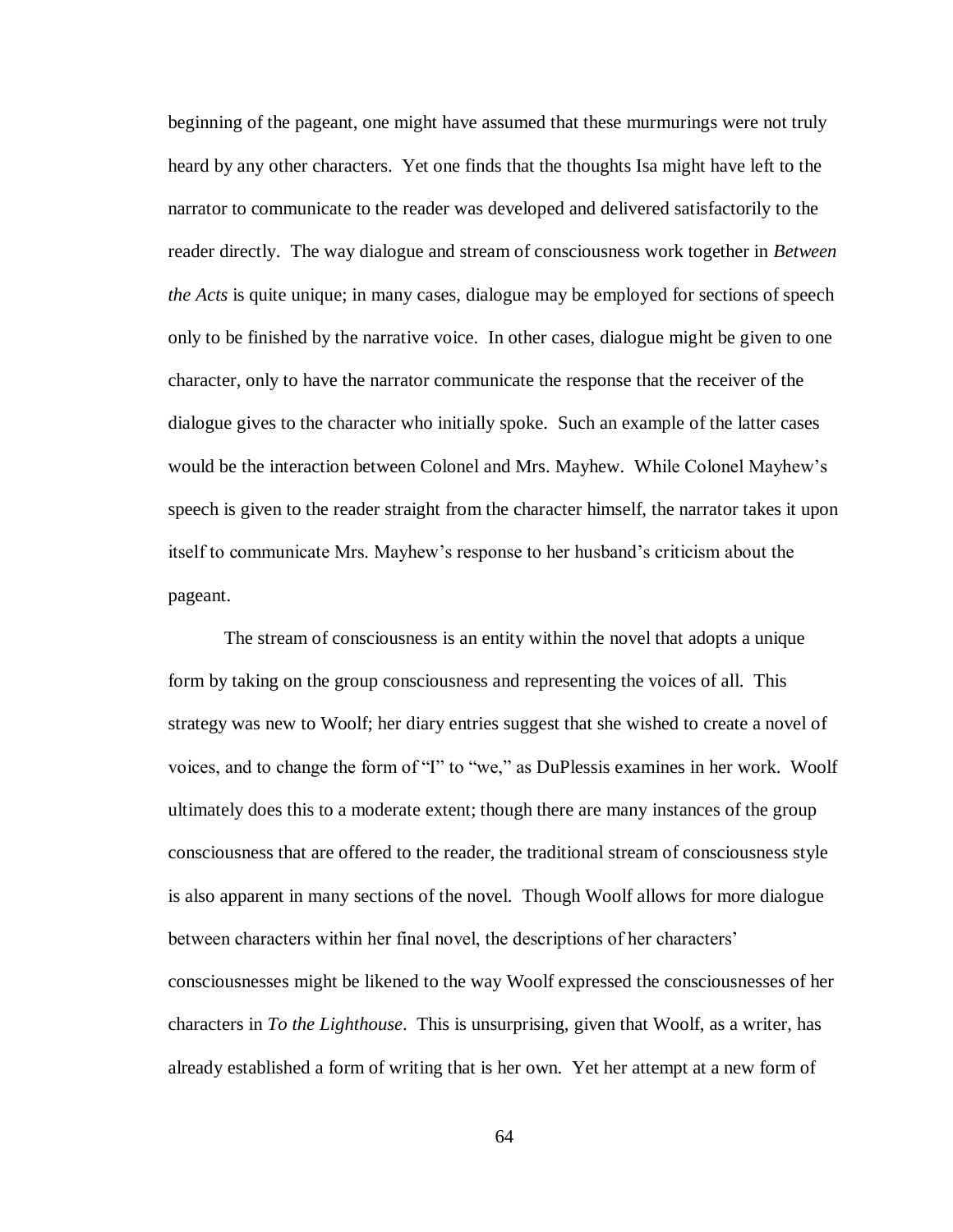writing is apparent, and it sets it apart from Woolf's earlier works by the profound structure and symbolism that is seen throughout *Between the Acts*.

It is difficult to disagree with Leonard Woolf's assessment of his wife's final novel: he believed that "*Between the Acts* had more depth than her other novels and that its 'strange symbolism gave it an almost terrifying profundity and beauty'" (VW A-Z 27). With this in mind, there were certainly a number of influences that led to Woolf's different themes. World War II and the loss of loved ones were among the primary things that Woolf may have taken into consideration. Her ability to create a community that lives during a time in the middle of two world wars is an interesting one, and is likely the result of her own experiences living in a small community like the one she creates in her novel. Her writing style is particularly interesting; having written a number of novels before *Between the Acts*, it is apparent that Woolf attempted to write a novel that could top all of her previous works. The writing alone, including the use of the narrative voice, her own perspective on realism, and the blending of dialogue and stream of consciousness, are all aspects of the novel that indicate Woolf's ever-changing techniques as a writer.

Regarding realism in the novel, Woolf continues to experiment with postimpressionism in *Between the Acts*. The concept of another world is frequently referred to in this novel; such a world is only attainable through a consciousness deeper than one actually understands. Mark Hussey works to convey a better understanding of Woolf's view on reality in *The Singing of the Real World*: The Philosophy of Virginia Woolf's Fiction: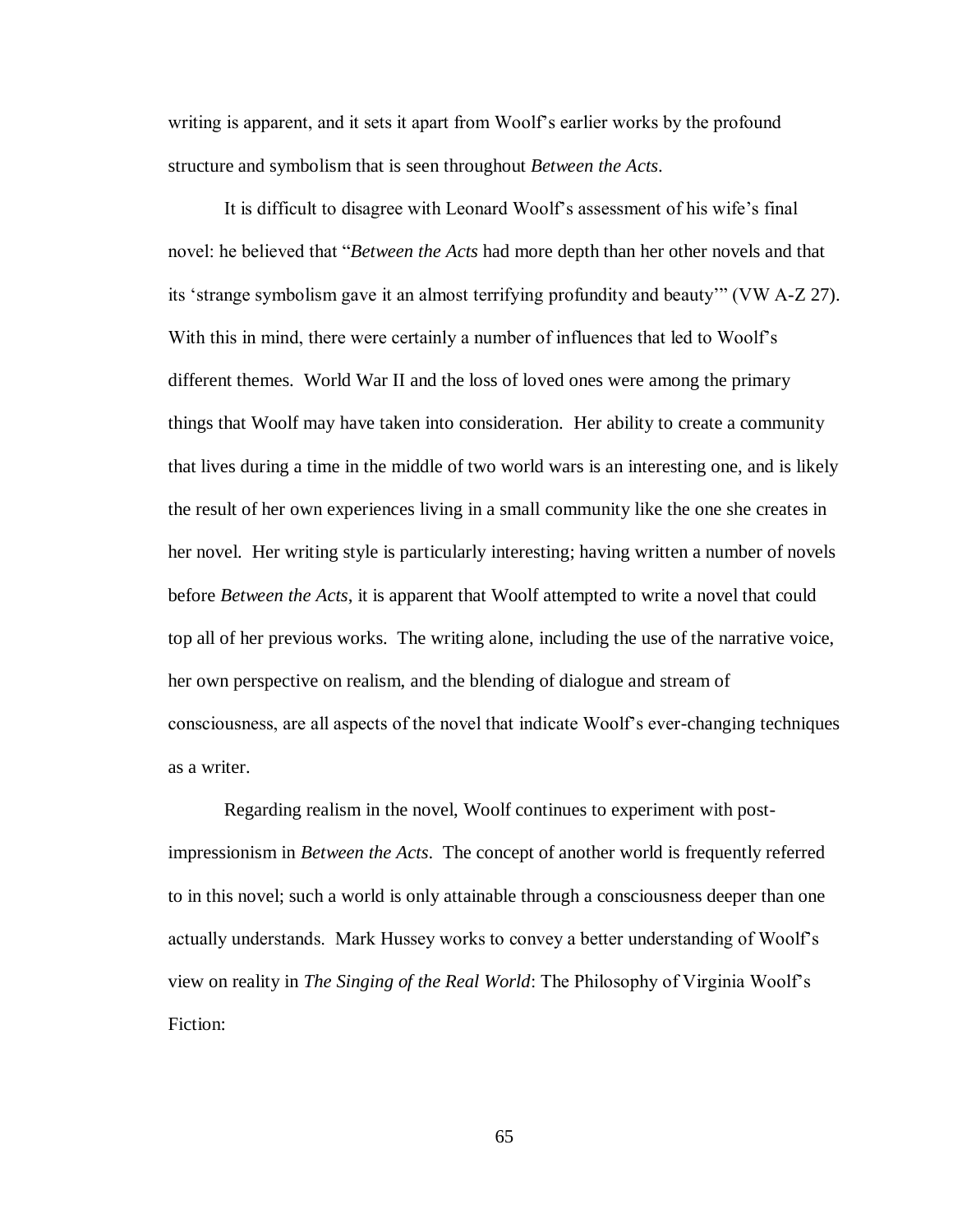The apprehension of a numinous 'reality' has usually manifested itself as a yearning for transcendence of the world of time and death on the part of a particular character, or a suggestion in the narrative structure of an abstract 'gap' in actual life that cannot be directly referred to in language, but is certainly a potential experience of human being. (96)

Such an understanding of reality is found throughout *Between the Acts* by the representation of the inner conflicts of each character. The opening scene, in which Mr. and Mrs. Haines visit Pointz Hall to see Bart Oliver, refers to an existence between Isa and Mr. Haines that excludes Mrs. Haines: "The words made two rings, perfect rings, that floated them, herself and Haines, like two swans down stream. But his snow-white breast was circled with a tangle of dirty duckweed; and she too, in her webbed feet was entangled, by her husband, the stockbroker" (BTA 4-5). The narrator has no other way of describing the connection between Isa and Mr. Haines, except through metaphor; there are no words to clearly describe the experience that they are having at this moment in the novel. The experience is more like a sensation; it is a feeling that Isa, Mr. Haines, and even Mrs. Haines have in this moment. No physical action occurs at all, which makes the feeling difficult to explain. The reality which Woolf represents in this scene is one that does not exist in the physical world; it exists on a deeper level.

For a deeper level of reality, one might look at Mrs. Swithin, who becomes so engrossed in her book that she finds it difficult to transition back to conscious reality smoothly:

> It took her five seconds in actual time, in mind time ever so much longer, to separate Grace herself, with blue china on a tray, from the leather-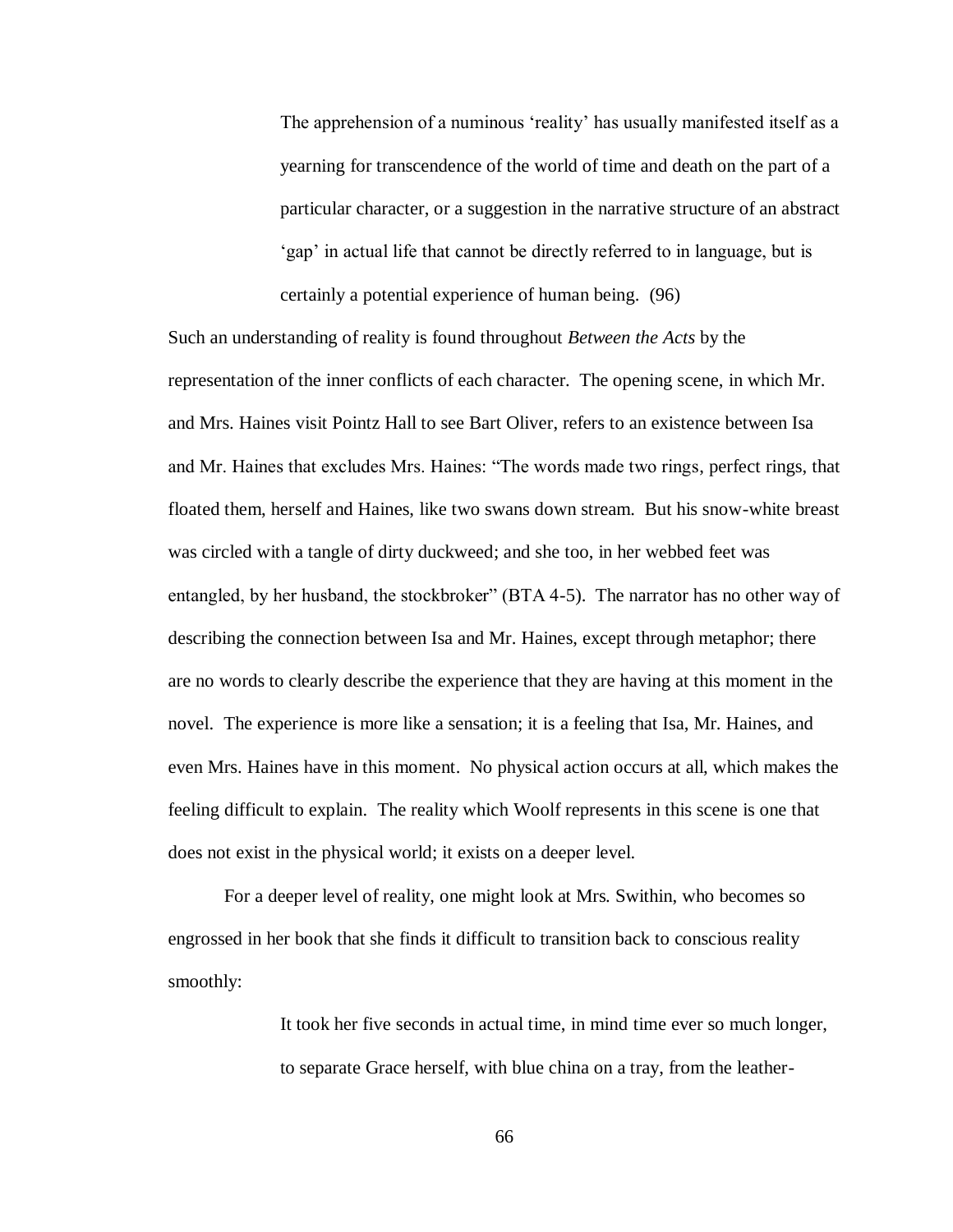covered grunting monster who was about, as the door opened, to demolish a whole tree in the green steaming undergrowth of the primeval forest. (BTA 7)

This section indicates Mrs. Swithin's temporary confusion with her different realities. Isa Oliver creates a reality with Rupert Haines in her own mind. In "A Sketch of the Past," Woolf explains this reality that is hidden behind the "cotton wool of life" by stating, "From this I reach what I might call a philosophy; at any rate it is a constant idea of mine; that behind the cotton wool is hidden a pattern; that we—I mean all human beings—are connected with this; that the whole world is a work of art; that we are parts of the work of art" (MOB 72). This hidden pattern is the reality beneath the one that the characters understand of themselves throughout *Between the Acts*.

Hussey states that throughout her work, Woolf "vacillates between faith in a meaningful world and a sense of life's absurdity, of a world in which human beings are blown aimlessly about" (TSOTRW 96). Hussey also refers to the historic consciousness expressed in *Between the Acts*, in which history is viewed as spiritual and ever-present. For example, one sees this spirituality in Miss La Trobe's pageant. The pageant represents the history of England up until the present time. It begins with a girl, representing a young England, who explains what is to be expected of the pageant: "Gentles and simples, I address you all . . . / Come hither for our festival/ This is a pageant, all may see / Drawn from our island history" (BTA 53). After the audience watches the actors' portrayals in the satirized representations of historic events, the final scene offers the audience a look into the present by displaying mirrors that reflect the

67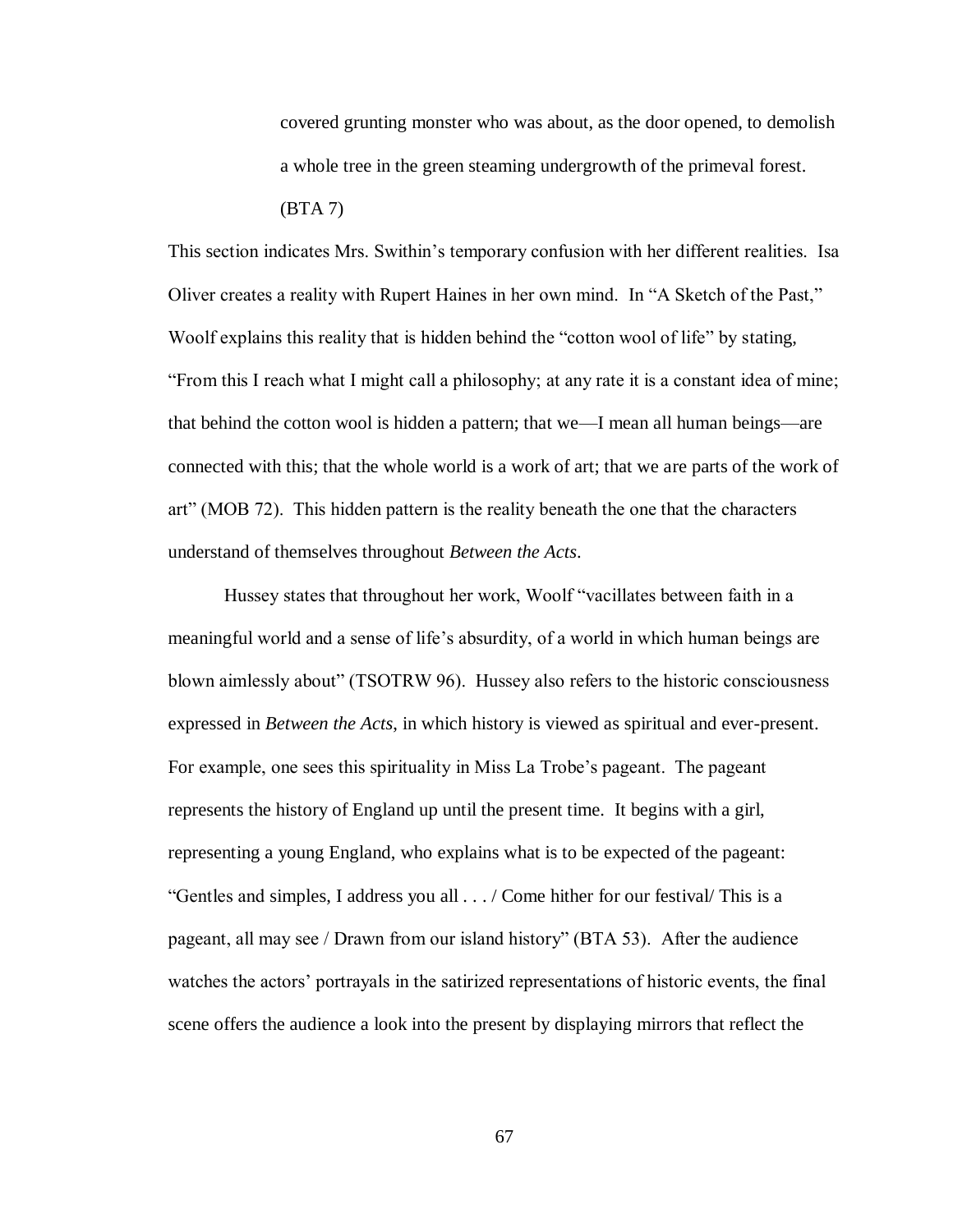audience members. This is a great moment in the novel; here is when the divide between the scenes of the pageant and the scenes that occur "*Between the Acts*" is crossed.

There are instances in *Between the Acts* that reveal evidence of Woolf's view on reality. I have already discussed Mrs. Swithin and her experiences reading her favorite book. The book itself is about history, and the content takes a significant toll on Mrs. Swithin to the point where she is unable to recognize Grace, her maid, as tea is brought to her in the morning. As she immerses herself in thoughts of dinosaurs and rhododendrons, she is occupied so fully by the images that it takes her a while to transition back into the real world that she is part of. Initially, one might think that this is a result of Mrs. Swithin's age; after all, Grace calls her "Batty" in the novel. Yet one finds with other characters there continues to be an alternate reality that they cherish nearly as much, if not more, than the tangible realities they experience throughout their daily lives.

By these alternate realities, Isa's character might be taken into consideration when her thoughts dwell on the gentleman farmer, Rupert Haines. Isa's preoccupation with her thoughts of Mr. Haines, particularly in the first section of the novel when the Haineses are visiting the Olivers' home, indicates a sort of disjointedness from the rest of the world. Mrs. Haines is even aware of the way Isa and Mr. Haines are drawn together. Though she plans to stamp it out of Mr. Haines' mind on the car ride home, Isa's feelings toward Mr. Haines remain throughout much of the novel; these feelings are coupled with Isa's conflict regarding her husband. In a way, she considers the two men to be part of different dimensions of reality, which she refers to as "inner love" and "outer love." While Mr. Haines represents the "inner love" that is unable to be acted upon, Giles Oliver represents that tangible "outer love" that is represented by the material things that Isa has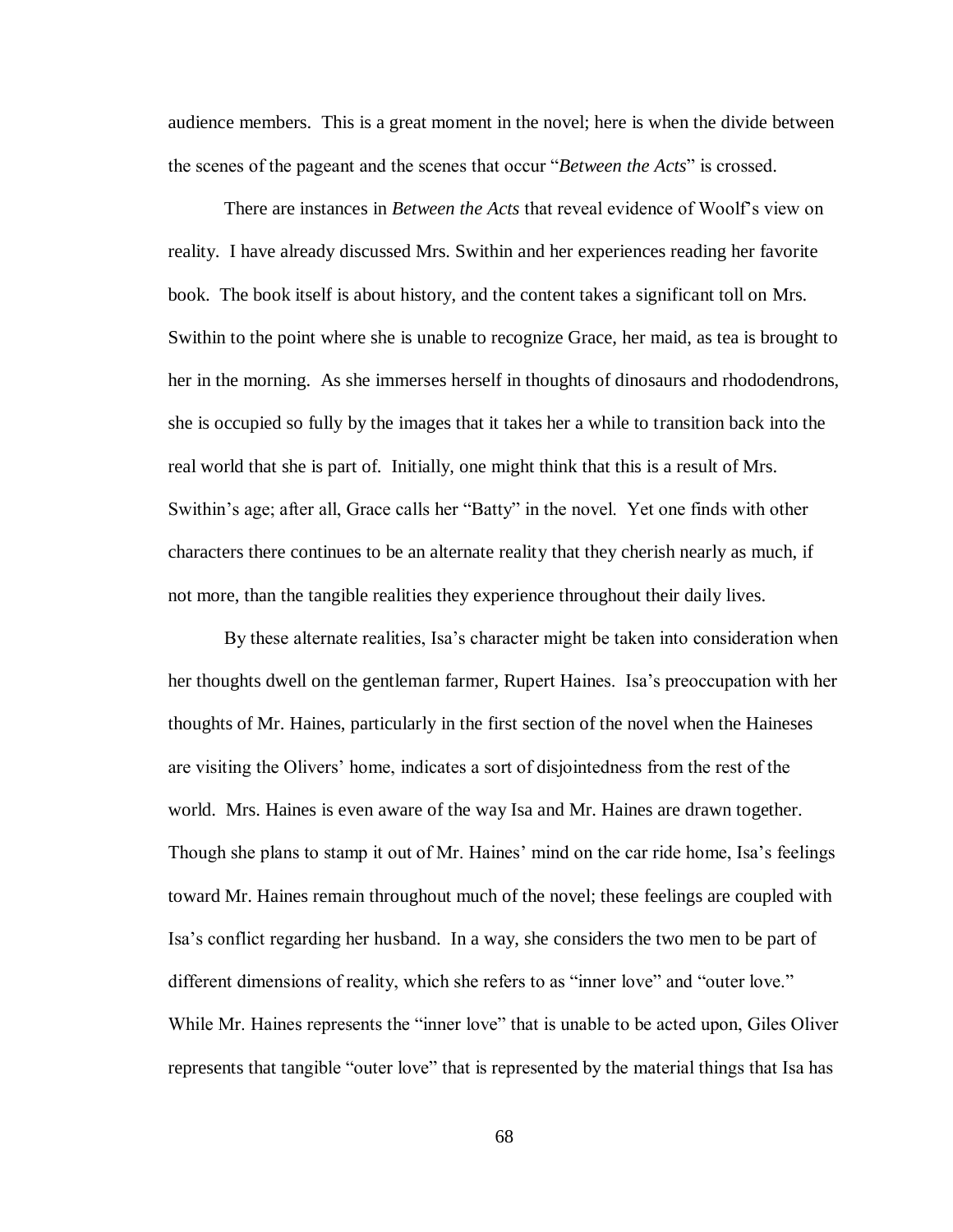on her table. It is also represented through Isa's and Giles' children, since Isa frequently refers to Giles as "the father of my children." Just as Woolf describes the ways the reality beneath the "cotton wool of life" causes conflict within an individual, so it does in the characters in her novel.

In *Between the Acts*, one sees Woolf's own employment of the term "mind time" when the narrator introduces the reader to Mrs. Swithin for the first time. The narrator notes the transition of Mrs. Swithin's thoughts from "monsters" in her favorite book to the maid Grace's delivery of tea (BTA 7). Here one sees a comparison between the perception of time in one's thoughts and the time by which all live and move in reality. This "actual time" that Woolf notes in Mrs. Swithin's case is likened to the speaking time discussed in the previous chapter. Like speaking time, actual time refers to occurrences happening in the world outside of one's own mind, including other characters and other objects. In this case, actual time takes Grace's character into consideration. Though the measurement of time in Mrs. Swithin's mind may be longer, she and Grace also have a shared understanding of a concept of time that occurs in this shared occurrence.

Watkins notes the reference to mind time in Woolf's novel, referring to actualtime as "object time." She states "Here as in that work, the result is a mysterious conflict between the mind time which people live by and the object time they know they live in" (360). Perhaps here one can take Isa's feelings toward the "romantic gentleman farmer" Rupert Haines into consideration; though these feelings occupy her thoughts, Isa frequently recalls her love for her husband, referring to Giles Oliver as "the father of my children" (BTA 10). This is not a reference to time, but the conflict is similar to that which Watkins refers. Isa knows that her love for her husband is tangible and accessible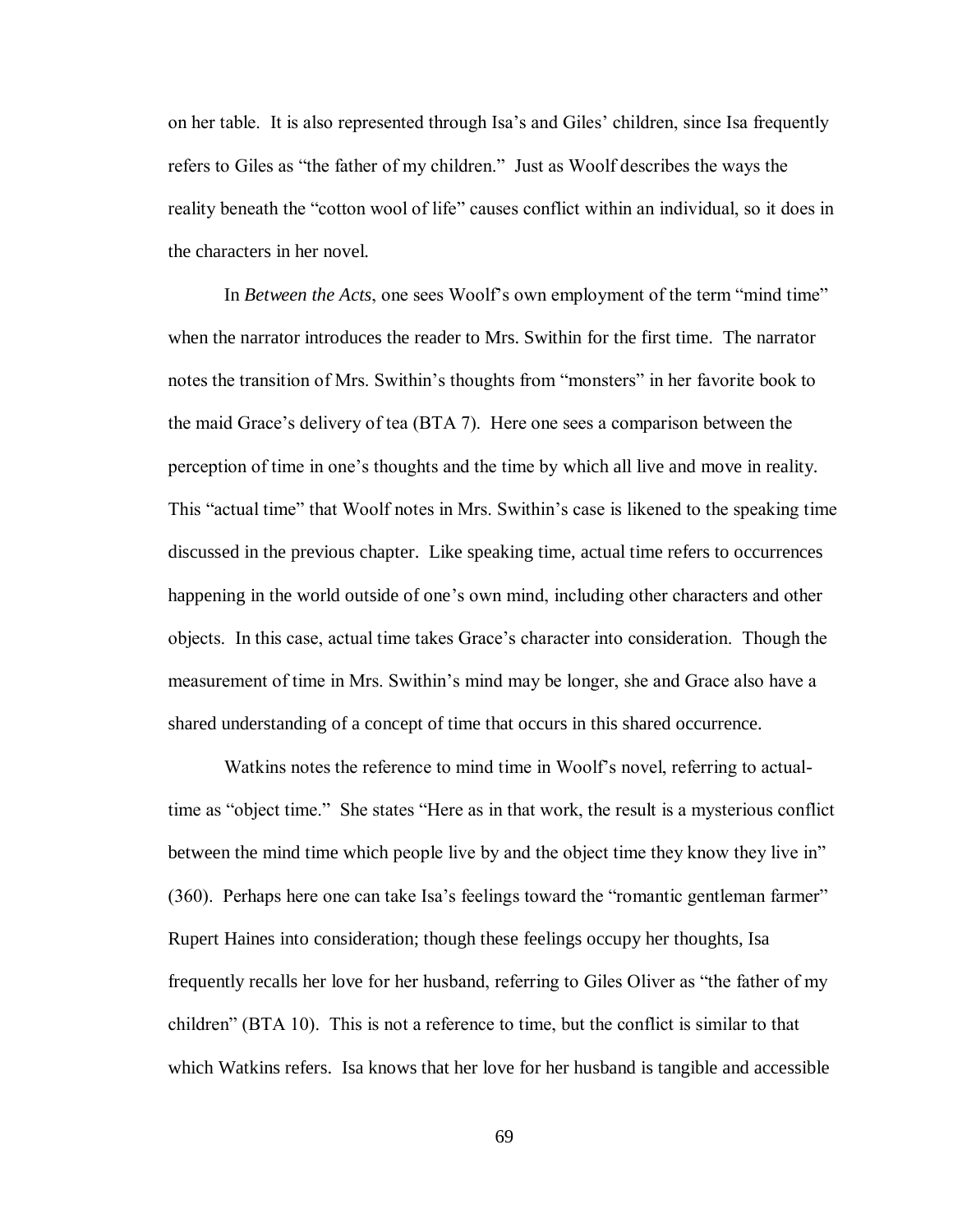in the real world that she lives in, but her love for Mr. Haines exists only in her imagination as a sort of love that cannot be expressed. Isa differentiates between her love for Mr. Haines and her love for her husband as "inner love" and "outer love."

In this novel, the narrator not only observes the characters' physical movements and expressions, but is also privy to certain inner thoughts and feelings that the characters dwell on. From time to time, the narrator steps aside and allows the characters to express themselves frequently through dialogue. Overall, however, *Between the Acts* presents a conspicuous blending of dialogue and the stream of consciousness, which is the result of Woolf's creation of a collective narrative, or the narrative of a group consciousness. In order to create this group consciousness, Woolf constructed a novel where all barriers amongst minds disappeared, and all characters are granted the opportunity to connect with one another. Without this elimination of barriers between inner and outer speech, and without the blending of stream of consciousness and dialogue, the creation of a group consciousness, or the group protagonist, would not have been possible. The narrative device of group consciousness sets Woolf apart from a number of her contemporaries; Woolf uses these approaches to experiment with a post-impressionist poetics. Woolf therefore transforms realism through the narrator's function and the blending of dialogue and stream of consciousness to create a forward-looking modernist novel; which is, in fact, a work of literary post-impressionism.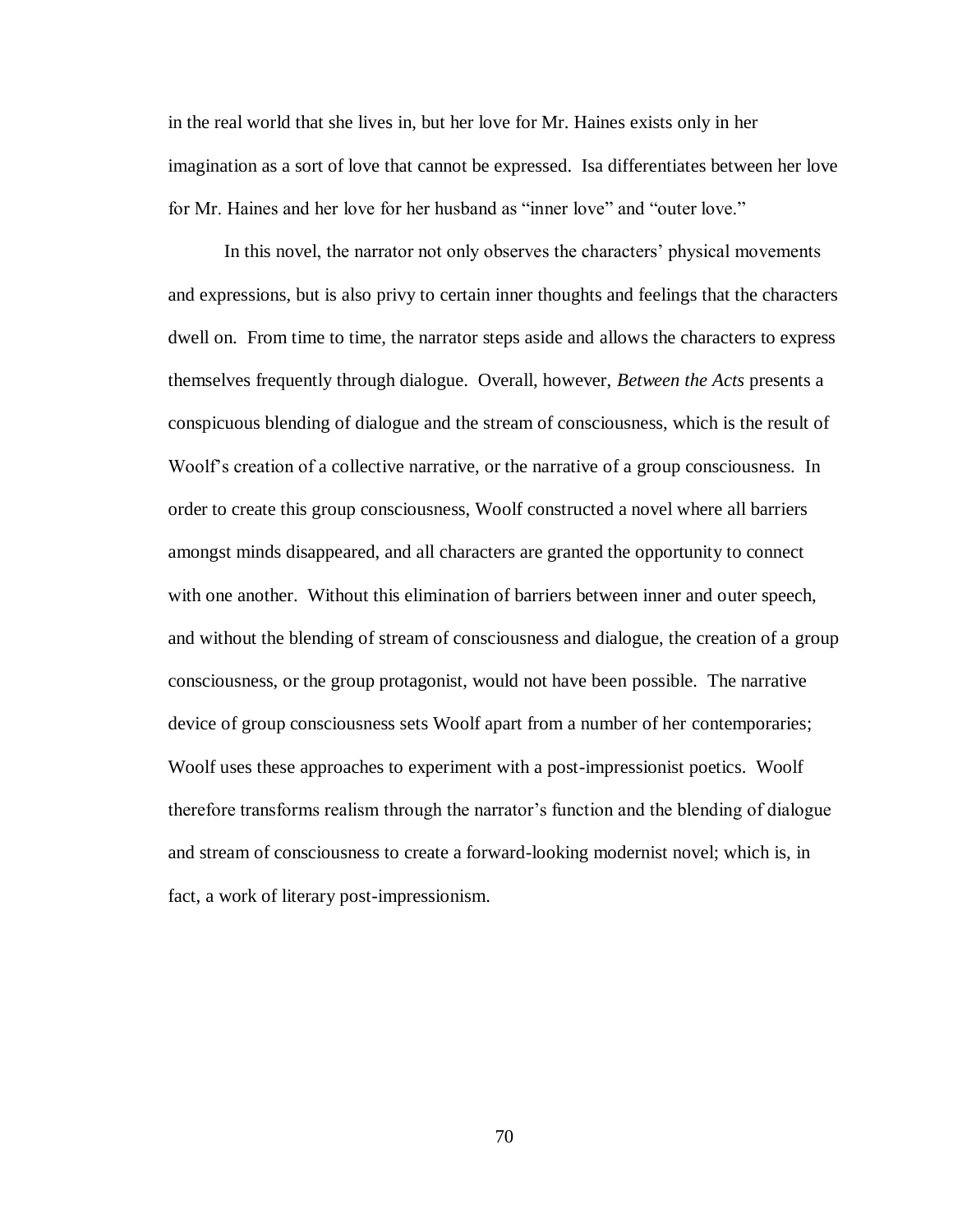## CONCLUSION

In writing this thesis, my goal was to analyze the blending of dialogue and stream of consciousness in Virginia Woolf's novels. The stream of consciousness style is one that is frequently noted in Woolf's works, and it was a style that I wished to further analyze and learn more about in relation to how dialogue is used in narratives. This idea developed into an analysis of not only these poetic constructions, but also of Woolf's view on realism and the ways that her work is distinguished as some of the first literary works to be considered post-impressionist.

Dialogue and stream of consciousness were two concepts that remain prevalent throughout *To the Lighthouse* and *Between the Acts* in order to know each character on a personal level. One learns the actions of the characters as well as the thoughts of the characters through the narrator. Given the opportunity to continue and expand my work, I would examine more closely the parallelisms in the narrative strategies of these novels. For example, there are certain parallels that could be noted between Augustus Carmichael and Mrs. Manresa. Though these two characters vary greatly in personality, the narrative strategies used to portray them are similar in that they are both observed specifically from an outsider's perspective. The narrator never ventures into these characters' minds, leaving the interpretation of their personalities to other characters' consciousnesses and the readers themselves. Another addition I would make would be to include an analysis of *The Waves* in light of Woolf's post-impressionist poetics. *The Waves* progresses through a series of soliloquies by the characters, allowing readers to understand their perspectives of the world and the events that they experience with little or no interference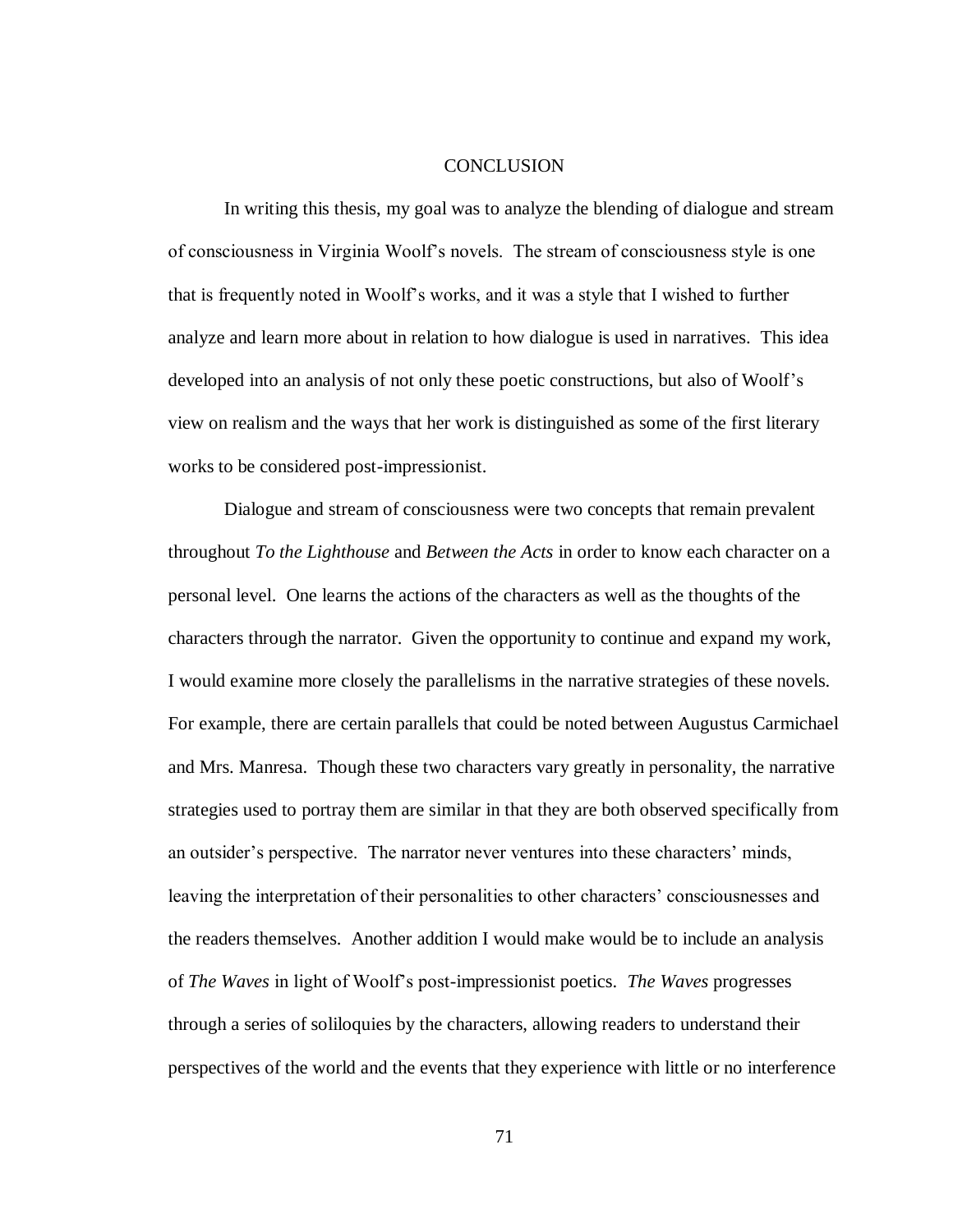from a narrative voice. This narrative strategy reflects yet another unique writing style Woolf uses, which would be interesting to examine further in light of the analyses of *To the Lighthouse* and *Between the Acts*.

The woman artist portrayed in Woolf's two novels would also be something that I might expand on further. There is a parallel that exists between Lily Briscoe and Miss La Trobe, who are seen as the creative beings in each respective novel. Their personalities also run parallel to that of Woolf's own personality, who is a woman artist in her own right as a writer. Developing a closer analysis of the portraits of the woman artist that Woolf uses throughout her works would be an interesting endeavor. Furthermore, I would look more closely at the group consciousness, which is a major component of my current work. I think it would be interesting to develop this idea further and to examine how it developed from modernist women writers' works, as DuPlessis stated in her text. It would also be worth researching how the group consciousness is used in contemporary works at the moment. The group consciousness is surely a mode used in contemporary fiction, and it would be interesting to see how it is used compared to the way Woolf uses the mode in her literature. It is through Woolf that I first became aware of the group consciousness, and I feel that it would be a worthwhile endeavor to find uses of this mode in contemporary works and analyze the ways in which artists and writers use it in their own unique ways just as Virginia Woolf did in her novels.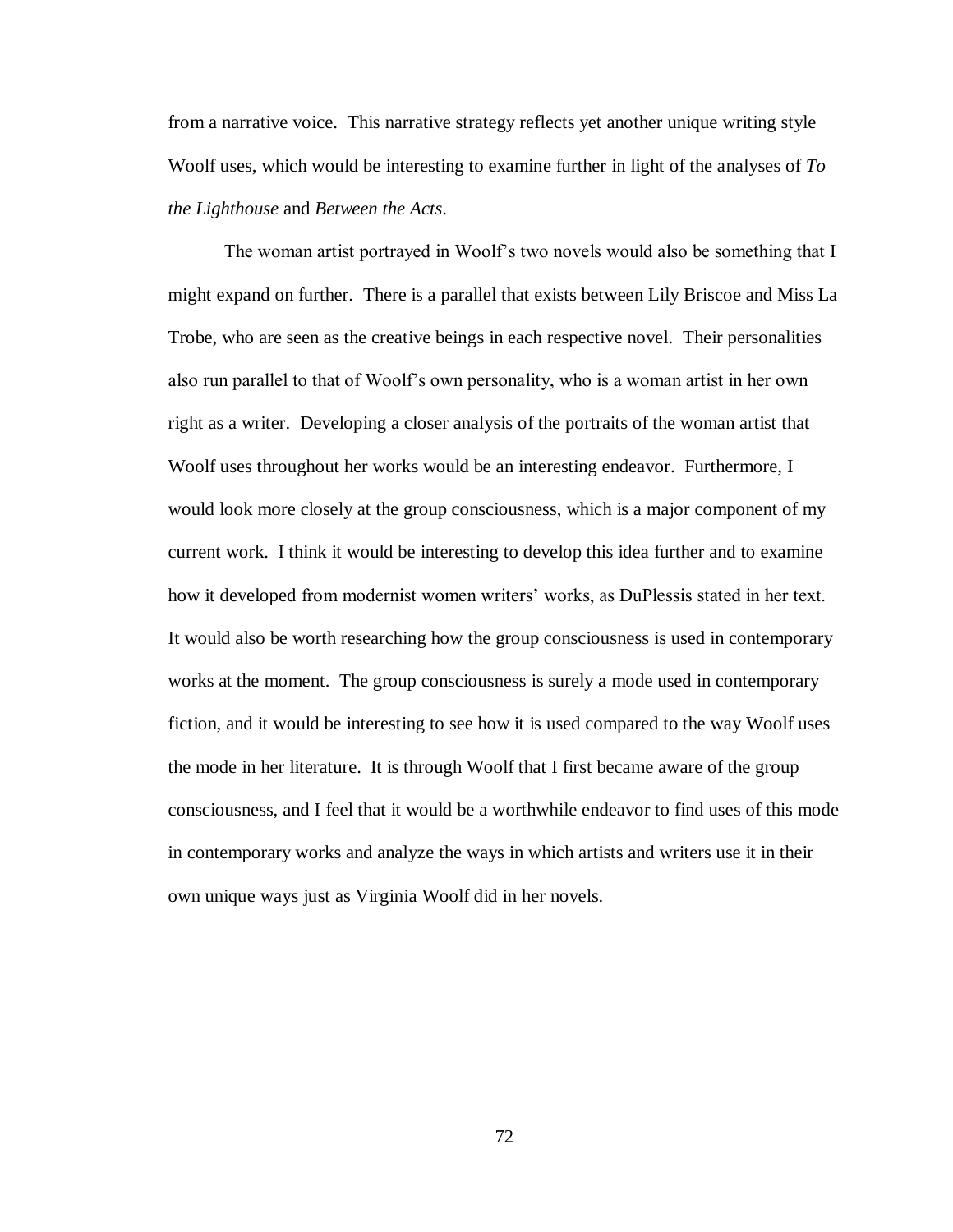## WORKS CITED

- Auerbach, Erich. "The Brown Stocking." *Mimesis: The Representation of Reality in Western Literature.* Garden City: Doubleday Anchor, 1957. 463-88. Print.
- Beer, Gillian. *Virginia Woolf: The Common Ground.* Edinburgh: Edinburgh UP, 1996. Print.
- Beun, Robbert-Jan, and Rogier M. van Eijk. "Dialogue Coherence: A Generation Framework." *Journal of Logic, Language, and Information* October 16.4 (2007): 365-85*. JSTOR*. Web. 24 Jan. 2012. [<http://www.jstor.org/stable/40180459>](http://www.jstor.org/stable/40180459).
- Bowness, Alan. "Introduction." *Post-Impressionism: Cross-Currents in European and American Painting 1880-1906*. Washington: National Gallery of Art, 1980. 11-12. Print.
- DuPlessis, Rachel Blau. *Writing beyond the Ending: Narrative Strategies of Twentiethcentury Women Writers*. Bloomington: Indiana UP, 1985. Print.

Fowler, Roger. *Linguistic Criticism*. New York: Oxford UP, 1986.

- Fry, Roger. "Post Impressionism." Ed. William Leonard Courtney. *Fortnightly Review* 89.533 (1911): 856-67. ProQuest*.* Web. 20 Apr. 2012. [<http://](http://search.proquest.com.ursus-proxy-2.ursus.maine.edu/docview/2445854?accountid=14583) [search.proquest.com.ursus-proxy-2.ursus.maine.edu/docview/2445854?](http://search.proquest.com.ursus-proxy-2.ursus.maine.edu/docview/2445854?accountid=14583) [accountid=14583>](http://search.proquest.com.ursus-proxy-2.ursus.maine.edu/docview/2445854?accountid=14583).
- Fry, Roger*. Letters of Roger Fry.* Ed. Denys Sutton. Vol. 2. New York: Random House, 1972. Print. 1913-1934.
- Goldman, Jane. *The Feminist Aesthetics of Virginia Woolf: Modernism, Postimpressionism, and the Politics of the Visual*. Cambridge, U.K.: Cambridge UP, 1998. Print.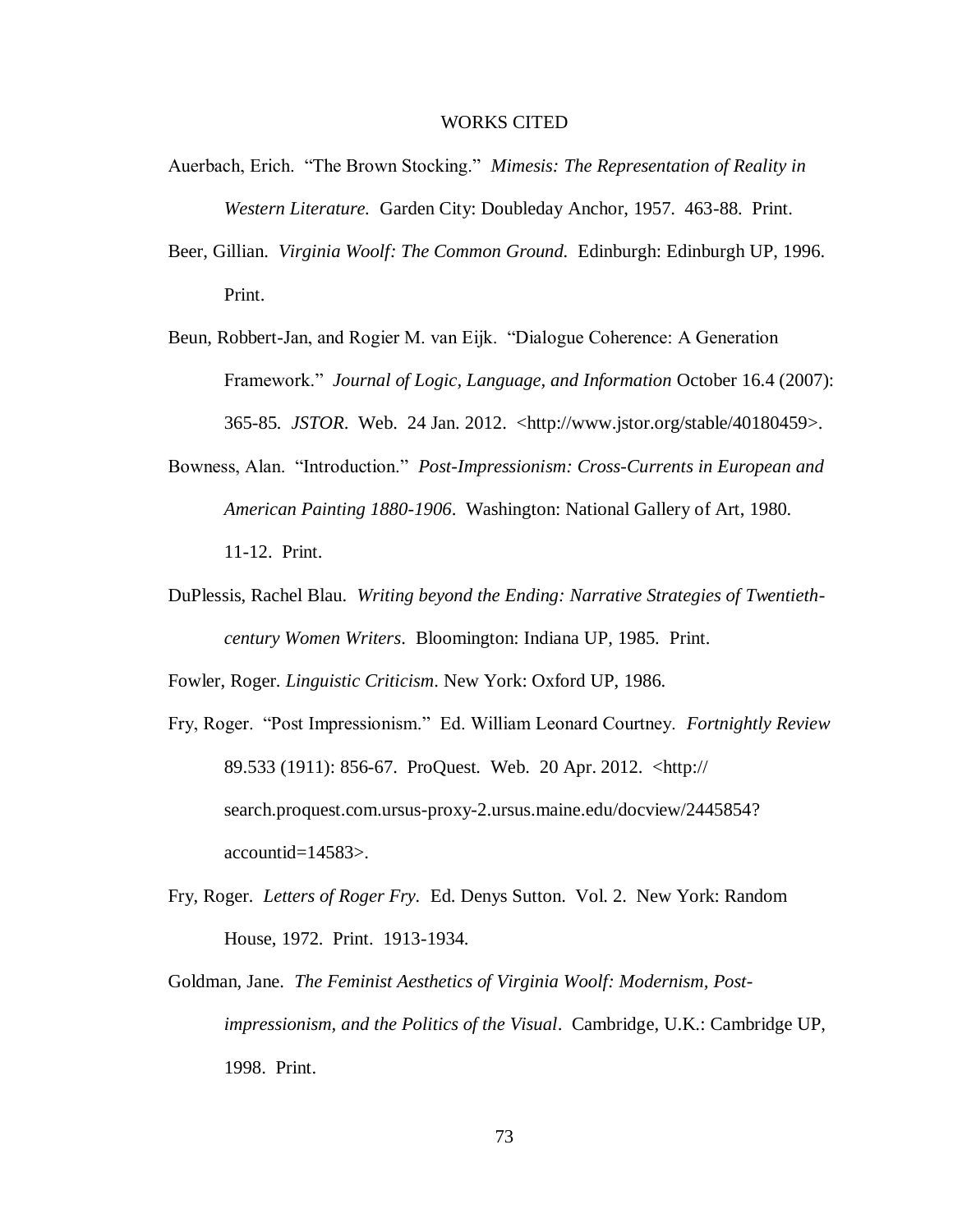- Gregor, Ian. "Voices: Reading Virginia Woolf." The Sewanee Review Fall 88.4 (1980): 572-90. *JSTOR.* Web. 13 Apr. 2012. [<http://www.jstor.org/stable/27543754>](http://www.jstor.org/stable/27543754).
- Hintikka, Jaakko. "Virginia Woolf and Our Knowledge of the External World." *The Journal of Aesthetics and Art Criticism* Autumn 38.1 (1979): 5-14. JSTOR. Web. 12 Mar. 2011. [<http://www.jstor.org/stable/430039>](http://www.jstor.org/stable/430039).
- Humphrey, Robert. *Stream of Consciousness in the Modern Novel.* Berkeley and Los Angeles: University of California, 1959. 183-198. Print.
- Hussey, Mark. *The Singing of the Real World: The Philosophy of Virginia Woolf's Fiction*. Columbus: Ohio State UP, 1986. Print.
- Hussey, Mark. *Virginia Woolf A to Z: A Comprehensive Reference for Students, Teachers, and Common Readers to Her Life, Work, and Critical Reception.* New York: Facts on File, 1995. Print.
- McGilvary, Evander Bradley. "The Stream of Consciousness." *The Journal of Philosophy, Psychology and Scientific Methods* April 4.9 (1907): 225-35. *JSTOR*. Web. 24 Jan. 2012. [<http://www.jstor.org/stable/2010813>](http://www.jstor.org/stable/2010813).
- Palmer, Alan. "Stream of Consciousness and Interior Monologue." *Routledge Encyclopedia of Narrative Theory.* By David Herman, Manfred Jahn, and Marie-Laure Ryan. London: Routledge, 2005. Print.
- Phelan, James, and Wayne C. Booth. "Narrator." *Routledge Encyclopedia of Narrative Theory.* By David Herman, Manfred Jahn, and Marie-Laure Ryan. London: Routledge, 2005. Print.
- Quick, Jonathan R. "Virginia Woolf, Roger Fry and Post-Impressionism." *The Massachusetts Review* Winter 26.4 (1985): 547-570. *JSTOR*. Web. 14 Apr.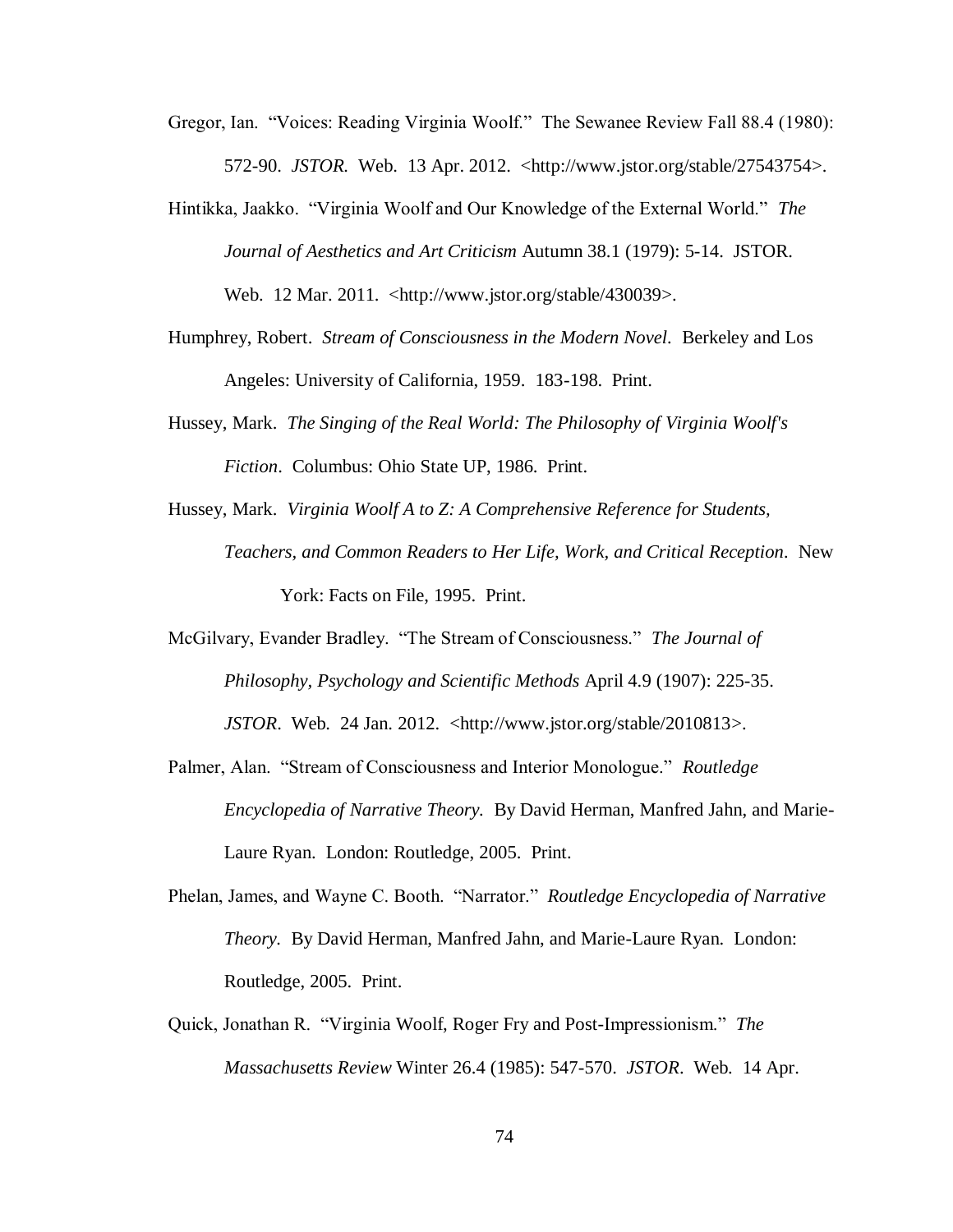2012. [<http://www.jstor.org/stable/25089694>](http://www.jstor.org/stable/25089694).

- Ronen, Ruth. "Realism." *Routledge Encyclopedia of Narrative Theory*. By David Herman, Manfred Jahn, and Marie-Laure Ryan. London: Routledge, 2005. Print.
- Thomas, Bronwen. "Dialogue." *Routledge Encyclopedia of Narrative Theory*. By David Herman, Manfred Jahn, and Marie-Laure Ryan. London: Routledge, 2005. Print.
- Watkins, Renée. "Survival in Discontinuity: Virginia Woolf's '*Between the Acts*.'" *The Massachusetts Review* Spring 10.2 (1969): 356-76. *JSTOR*. Web. 20 Mar. 2012. [<http://www.jstor.org/stable/25087860>](http://www.jstor.org/stable/25087860).
- Wirth-Nesher, Hana. "Final Curtain on the War: Figure and Ground in Virginia Woolf's *Between the Acts*." Style Summer 28.2 (1994): 183. *Literature Resource Center.* Web. 13 Apr. 2012.
- Woolf, Virginia. "A Sketch of the Past." *Moments of Being.* New York: Harcourt Brace Jovanovich, 1976. 64-137. Print.
- Woolf, Virginia, Melba Cuddy-Keane, and Mark Hussey. *Between the Acts*. Orlando, FL: Harcourt, 2008. Print.
- Woolf, Virginia. *The Diary of Virginia Woolf.* Vol. 3. New York: Harcourt Brace Jovanovich, 1980. Print. 1925-1930.
- Woolf, Virginia. *The Diary of Virginia Woolf.* Vol. 5. New York: Harcourt Brace Jovanovich, 1980. Print. 1925-1930.

Woolf, Virginia, Mark Hussey. *To the Lighthouse*. Orlando, FL: Harcourt, 2008. Print.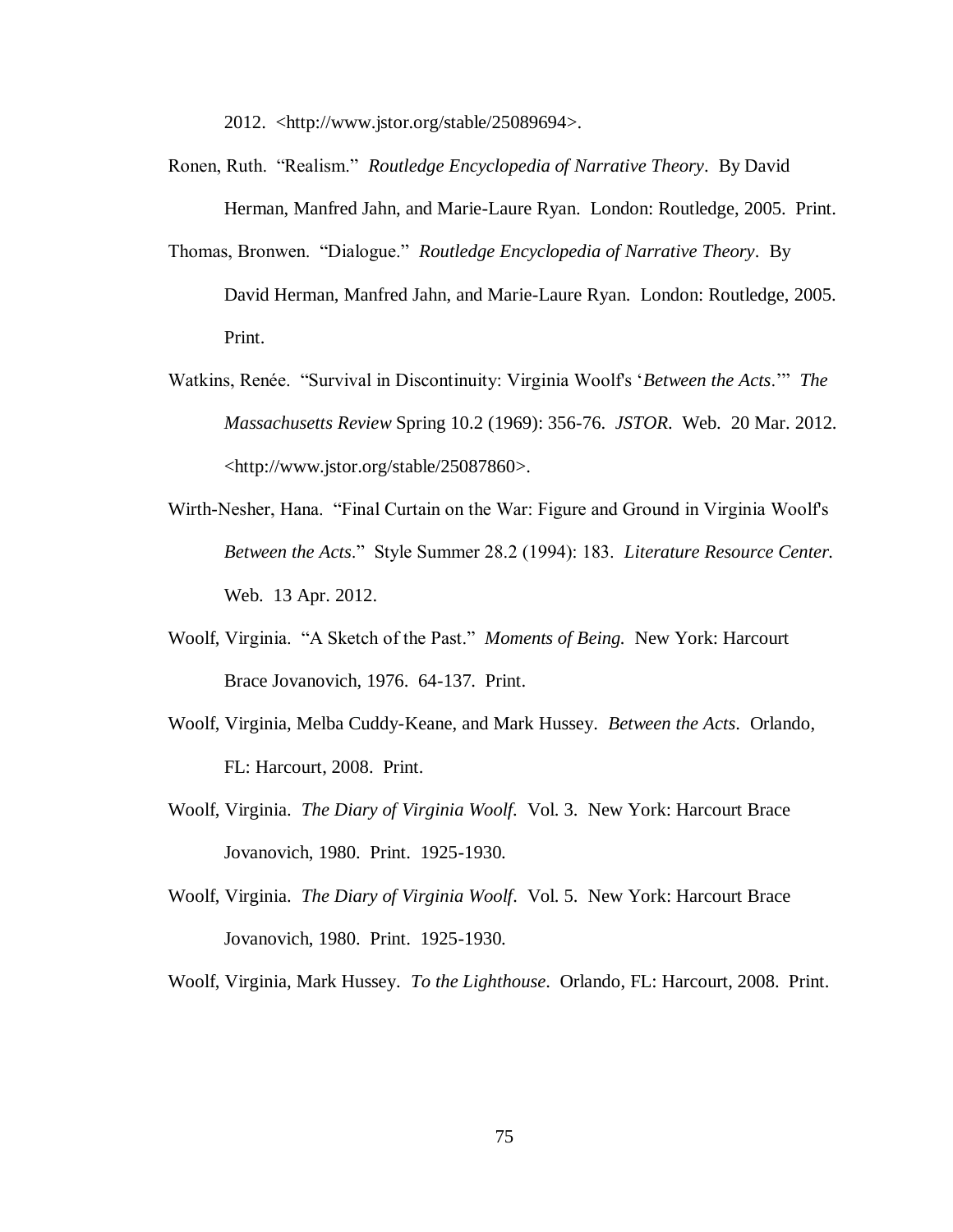Young, Katherine. "Framed Narrative." *Routledge Encyclopedia of Narrative Theory*. By David Herman, Manfred Jahn, and Marie-Laure Ryan. London: Routledge, 2005. Print.